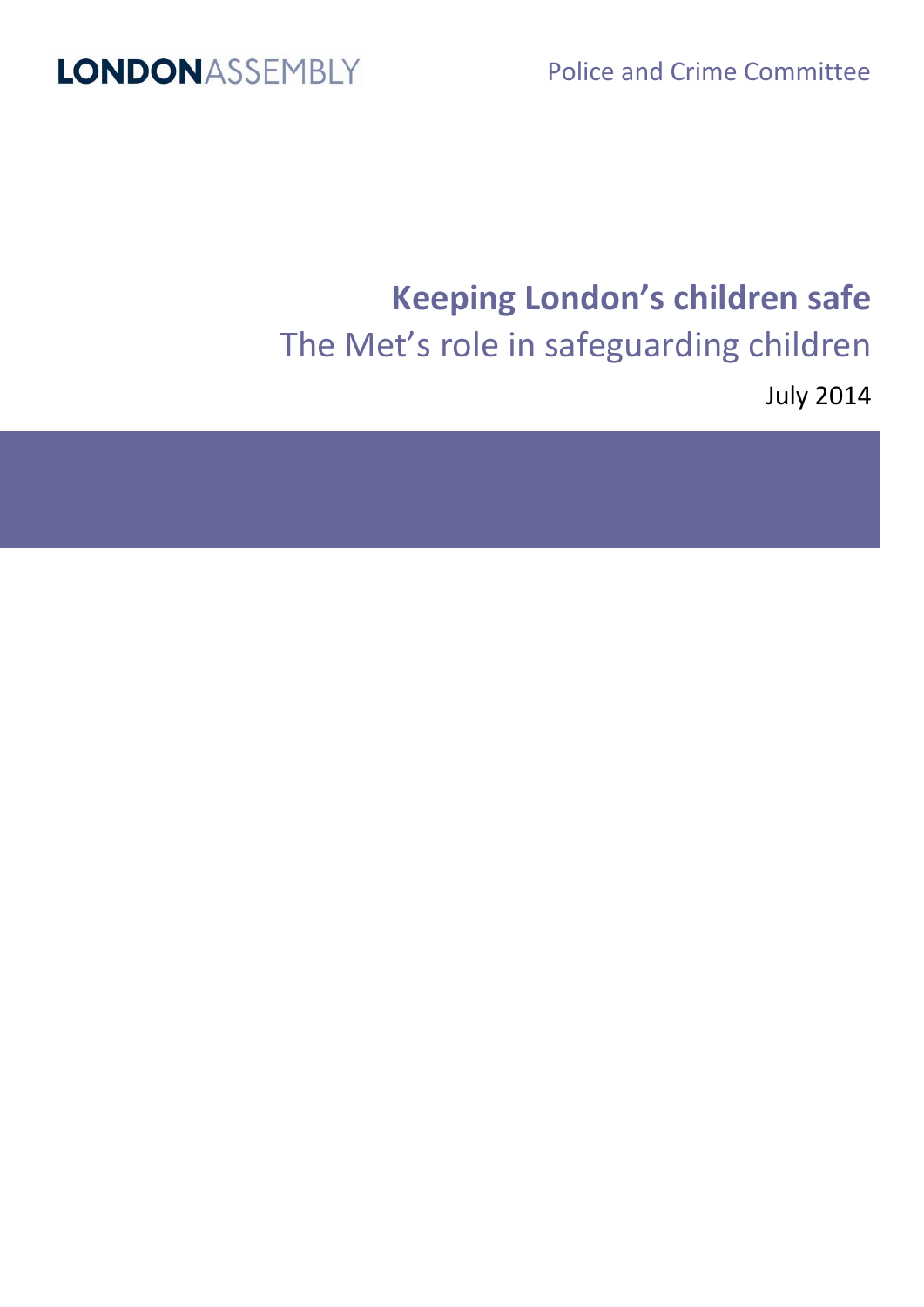## **Police and Crime Committee Members**

| Joanne McCartney (Chair)        | Labour           |
|---------------------------------|------------------|
| Jenny Jones (Deputy Chair)      | Green            |
| Caroline Pidgeon (Deputy Chair) | Liberal Democrat |
| Tony Arbour                     | Conservative     |
| Jennette Arnold                 | Labour           |
| John Biggs                      | Labour           |
| Victoria Borwick                | Conservative     |
| Len Duvall                      | Labour           |
| Roger Evans                     | Conservative     |

#### **Contact:**

Janette Roker email: janette.roker@london.gov.uk Tel: 020 7983 6562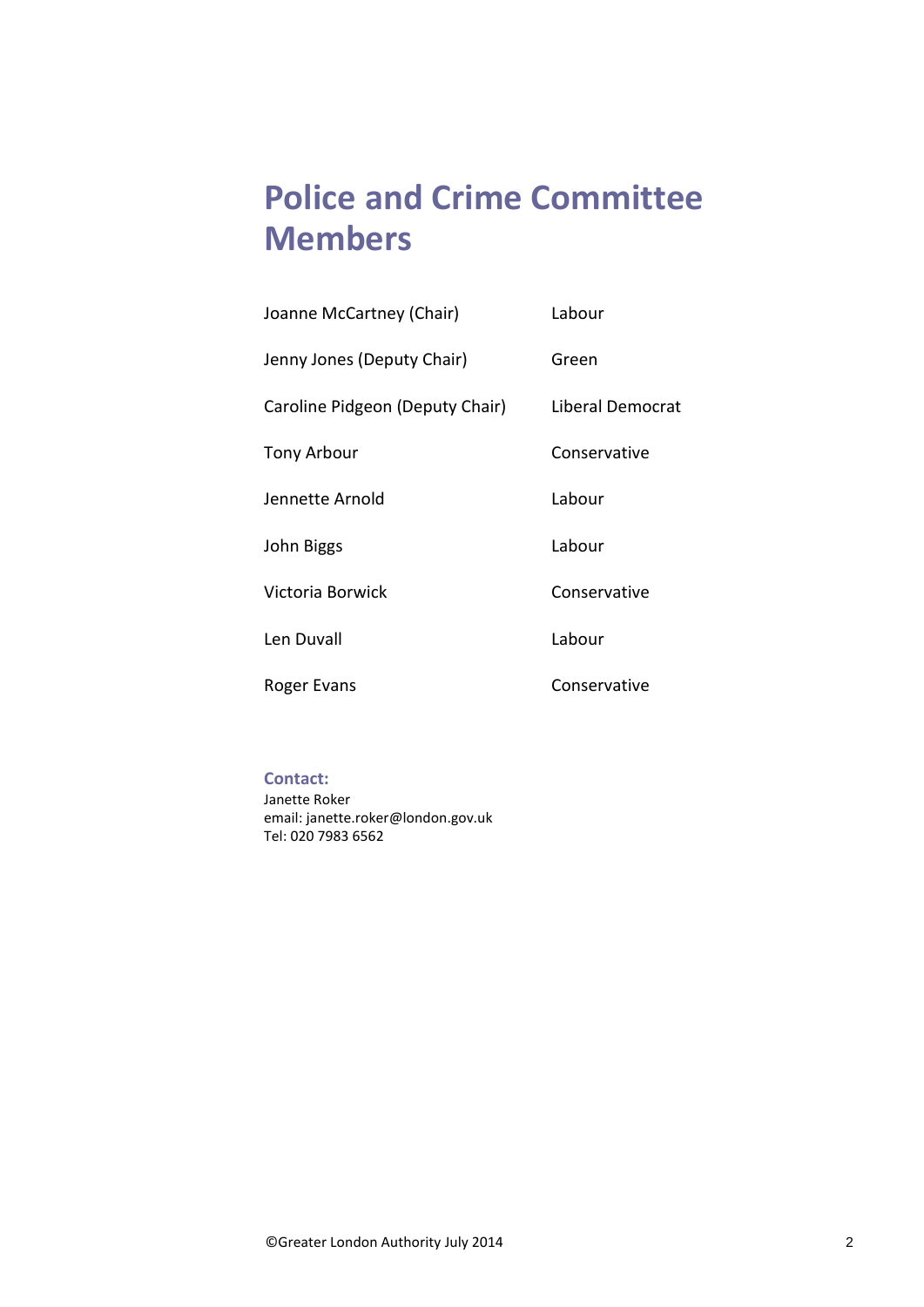## **Contents**

| <b>Foreword</b>                                    |                                               | 4  |
|----------------------------------------------------|-----------------------------------------------|----|
| <b>Summary</b>                                     |                                               | 5  |
| 1.                                                 | <b>Introduction</b>                           | 8  |
| 2.                                                 | Allegations, investigations and Met resources | 11 |
| 3.                                                 | How the Met works with partner agencies       | 16 |
| 4.                                                 | Challenges and priorities for the future      | 25 |
| 5.                                                 | The role of the Mayor and MOPAC               | 32 |
| Appendix 1 - Summary of recommendations            |                                               | 34 |
| Appendix $2$ – How we conducted this investigation |                                               | 36 |
| Appendix 3 - Glossary                              |                                               | 40 |
| Appendix 4 – End Notes                             |                                               | 41 |
| <b>Orders and translations</b>                     |                                               | 48 |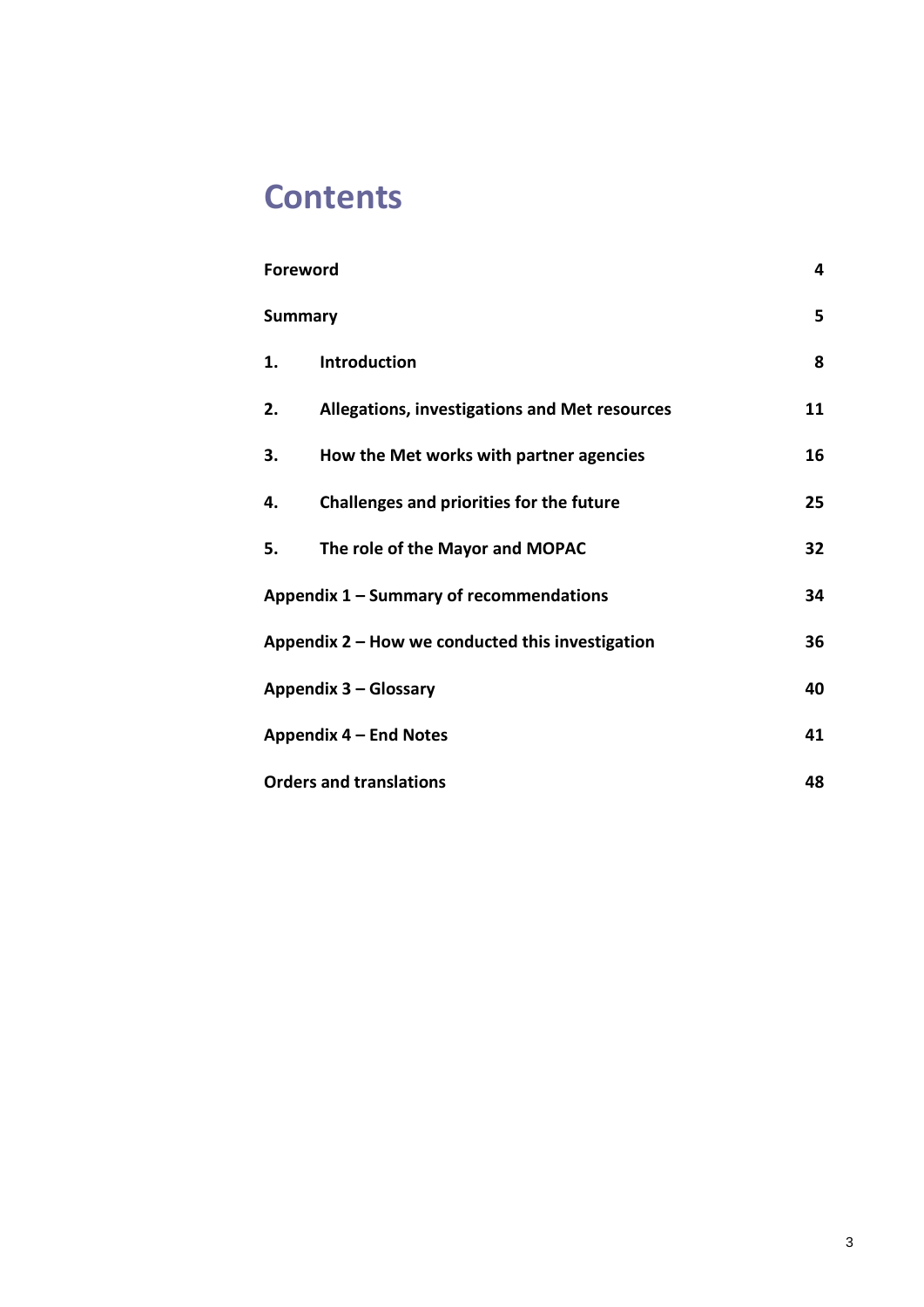### <span id="page-3-0"></span>**Foreword**

Given recent high profile child abuse cases, it is vital that Londoner's have confidence in the Met's approach to safeguarding children. The Met deserves credit for the significant improvements it has put in place to keep children safe. Yet it is clear that protecting children and young people



is ever more challenging and there is no room for complacency.

A one-third increase in the number of cases reported in recent years indicates the scale of this challenge. Although it is encouraging that people now feel more confident to report child abuse to the police, the increase in reporting brings new pressure that the Met is struggling to meet. Historic child abuse cases must not divert attention from protecting children at risk now. The Met must have sufficient resources to ensure a robust inquiry, whether the case is decades or days old.

The Met has some very dedicated officers dealing with this difficult area of policing. The improvements the Met has made should not be put at risk by an unsustainable workload for these specialist officers. Teams need to be comprehensively staffed and the Met must take immediate action to increase the number of officers dedicated to child protection.

Frequently faced with new safeguarding challenges, there is always more to be done. This report acknowledges how far the Met has come, but recognises the need for further changes to ensure an approach that fully protects and safeguards children in London.

We would like to thank everyone that contributed to this investigation.

g<br>Var

Caroline Pidgeon MBE AM Deputy Chair, London Assembly Police and Crime Committee Chair of the Safeguarding Working Group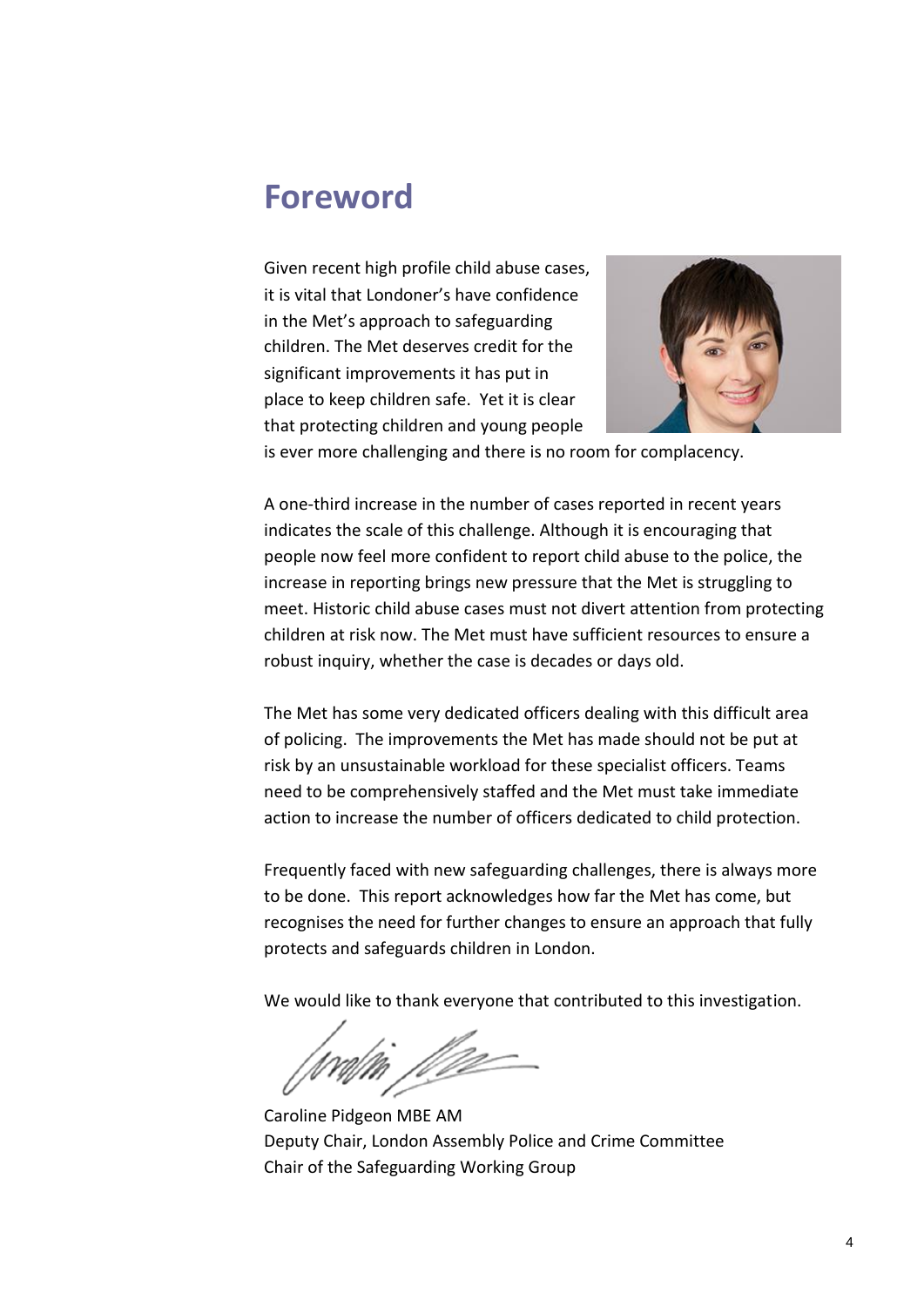### <span id="page-4-0"></span>**Summary**

The police have a duty to promote and safeguard the welfare of children. Every police force is required to have the right arrangements and levels of resources to protect children and young people from abuse. However, in the past, concerns have been raised about the level of police resources dedicated to child protection, the status of this work and the quality of service provided.<sup>1</sup> In particular, a number of failings were identified in the Metropolitan Police Service (the Met) following the death of Baby P in  $2007.<sup>2</sup>$  These included low levels of resources dedicated to safeguarding children, high vacancy rates, lack of supervision, and poor disclosure of information between safeguarding agencies. The Met has introduced significant changes since 2007. We urge the Mayor and Commissioner to remain vigilant and recognise the need for further changes to secure an approach that fully protects and safeguards children in London.

In this report, we review the Met's approach to safeguarding children. The Met deserves credit for the progress it has made; however, while these improvements are welcome, the need to safeguard children is ever more challenging. We expect allegations of abuse to continue to rise as confidence in the Met's performance improves. The Met faces the immediate challenge of ensuring that its child abuse teams are fully resourced. The Met and MOPAC (Mayor's Office for Policing and Crime) must immediately review the staffing of child protection teams and closely monitor the resourcing issues facing the SOECA (Sexual Offences, Exploitation and Child Abuse) command now, and in the future.

Safeguarding children is not the sole responsibility of the specialist child abuse investigation teams. The Met must do more to ensure that all police officers and staff are aware of their statutory duty to safeguard children. It should make sure that each of its commands communicates effectively and that its commitment at the strategic level filters down to the frontline.

The Committee found that the Met works well with partner agencies. It recognises the benefits of cooperation and is committed to the principle of inter-agency working. Progress is evident: procedures and protocols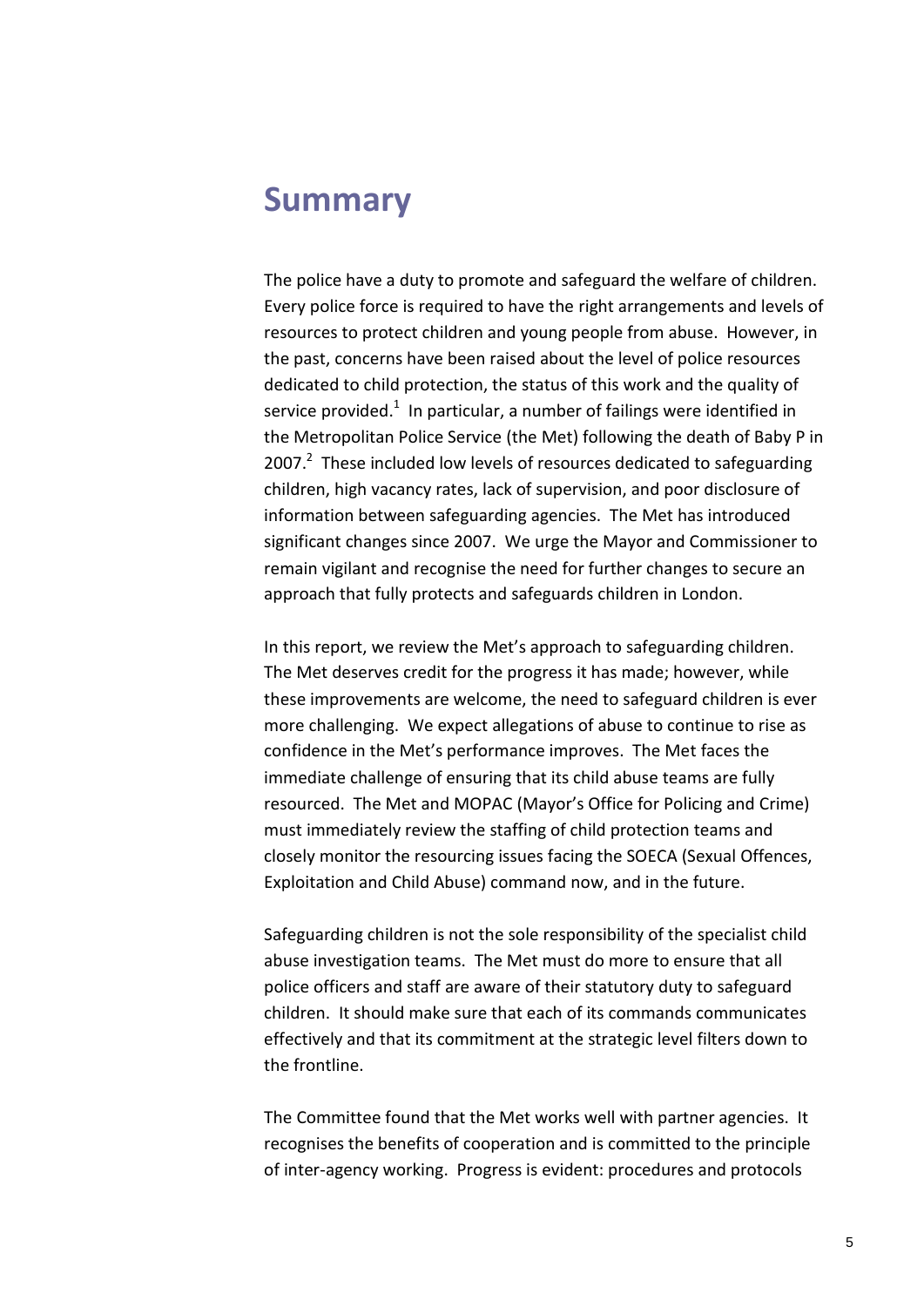for collaboration between the police, social care, health and other partners have been established. While these developments are encouraging, working across organisation boundaries and cultures remains a challenge. We heard how multi-agency training removes preconceptions and clarifies the roles, responsibilities and procedures of each agency involved in safeguarding children. However, the Met acknowledged that it does not always take part in multi-agency training; we also heard how the scale and quality of multi-agency training needs to be improved. We recommend the Met work with partner agencies to determine opportunities to increase investment in this area.

Better and more efficient information-sharing systems have been developed. The Committee commends the establishment of MASH (Multi-Agency Safeguarding Hub) and the positive impact it has had on timely information exchange. MASH has enabled the police to work more effectively with their partners and the Met has found MASH to be a much better way of sharing information. However, the Committee is concerned that the police officer sitting within the MASH is not senior enough to direct resources and secure the confidence of child abuse investigation teams (CAITs). The Met must determine how it can bring the CAITs and MASH closer together to create a better working relationship and efficiencies across commands.

Our report highlights the particular challenges the Met faces in responding to child sexual exploitation (CSE) and female genital mutilation (FGM). We welcome the Met's determination and proactive approach in tackling these issues. We heard how the Met has worked closely with safeguarding partners to establish the London Child Sexual Exploitation Protocol.<sup>3</sup> The Committee recommends that the Met closely monitors the impact of the protocol on reporting and identification of CSE in London, and dedicates enough resource to tackle demand.

The Met is forging strong relationships with communities and other agencies to tackle FGM. Assembly Members welcome the work the Met has done to engage with communities. However, the Committee heard that the Met could do more within communities to end FGM: in particular, raising awareness of the legal and health implications of the practice with community leaders, faith groups and schools. A systemised approach is needed across the Met, local authority, heath, education,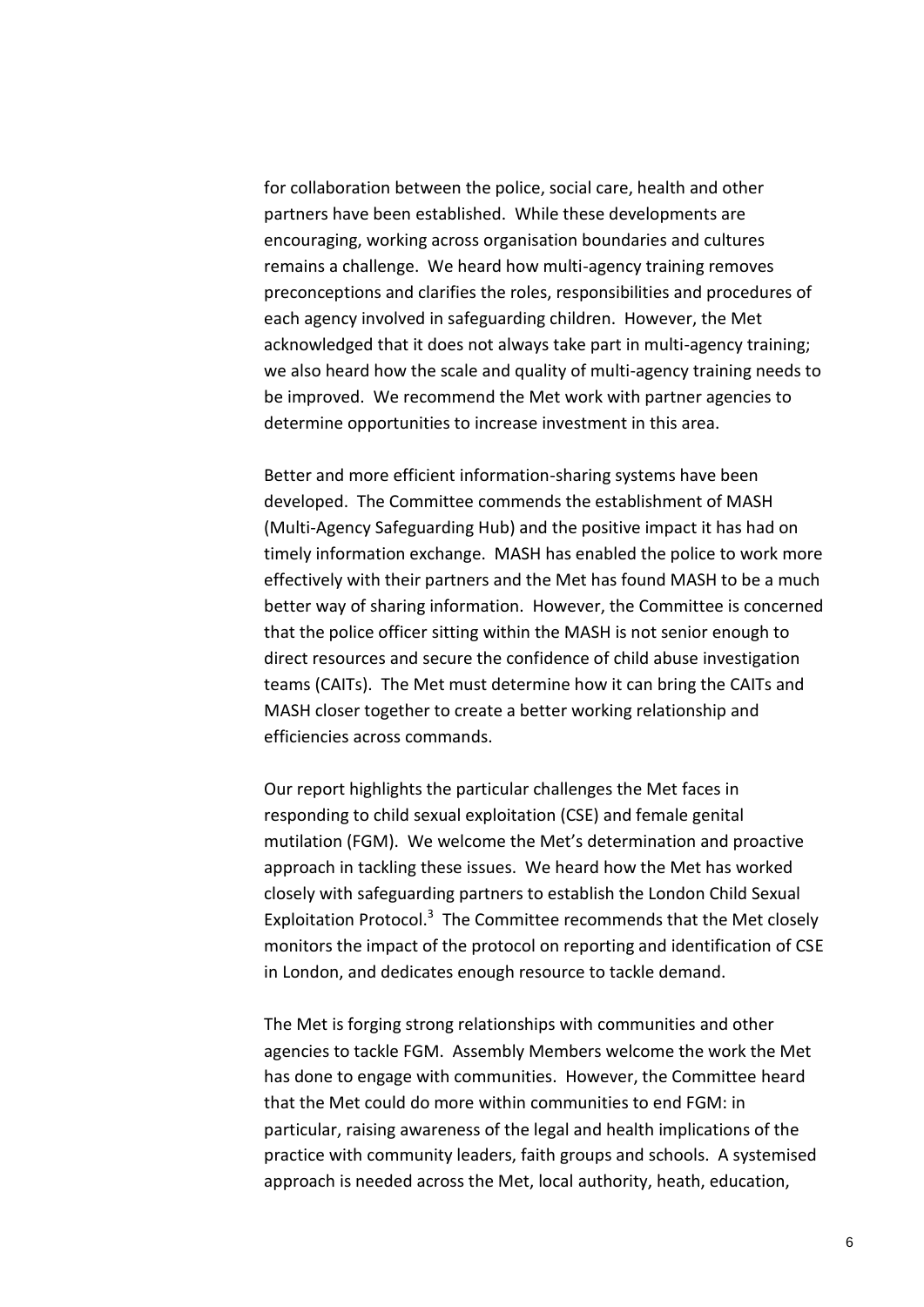social care and other relevant agencies, and FGM prevention should be streamlined into statutory safeguarding training. Furthermore, MOPAC and the Met need to conduct a mapping exercise to understand the true nature and extent of FGM within communities in London.

MOPAC has responsibility for overseeing the Met's approach to safeguarding children. It must effectively hold the Met to account. MOPAC must more clearly define its oversight function and closely monitor the Met's performance with regard to its safeguarding duties. MOPAC has new commissioning powers to provide services to support victims of crime, which offer a good opportunity to provide a high quality service to all victims of child abuse. The Committee urges MOPAC to commission services that deal with victims of child abuse holistically and sensitively.

Our recommendations set out areas for further improvement and development. The Committee acknowledges how far the Met has come. However, there is no room for complacency. The Met still has issues with staffing levels and supervision, and needs to ensure the police officer within the MASH is senior enough to direct resources. The Committee will keep a very close eye on the challenges ahead and will return to this topic later in the year to make sure effective arrangements are in place to protect children and young people in London. We urge the Mayor and Commissioner to guarantee officers and staff are fully equipped with the skills and knowledge to effectively police this difficult and complex area of safeguarding.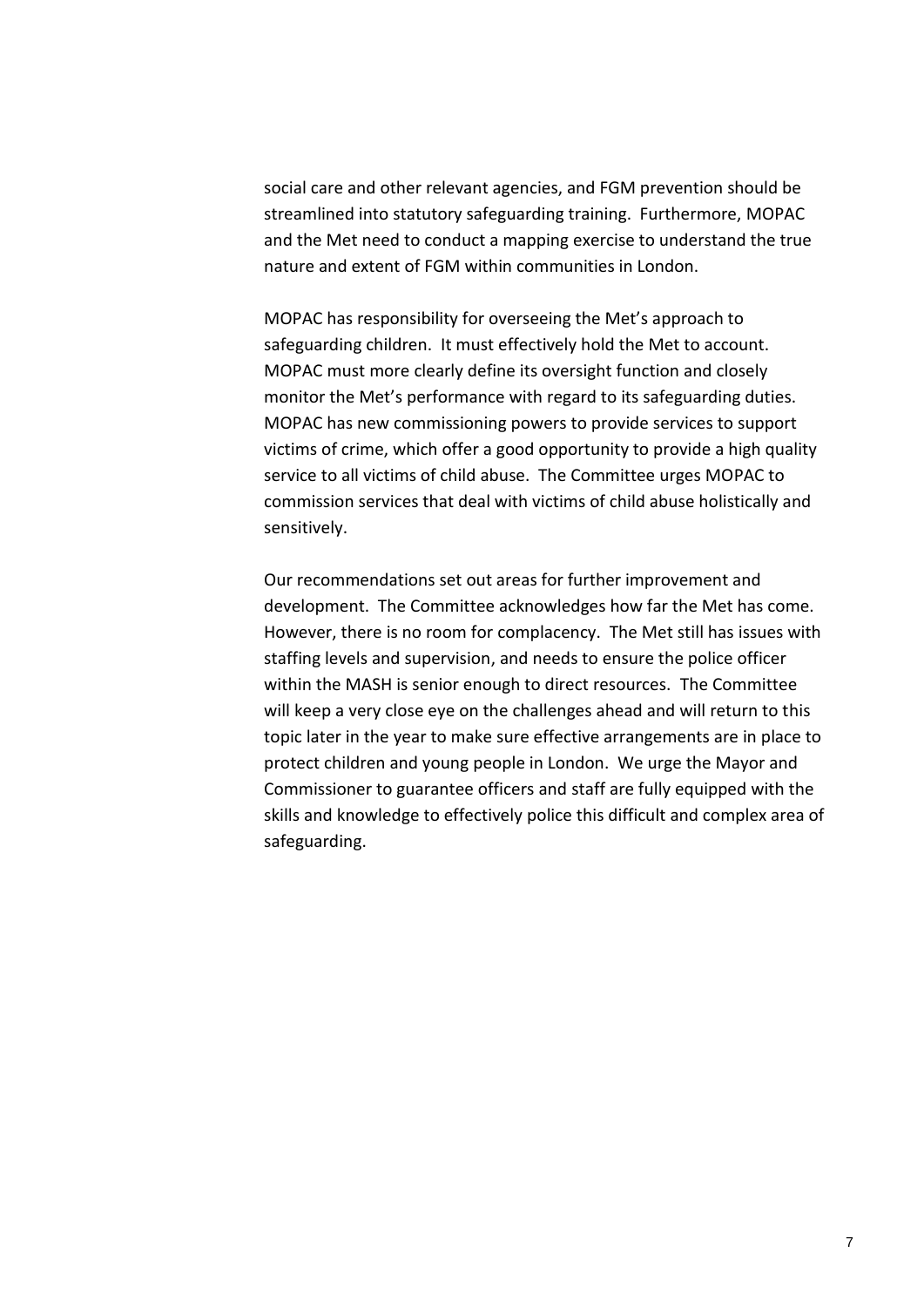## <span id="page-7-0"></span>**1. Introduction**

Safeguarding children is everyone's responsibility. $4$  Vulnerable children are best protected when professionals clearly understand their individual responsibilities and collaborate effectively.<sup>5</sup> The police play a crucial role in safeguarding children. Every police force is required to have the right arrangements and level of resource to protect children and young people from abuse. Officers working in child protection must have specialist training to support them in their work. The Police and Crime Commissioner in each region must hold the Chief Constable to account for the exercise of the latter's duties in relation to safeguarding under sections 10 and 11 of the Children Act 2004. $^6$  This Act requires each police authority (now, in London, the Mayor's Office for Policing and Crime (MOPAC)) and chief police officer of each police force to make sure they protect and promote the welfare of children.

Substantial changes were introduced across the Metropolitan Police Service (the Met) following the publication of The Victoria Climbié Inquiry in 2003.<sup>7</sup> A dedicated Child Abuse Investigation Command (SCO5) was created within the Specialist Crime Directorate, and detectives were specially trained. However, in 2009, Lord Laming's progress report on child protection<sup>8</sup> questioned the level of resources devoted to police child protection teams, the specialist training of these staff, the vacancy rates, the status of this work and the quality of service provided. The report recommended that the police should be engaged in group meetings, reviews and casework decisions, and that they should fully understand the referral process. Despite considerable progress in inter-agency working, Laming concluded that *"there remain significant problems in the day-to-day reality of working across organisational boundaries and cultures, sharing information to protect children and a lack of feedback when professionals raise concerns about a child."*<sup>9</sup>

A number of failings were also identified in the Joint Area Review of safeguarding in Haringey in 2008, following the death of Baby P.<sup>10</sup> The Joint Area Review examined the circumstances of the baby's death and the role of each service involved with the family. It recommended that the Met improve its operations in light of a number of concerns. These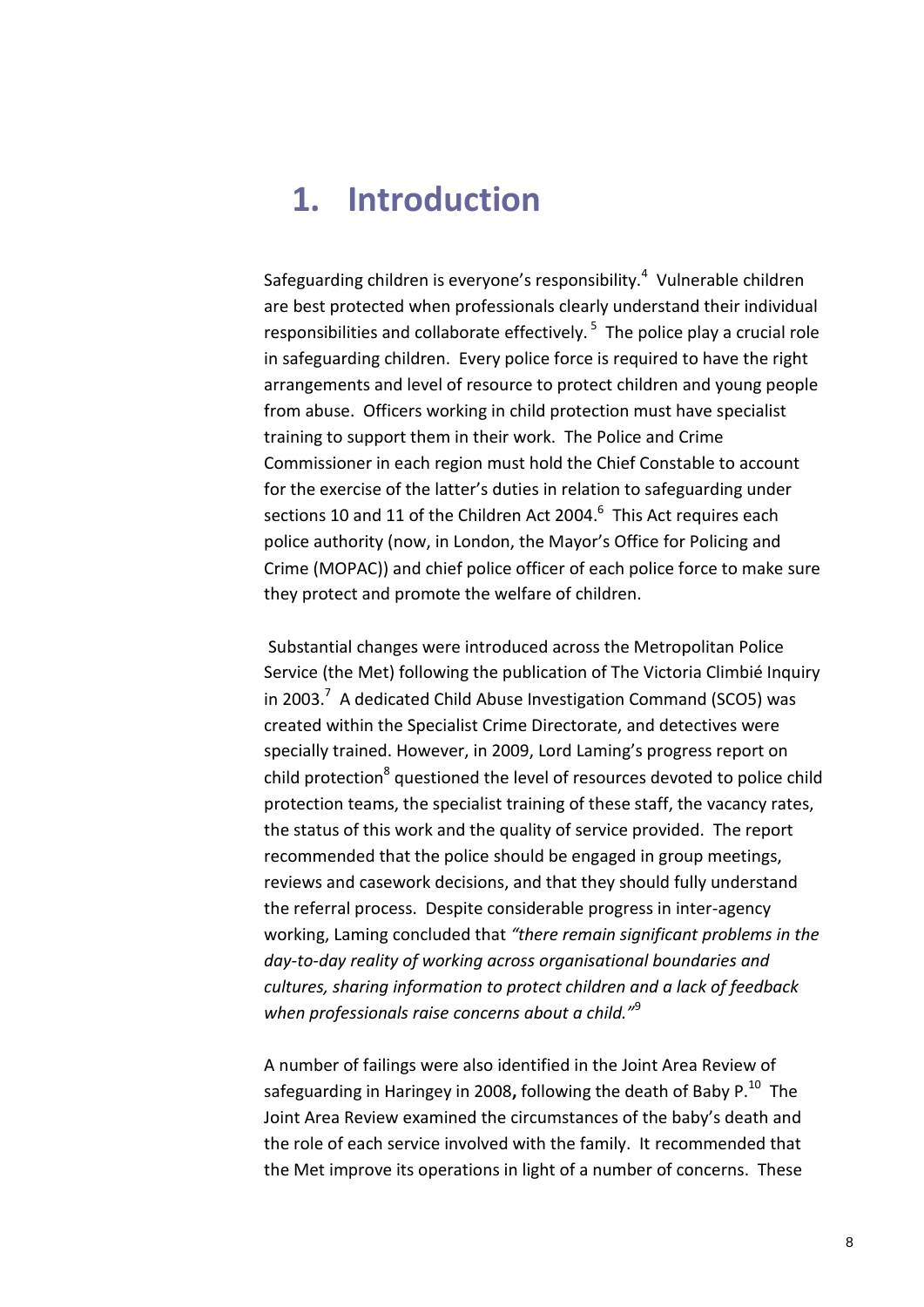included: low levels of resources dedicated to safeguarding children; high vacancy rates (including maternity and long-term sickness absences); reduced supervision capability; incompatible workloads and supervision responsibilities; and poor disclosure of information between safeguarding agencies. The review criticised the Met for insufficient involvement in strategy meetings once referrals and initial responses had been completed. Police training was identified as sufficient, but not always timely.

The most significant review of safeguarding since then was the Munro Review (2011).<sup>11</sup> Munro pressed for the Chair of the London Safeguarding Children Board to work closely with the Police and Crime Commissioner to make the welfare and protection of children a priority for the police**.** Munro stressed that safeguarding children is a fundamental duty, not only for child protection officers, but for all police officers and staff.<sup>12</sup>

#### *Why we carried out this review*

In the light of repeated concerns raised by these high-level reviews, the Police and Crime Committee agreed to assess how well the Met's approach to safeguarding children is working; to examine the structural changes that have taken place in the Met; and to ensure that enough resource is dedicated to safeguarding children in the capital.

We decided to examine specifically the early findings from the roll-out of the Multi-Agency Safeguarding Hubs (MASH) and to look at specific examples of abuse, such as female genital mutilation (FGM) and child sexual exploitation (CSE)**.** The Committee recognises the serious nature of other crimes against children and young people, such as sexual violence in the context of gang culture, faith-based abuse, online abuse and child trafficking; but we were unable to focus on these issues within the scope of this investigation. Further information on how this investigation was conducted is set out in Appendix 1.

Our report commends the progress made by the Met, and we have identified areas for improvement and development. We expect allegations of abuse to continue to rise as confidence in the performance of the Met improves, and also as a result of recent high profile cases (such as Jimmy Savile and Rolf Harris). The primary challenge for the Met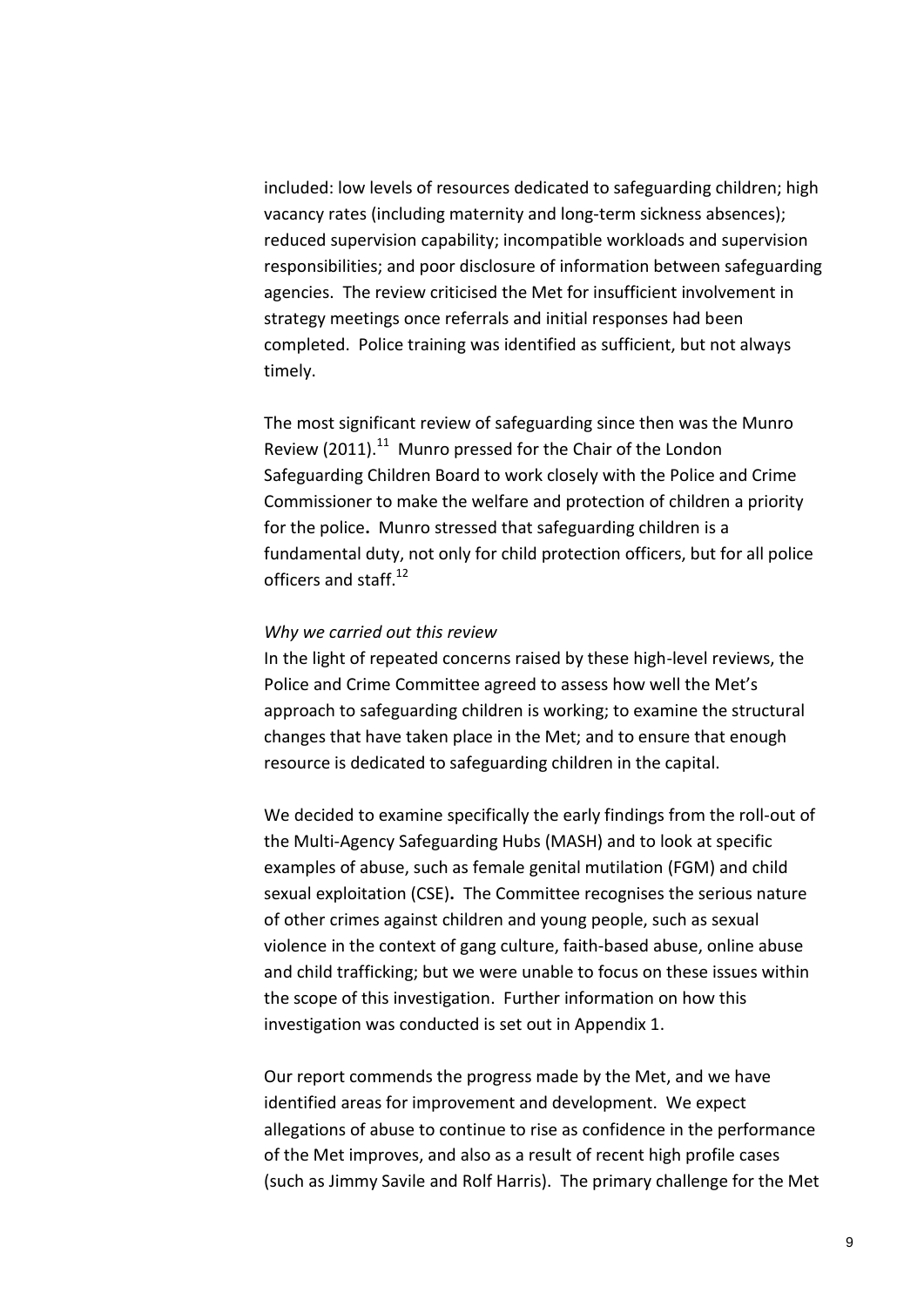is to guarantee that it has robust processes in place to protect London's children as demand increases. MOPAC must more clearly define its oversight function and closely monitor the Met's performance with regard to safeguarding children.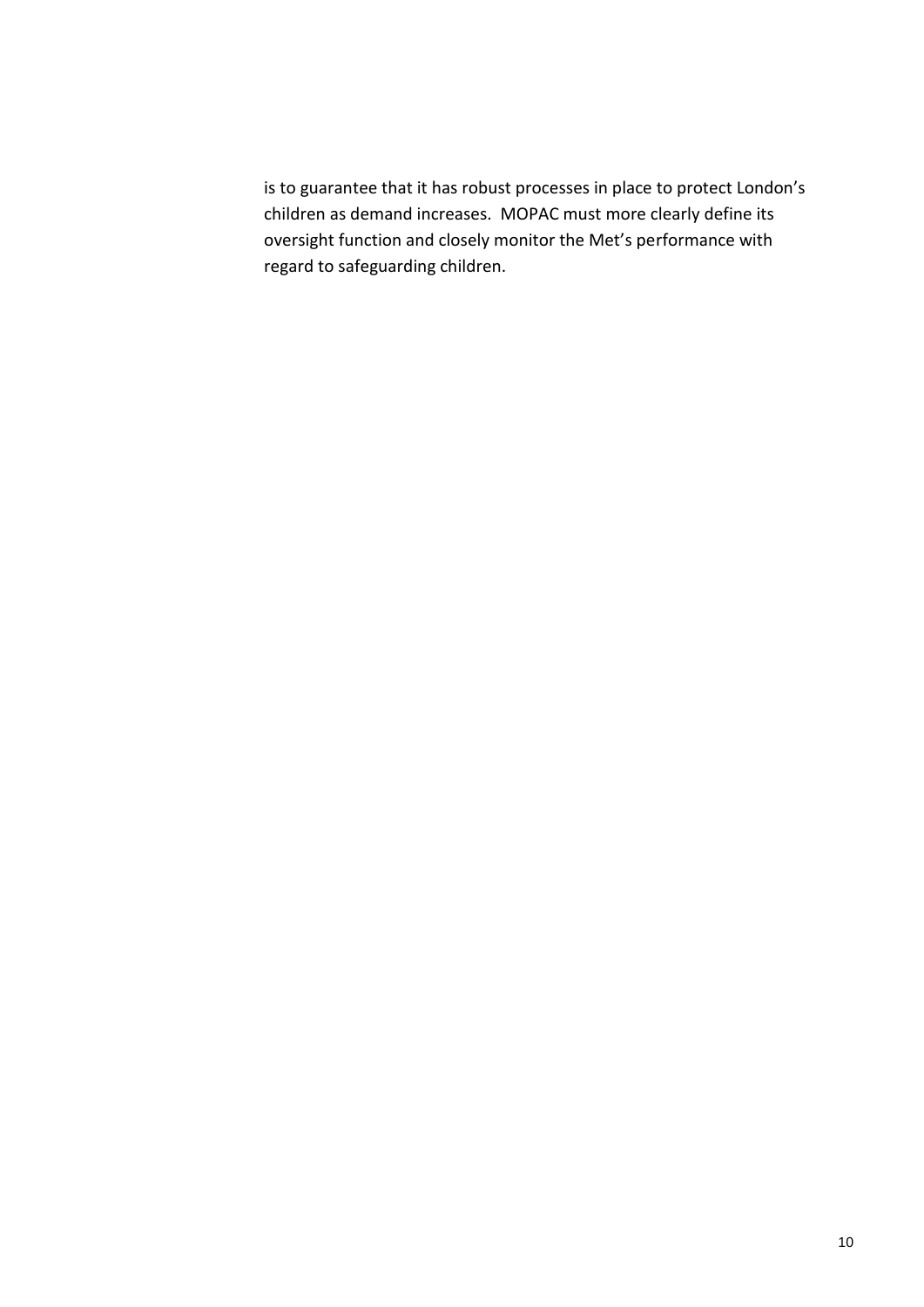# <span id="page-10-0"></span>**2. Allegations, investigations and Met resources**

In the last two years, allegations, investigations and detections of abuse against children have risen. The Met has increased the Sexual Offences, Exploitation and Child Abuse Command's (SOECA) staffing to meet this increase, but evidence suggests that the command remains seriously under-resourced.

#### *The Met's approach*

The Met identifies child abuse as the ill treatment of children, including physical and emotional abuse, infanticide and child homicide**.** The Met works with partner agencies to safeguard children and investigate all offences of child abuse through the child abuse investigation section of SOECA.<sup>13</sup>

SOECA was established in June 2013 when the Met's rape command (SCO2) merged with the child abuse command (SCO5). It has 16 child abuse investigation teams (CAITs), which provide a pan-London response based in four regions of the capital. The CAITs investigate allegations of abuse against children under 18 years of age, involving family members, carers or people in a position of trust. Each of the CAITs is aligned to one or more local authority children's services departments. CAITs regularly receive referrals from children's services and decide the most appropriate course of action in accordance with the London Child Protection Procedures.<sup>14</sup>

#### *Allegations investigated*

For the six years from 2008-09 to 2013-14, the total number of allegations investigated by SOECA's CAITs had remained fairly steady (in 2008-09 there were 9,453 allegations compared to 9,972 in 2013-14). But there has been a sudden and marked increase since December 2012 in more serious crimes. Within the total number of allegations, those of rape and sexual assault have risen noticeably (by 52 per cent and 68 per cent respectively between 2008-09 and 2013-14 – see chart on next page). There have also been particularly sharp increases in allegations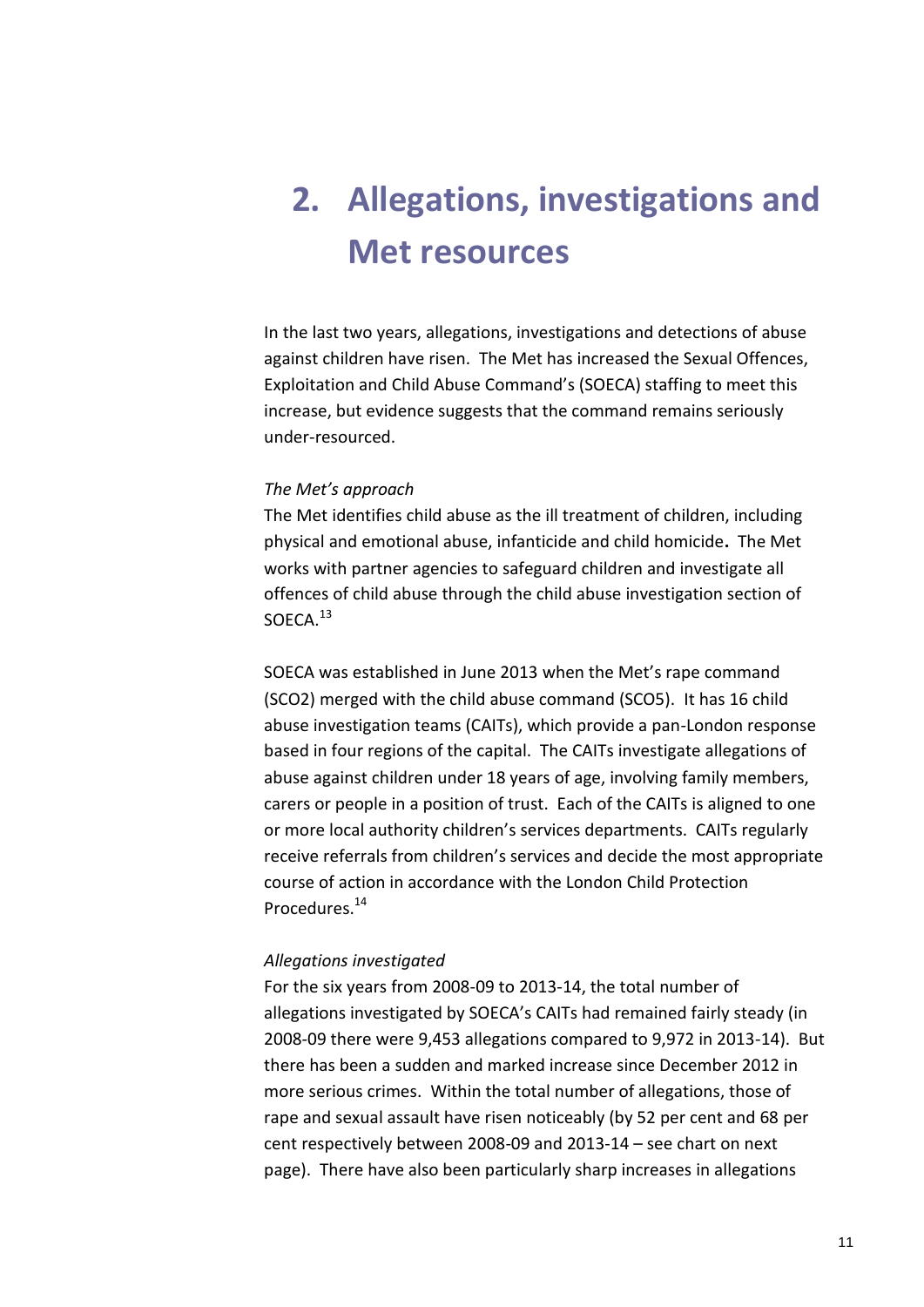investigated in the last year: rape allegations increased from 511 in 2012- 13 to 583 in 2013-14 (14 per cent) and sexual assault allegations increased from 1,599 in 2012-13 to 1,803 in 2013-14 (13 per cent). According to Assistant Commissioner Mark Rowley, this increase reflects greater confidence in the police and judicial process, and also more people reporting historical claims of abuse as a result of the publicity around the Jimmy Savile case.<sup>15</sup>



The Met has had some success in tackling the increase in allegations. The number of sanction detections<sup>16</sup> for each crime type<sup>17</sup> investigated by the CAITs has increased. In the year to November 2013, there were 2,268 sanction detections – over 10 per cent more than the previous year. The Met told us that to remove any incentive to under-report or to classify events as no-crimes, success is now measured by the increase in the number of charges year-on-year, rather than using the sanction detection rate.<sup>18</sup> Despite this, the Met recognise they need to do more to improve investigation and prosecution of rape.<sup>19</sup> The number of convictions for rape cases in London has dropped to a four year low and the Met admit that it is concerned with how it approaches and deals with rape offences.<sup>20</sup> Far more people are coming forward, yet the Met must improve its support to victims and the way they investigate and bring offences to court.<sup>21</sup> The Committee welcome the announcement that the Met and Crown Prosecution Service have commissioned an independent review into how both agencies investigate and prosecute allegations of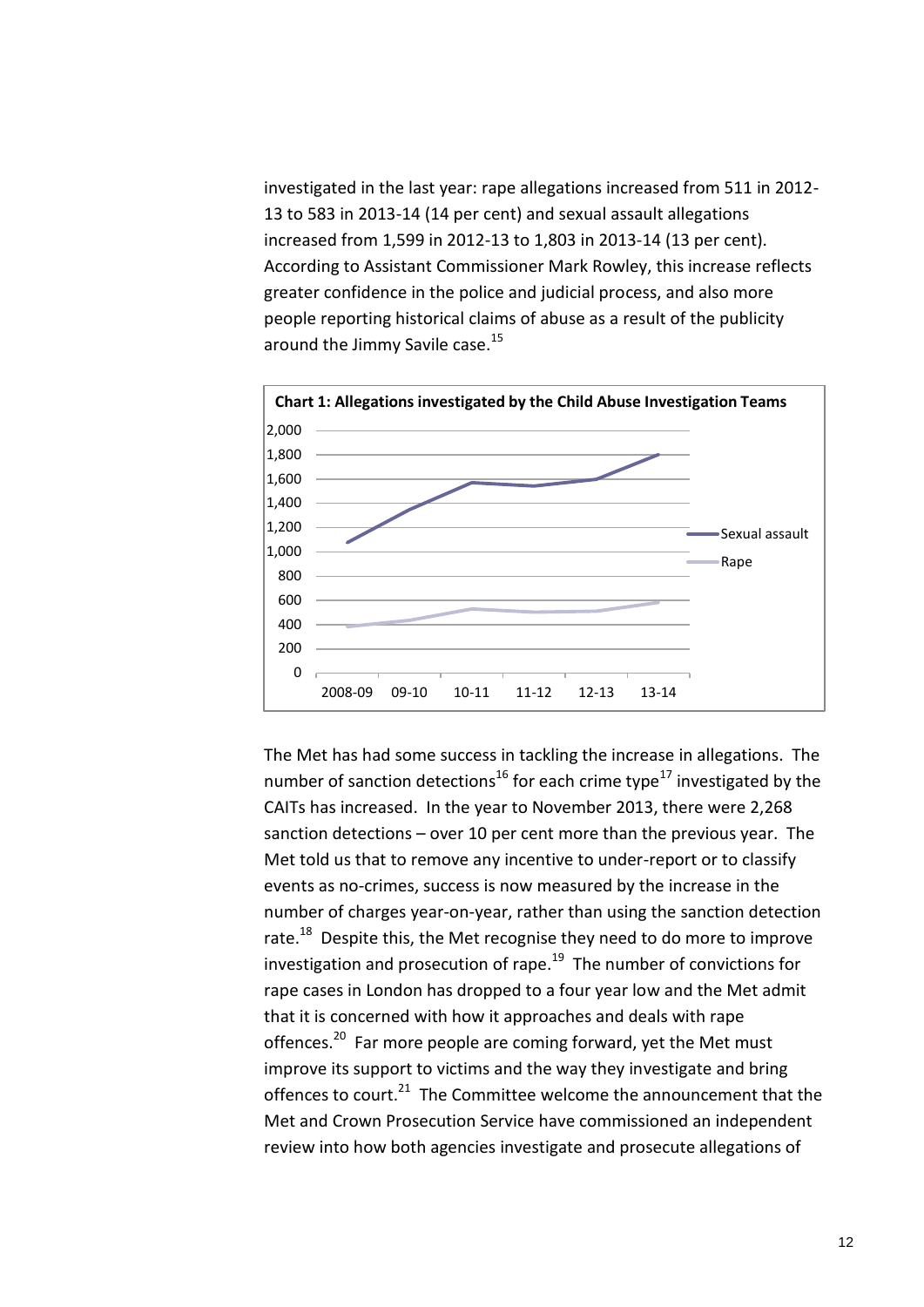rape.<sup>22</sup> It is also important that the review considers the Met's approach to young victims of rape.

#### *Workforce*

Following the death of Baby P, the Met increased the number of police officers within its child abuse command (SC05). Between 2008 and 2012, the budgeted number of officers dedicated to tackling child abuse rose by seven per cent.

When the Met created SOECA in June 2013, it further increased resources in response to allegations of abuse against children. SOECA's budgeted workforce total (BWT) in 2013-14 was 966 police officers and 210 police staff. This represents a five per cent increase in budgeted police officers and a 13 per cent increase in budgeted police staff compared with the previous year.<sup>23</sup> But despite the extra financial resources following the establishment of SOECA, the Met has not yet filled all of these posts: over 50 police officer posts were vacant in September 2013.<sup>24</sup>



Similarly, recorded workforce levels do not always reflect the actual number of officers at work in SOECA. DCS Keith Niven (Detective Chief Superintendent responsible for SOECA) informed Assembly Members that, on paper, the workforce is at the right level in some teams.  $25$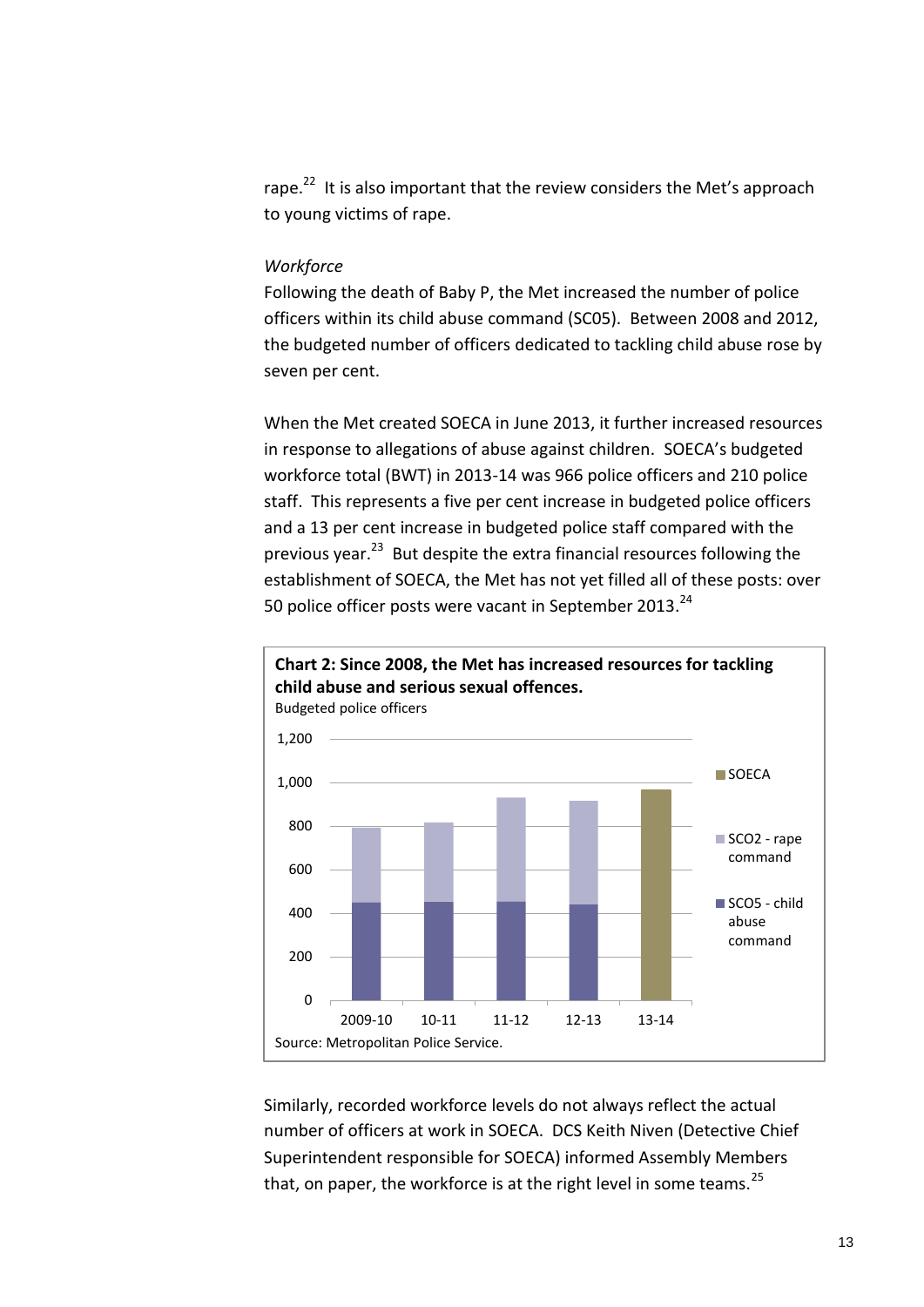However, SOECA has around 150 officers abstracted (removed to other duties, including to Operation Yewtree, the inquiry triggered by abuse allegations against Jimmy Savile) and a large proportion of female officers on maternity leave.<sup>26</sup>

AC Rowley confirmed that this is a *"massively pressurised area"* and that resources for SOECA have been prioritised.<sup>27</sup> We heard that 40 officers are about to be diverted to SOECA from the homicide command and SOECA is looking for another 75 officers in order to compensate for abstractions and officers on maternity leave.

The Committee heard how child protection partners are feeling the pinch of these abstractions.The presence of CAIT officers at child protection conferences was reported as not always routine or regular.<sup>28</sup> In addition, Borough Operational Command Units (BOCUs) and CAITs have raised issues of significant pressures, which have affected their ability to attend case conferences and attend to wider safeguarding issues.<sup>29</sup> However, the Met said that its attendance at the critical first case conferences is close to 100 per cent. $30$ 

AC Rowley told us that some of the mistakes the Met made in the past were about supervisory strength.<sup>31</sup> Previous reviews have highlighted reduced supervisory capability and a lack of detective sergeants, with workloads incompatible with supervision responsibilities.<sup>32</sup> While the Met informed us that supervision numbers have been squeezed far harder in other areas than in the SOECA command, $^{33}$  the Committee recommends that the Met provides proper levels of supervision and robust management structures to effectively safeguard children.<sup>34</sup>

The Met is undertaking a strategic review into increased workloads. It is evaluating staffing levels against current and projected demand.AC Rowley confirmed that SOECA will probably need more officers in the future, and that it will keep this matter under review.<sup>35</sup> MOPAC also told us that it is monitoring the operational decisions made regarding the allocation of officers and will continue to do so.<sup>36</sup> The Committee urges the Met to resource teams properly. The Committee recommends that the Met increase the number of officers in order to meet current demand, including an option to overstaff to fulfil the specific immediate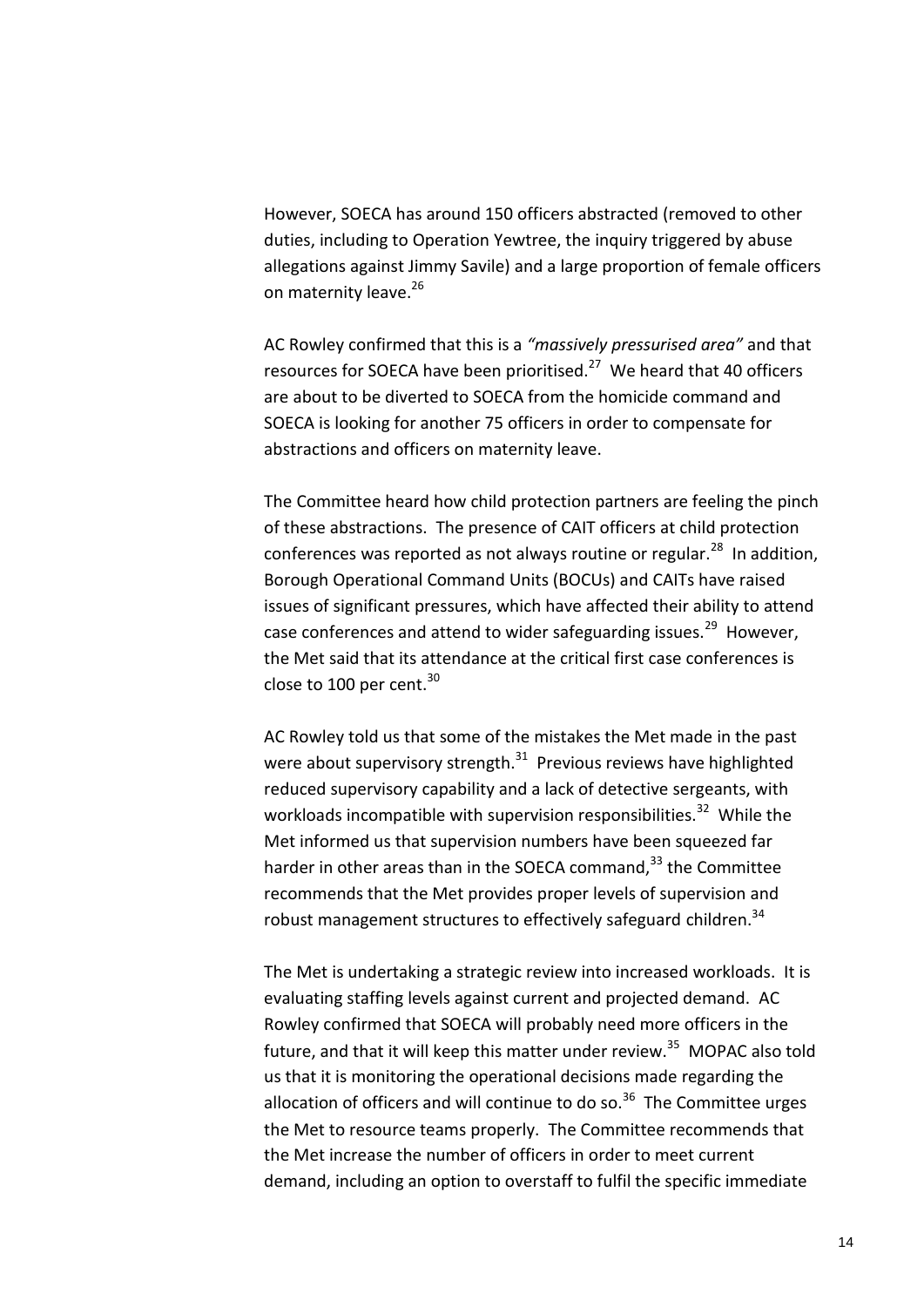challenges facing the command. The Committee recommends that MOPAC, as an oversight body, monitors these staffing issues closely and considers a long-term plan of action to ensure SOECA is comprehensively staffed now, and in the future.

### **Recommendation 1**

• As part of its response to this investigation, the Met should publish its strategic review of demand and staffing levels. It should increase the number of officers in order to meet current demand, including an option to overstaff to help fulfil the immediate challenges facing the command.

• The Committee recommends that MOPAC, as an oversight body, monitors these staffing issues closely and considers a long-term plan of action to ensure SOECA is comprehensively staffed, with proper levels of supervision and robust management structures now, and in the future.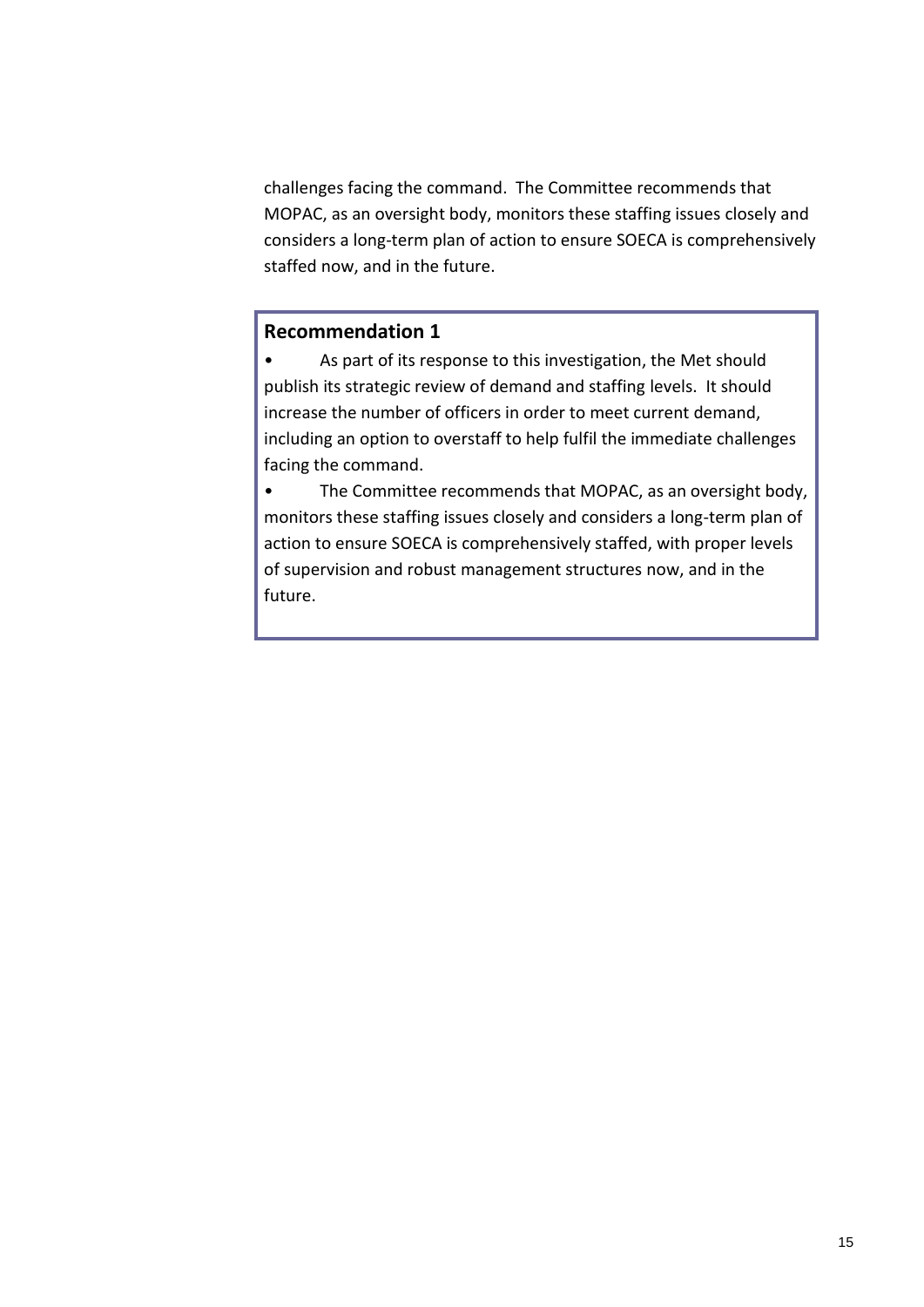# <span id="page-15-0"></span>**3. How the Met works with partner agencies**

The Met takes its role in protecting London's children seriously.<sup>37</sup> It is the responsible agency for disrupting criminal activity and enforcement, and is a specialist in gathering intelligence to protect children. In partnership with local authorities, the police are also required to safeguard children: *"Whilst it is not largely us who safeguard children, and we protect them through prosecution largely, we help the safeguarding process by working collaboratively and effectively to help partners in specialist services, social services, youth services and all the rest of it do their jobs."<sup>38</sup>*

Partnership working is integral to the Met's approach to safeguarding children. Its partners<sup>39</sup> are positive about the Met's strategic approach. The evidence reported to us demonstrated that the Met is clear about its role and works well with its partners to safeguard children.Assembly Members were informed that the Met's relationship with its safeguarding partners is effective, open and focused on keeping children safe.<sup>40</sup>

#### *Safeguarding Children Boards*

At a strategic level, the Met is very committed in its safeguarding children duties.<sup>41</sup> It is fully engaged with the multi-agency London Safeguarding Children Board, which provides strategic advice and support to London's 32 local Safeguarding Children Boards. Members of the London Board are representatives from London boroughs, the police, health and probation services, and London independent, voluntary and community agencies.

The evidence we heard commended the Met's input. Helen Bailey, Chief Operating Officer, MOPAC, told us that: *"I am confident that the Met is working hard with the London Safeguarding Children Board and that they are doing their best to make sure there is good practice across London."*<sup>42</sup> The Met is also well represented on London's 32 local Safeguarding Children Boards. The boards coordinate the work to safeguard children locally. They have an important role in holding local partners to account and challenging the effectiveness of local arrangements. We were told that the Met is a strong partner on these boards, and regularly attends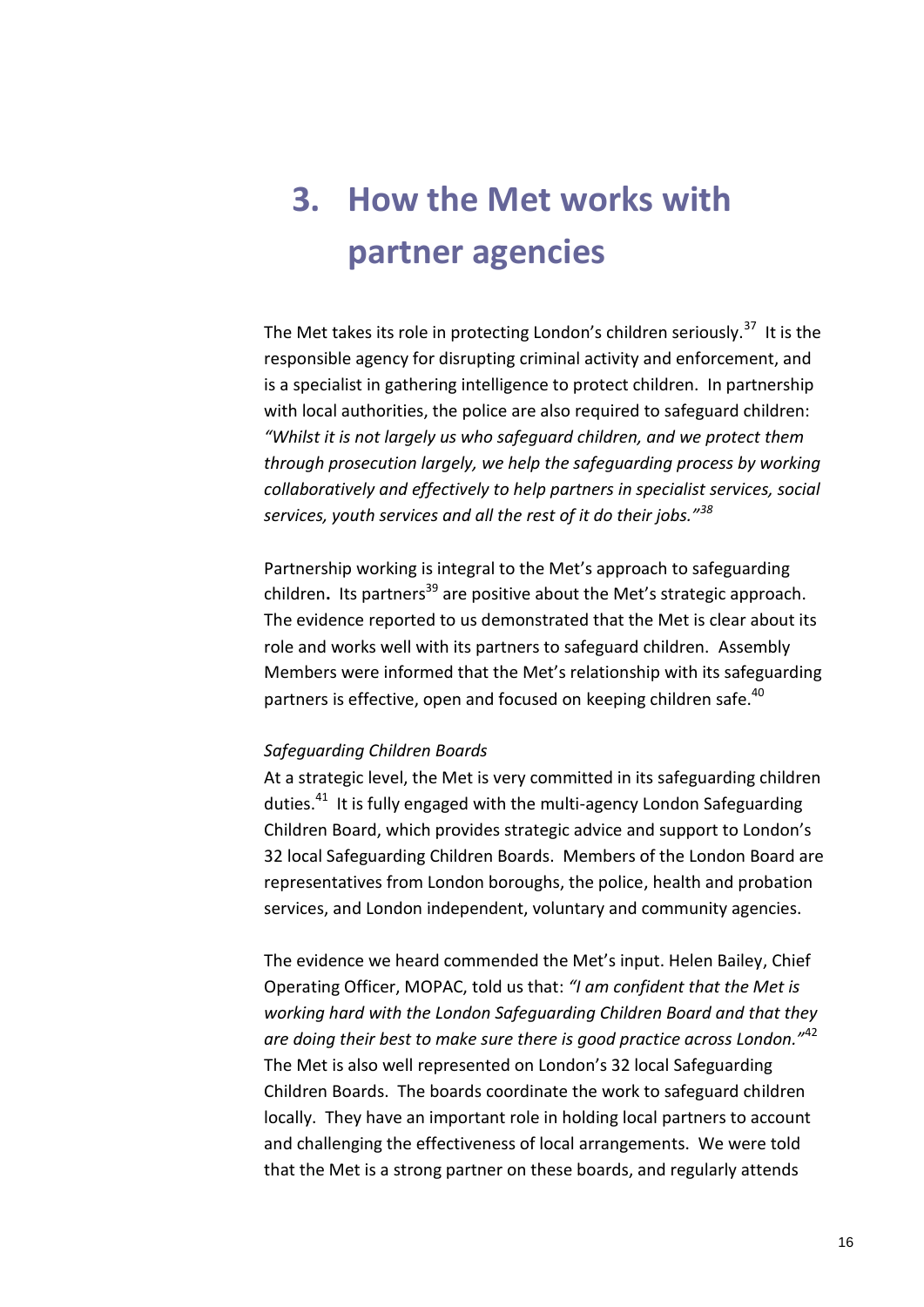meetings. We were also told that both the CAITs and BOCUs participate fully. However, praise for the Met's involvement is not universal. At our meeting in February 2014, Malcolm Ward, Independent Social Work, Training and Child Protection Consultant, questioned whether the police are ensuring the correct level of representation on local Safeguarding Children Boards.<sup>43</sup> However, Yvette Stanley, Director of Children, Schools and Families, London Borough of Merton, told us that, from research done across the London boroughs, there is a general view that the appropriate level is attending and that it tends to be the borough commander or a very senior deputy.<sup>44</sup>

#### *Serious case reviews*

Serious Case Reviews (SCRs) are undertaken by local Safeguarding Children Boards to identify how local professionals and organisations can work better together to safeguard children. The reviews take place after a child dies or is seriously injured, and abuse or neglect is known or suspected. SCRs aim to identify improvements to consolidate good practice.<sup>45</sup> They are transparent about any mistakes so that lessons can be learned.

The Met's involvement in SCRs is vital. We heard that its expertise is exceptional in supporting the process and sharing information, and that ongoing police involvement in the analysis and learning from SCRs is essential.<sup>46</sup> However, we were informed that the Met has only two officers who undertake SCRs on behalf of all local Safeguarding Children Boards in London.<sup>47</sup> As a result, we were told that, the Met is not contributing as efficiently to SCRs as it might, and learning from the reviews is not being implemented quickly enough.<sup>48</sup> The Committee is concerned by this resource issue.

#### *Local commands and central specialist units*

The evidence presented to us indicates that the Met's engagement at the strategic level does not always filter effectively to the frontline. The Children's Society, for example, told us that there is not a standardised service across the Met; police awareness and knowledge of safeguarding children can *"depend on who answers the phone."*<sup>49</sup>

We heard that there is a divide between local commands and central specialist units. <sup>50</sup> Sue Berelowitz, Deputy Children's Commissioner, told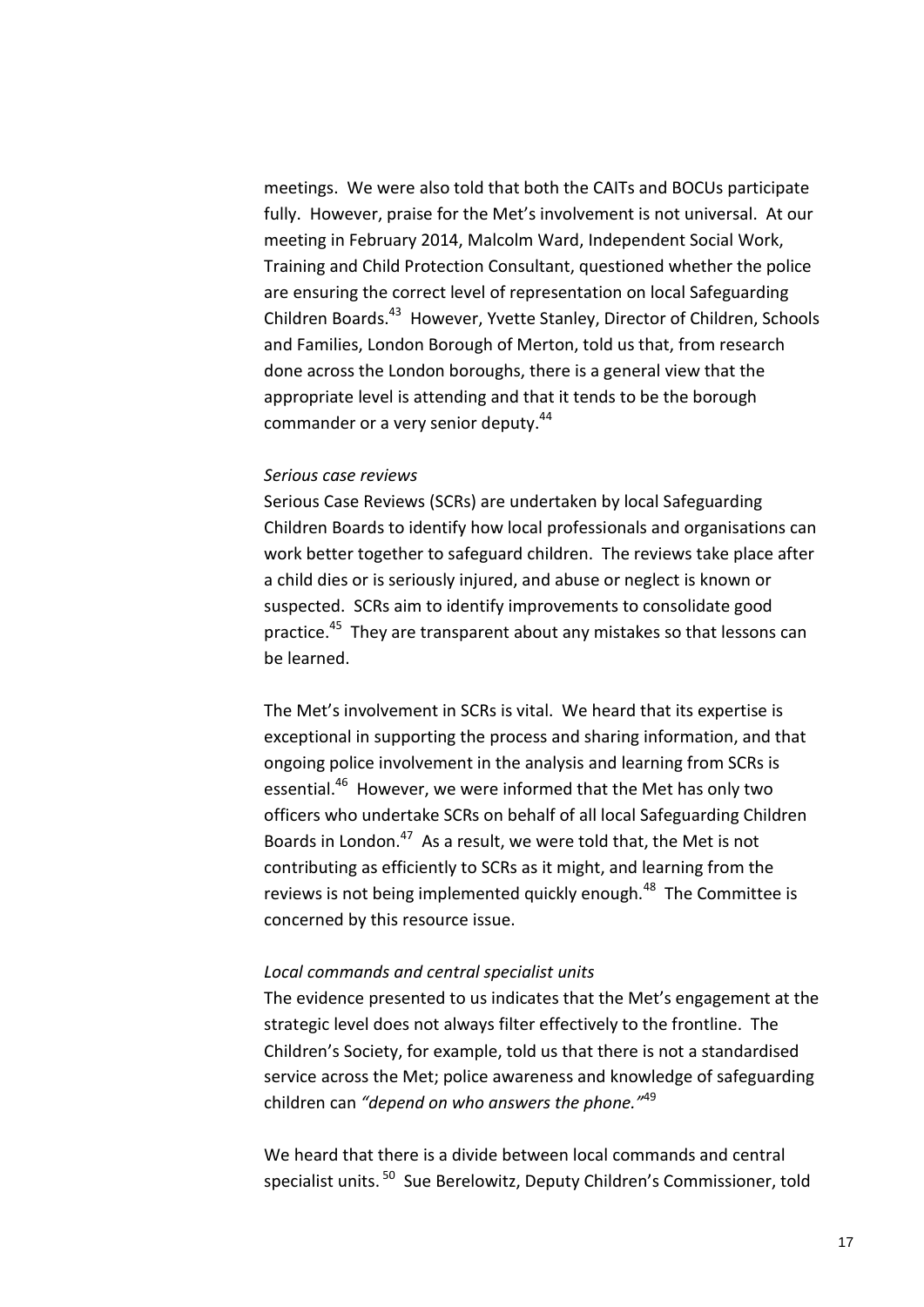us this divide gets in the way of effective policing and that the local commands are not sufficiently well briefed on what the issues are, what the policies are, or what they ought to be doing.

Similarly, Malcom Ward reported: *"there is a difference between the strategic – which is often very good on the shared policies or the police standard operational polices – and what gets translated down to the officers at the front line who are dealing with families … What I am not clear about is how research is filtering down the line, so what is informing frontline practice or even what is informing strategy."*<sup>51</sup>

The Met must ensure that each of its commands communicate at every level. We heard how leadership needs to be strengthened across the Met, so that local officers are aware of their responsibilities in safeguarding children. Malcolm Ward highlighted the need for *"a bit more smartness about that leadership at the local level, because there is this challenge between community policing and the more specialist sexual and child protection policing. Sometimes the community police feel "that is their responsibility" rather than "that is our responsibility"."* <sup>52</sup>

#### *Intelligence*

Intelligence is not always shared effectively. The Met relies on good intelligence; however, we heard how local commands are not always passing up intelligence to the central specialist units, which was identified as a London-specific problem that needs to be addressed.<sup>53</sup>

There has been some concern about the way that the Met has redesigned its intelligence services at a local level. Some intelligence functions, which in the past were provided in each borough, have been grouped together into regional hubs. Local partners are concerned that this reorganisation could compromise local capacity.<sup>54</sup> The Met told us that they are in the process of developing a service level agreement with London Heads of Community Safety in relation to this new intelligence model. They are planning to consult and extend this to wider safeguarding partners over the next three months. The Met is also due to conduct a formal review and impact assessment of these changes by the end of the year. The Committee urge the Met to include a robust evaluation of how child protection and safeguarding services have been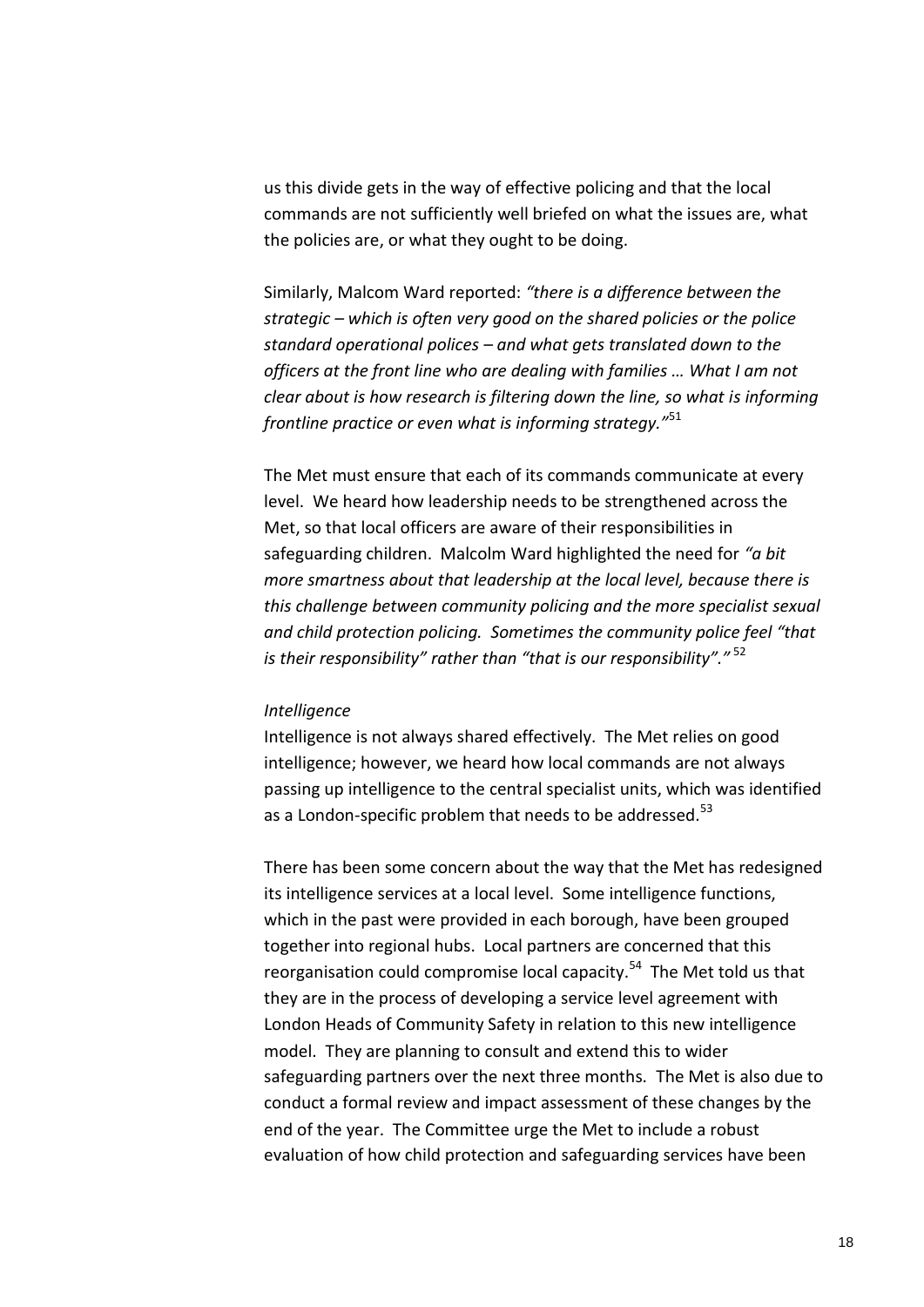affected by the changes to intelligence services in its formal review and impact assessment of this new intelligence model.

#### *Multi-agency training*

Our review has highlighted the need for the police to be involved more effectively in multi-agency training. These training days clarify the roles, responsibilities and procedures of each agency involved in safeguarding children. They help professionals to revise any preconceptions they may have about partner agencies and to understand more fully how decisions are made. The Committee was informed that the police do not always engage in local multi-agency training.<sup>55</sup> DCS Keith Niven told us that "*it is not that we have not wanted to go on those training days. We have, but the staffing and resourcing issues have been such that actually one more abstraction from the office on these occasions has been really difficult."*<sup>56</sup>

The evidence we heard especially commended MACIE (Multi-Agency Critical Incident Exercise) training. Identified by the Munro Review of Child Protection<sup>57</sup> as a good example of multi-agency training, MACIE helps safeguarding partners to understand their roles and responsibilities, and interact more effectively with other agencies. However, we heard that the Met no longer delivers MACIE. The Met expressed support for the re-establishment of MACIE;<sup>58</sup> AC Rowley confirmed that, if there is a shared view that partners ought to collectively invest more in multiagency training, the Met would be willing to explore opportunities to do so.<sup>59</sup> We recommend that the Met does.

#### *Information sharing and MASH*

Many public inquiries and serious case reviews have highlighted the failure of safeguarding partners to share information effectively.<sup>60</sup> Our investigation also identified this as an issue. The Government's report, Working Together to Safeguard Children, <sup>61</sup> states that fears about sharing information cannot be allowed to stand in the way of promoting the welfare and safety of children. No professional should assume that someone else will pass on information that they think may be critical in keeping a child safe. We heard how information sharing between professionals and local agencies is essential for the effective identification, assessment and safeguarding of children. All organisations should have arrangements in place that set out clearly the processes and the principles for sharing information internally, with other professionals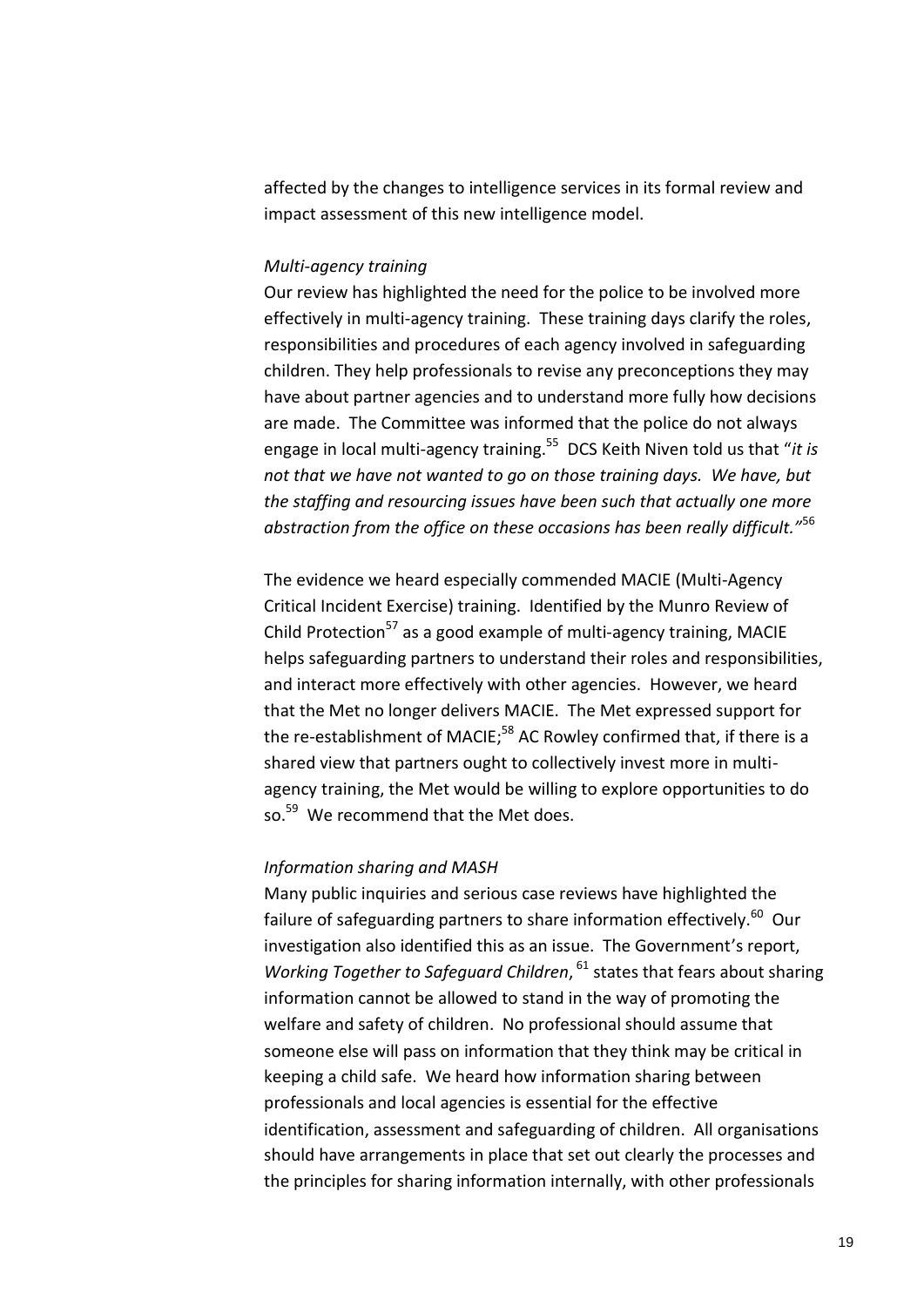and within the local Safeguarding Children Board. The Committee was pleased to hear that the Met is good at sharing information.<sup>62</sup> However, we were told that the Met need to prioritise and focus the information they pass on in order to avoid over-burdening partners. We also heard that the Met sometimes needs to be told what they need to share and when they need to share it, which is a concern.  $63$ 

Multi-Agency Safeguarding Hubs (MASH) aim to improve the way local safeguarding partners work together. The model is designed to give agencies a better understanding of the issues, and to improve outcomes. It was first introduced in Devon and has been adopted across much of the UK. Harrow and Haringey were the first boroughs in London to establish a MASH; the model is now operational in 30 London boroughs.

MASH has already proved successful. We heard evidence that MASH is allowing for timely intelligence-sharing and that it has the potential to address some of the issues around poor information sharing identified in many SCRs. The Committee welcomes the excellent progress in establishing MASH in a relatively short time.

At a strategic level, the Met has been very engaged in sponsoring and resourcing MASH in London.<sup>64</sup> The London review of MASH<sup>65</sup> showed that MASH has helped the police to work more effectively with its partners. AC Rowley told us that the Met has found MASH to be a much better way of sharing information and identifies the development of MASH as a priority.<sup>66</sup>

MASH has necessitated structural changes and a shift in cultural attitudes.<sup>67</sup> It has brought together a range of child-safeguarding professionals, including police, children's social care, education, probation and health, into one secure research, assessment and referral unit. We heard how co-location is the most effective arrangement<sup>68</sup> and that the most important thing is having multi-disciplinary teams working together and sharing information in a very different way:<sup>69</sup> "working in *this way improves communication and breaks down professional boundaries which can sometimes act as a barrier to informationsharing."*70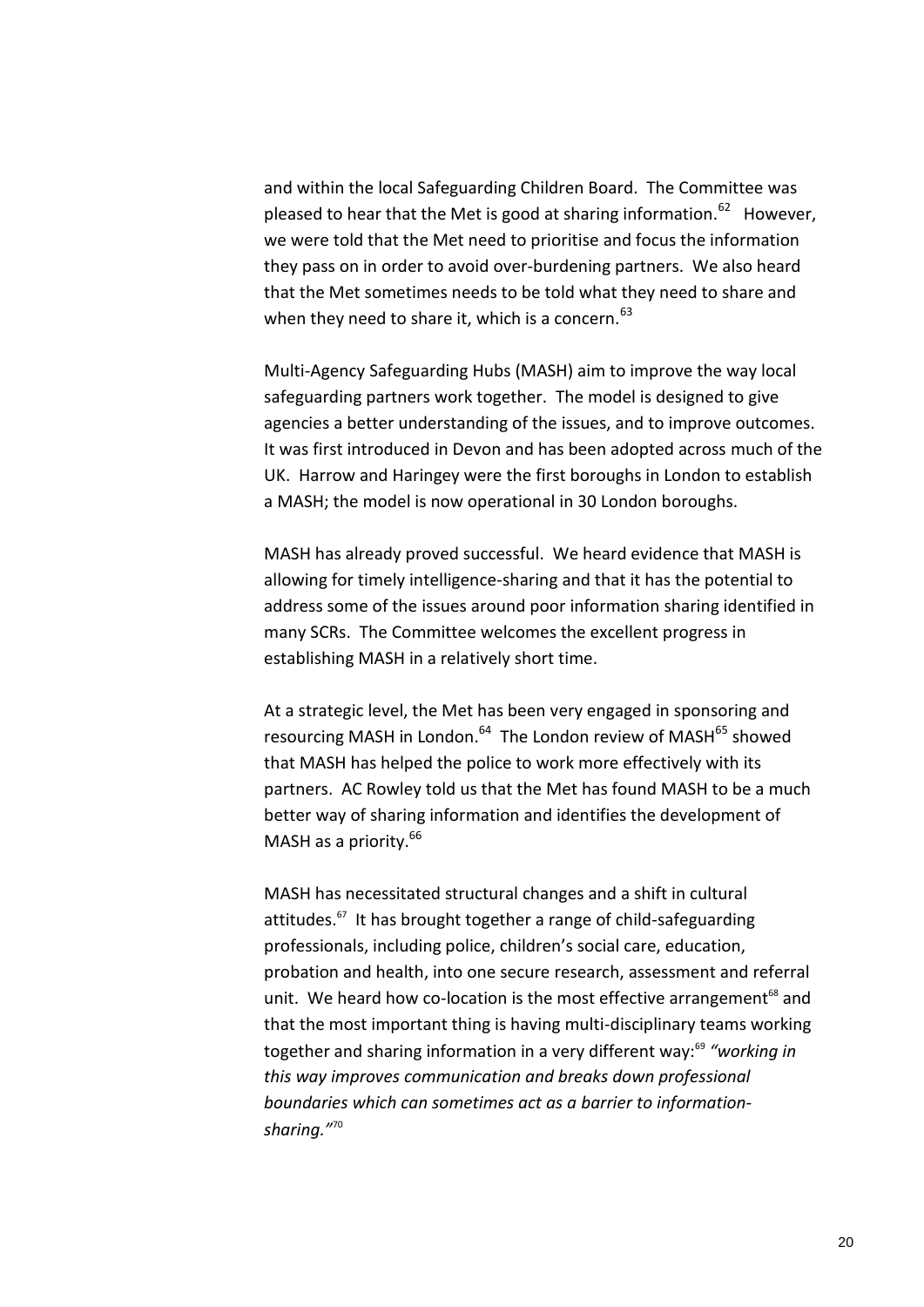We were told many positive stories of how MASH is going from strength to strength. During our site visit to Harrow MASH, we heard that vulnerable children are being identified at an earlier stage and we were told that decision-making is more informed and effective, evidenced by the reduced turnaround time from referral to decision. We were also informed that children in Harrow are receiving services more appropriate to their needs since the establishment of the MASH – evident through the low re-referral rates.

While Harrow was very positive about the IDVA (independent domestic violence advocate) that sits within the MASH, it was concerned that there are still some professionals that are not engaged in the process. Harrow is looking for greater commitment from key agencies and will address this through the local Safeguarding Children Board.

MASH has also improved the Met's response to children at risk of domestic abuse.<sup>71</sup> Officers are increasingly aware of the need to offer early help to children affected by domestic abuse; they are looking beyond crime and disorder issues and paying more attention to the welfare of the children involved. The Committee commends the work of the Met and the London Safeguarding Children Board in establishing MASH in London.

While MASH has made promising progress, it faces considerable challenges. More complex cases are developing, with multiple characteristics. Increasingly, domestic violence, child abuse, vulnerable adults and mental health issues all exist in the same environment. The Met explained that it is trying to bring processes *"tighter and tighter together because it is more efficient and more effective to do so."* <sup>72</sup> This point was reinforced by Cheryl Coppell, Chair of the London Safeguarding Children Board and Chief Executive of London Borough of Havering: *"We are trying to make sure that everything comes into a single place, so the analysis can be done once and social care can be really clear if it needs to take action, and the police can be really clear if they need to take action, as too can health, probation or whoever else is involved."*<sup>73</sup>

The Committee is concerned about the challenges facing MASH internally. These include heavy workloads, poor staffing levels and frustration with inadequate information technology resources.<sup>74</sup> Assembly Members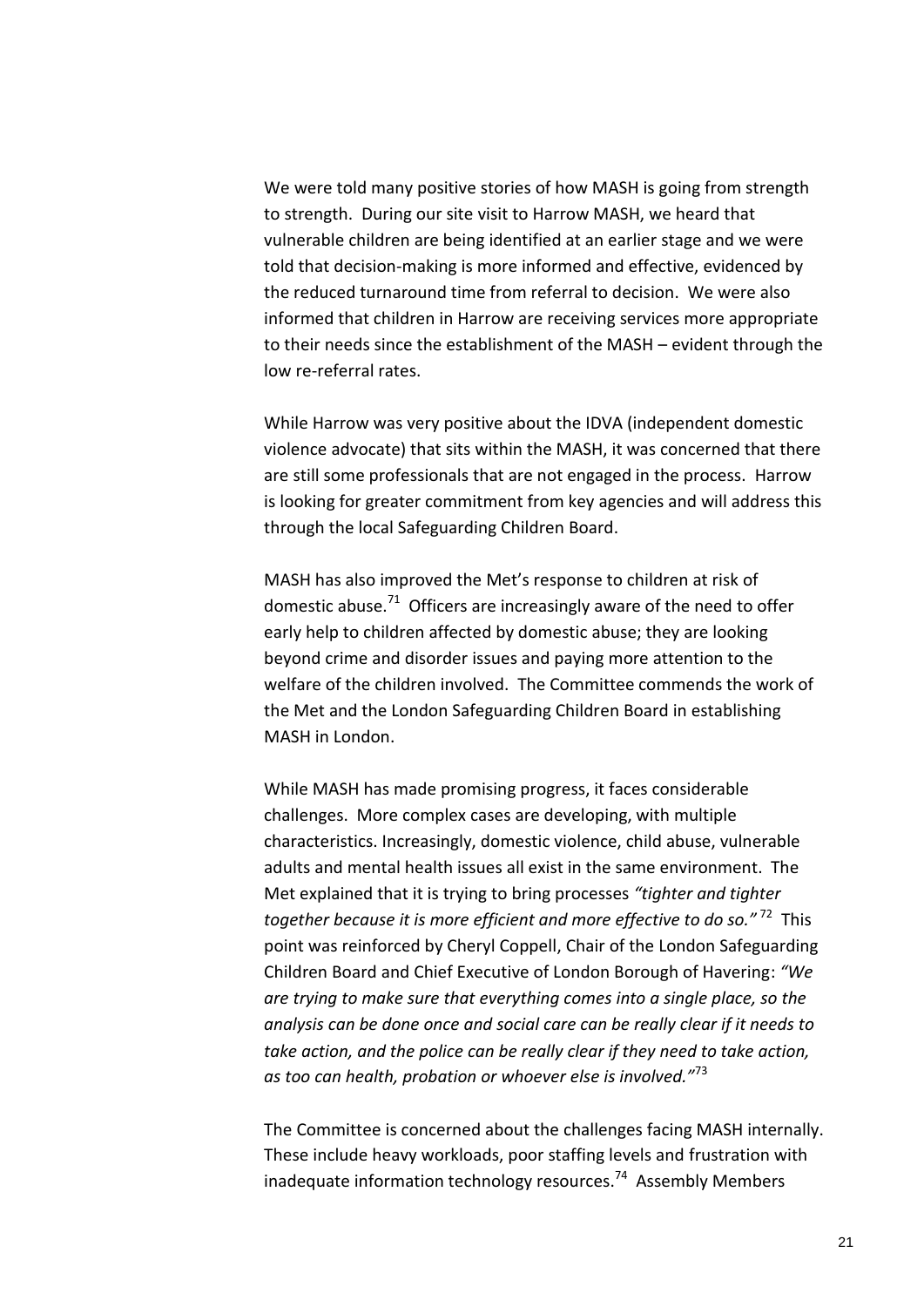heard how further work is needed to educate those making child safeguarding referrals about the role and responsibilities of MASH, and that more needs to be done to enable parity of professionals within the MASH.

Certain elements of the Met's services could be better integrated within the MASH. BOCUs, for example, are an important partner in the MASH, and the evidence we heard suggests that they are well integrated. However, during our site visit to Harrow MASH, we were told by nonpolice partners that the relationship between the CAITs, MASH and local policing could be improved. We are concerned that the police officer sitting within the MASH is not senior enough to direct resources and secure the confidence of CAITs in the MASH process. We heard that CAITs are sometimes reluctant to engage with the MASH. As a result, MASH is not getting the best service from the Met and is, therefore, not fulfilling its potential. The 'referral desk' function within the CAIT is evidently well established and CAITs clearly liaise with the MASH.

However, the Committee agrees that having CAITs sitting within the MASH would increase effectiveness and minimise duplication of service, allowing the police within the MASH to take a more active role in supporting vulnerable children and managing cases. The Committee is pleased that the London Safeguarding Children Board is working with the Met to determine new systems and processes in order to get better value. We recommend that the Met determine how it can bring the CAITs and MASH closer together – including the possibility of the CAITs sitting within the MASH – to improve working relationships and efficiencies across commands.

Constant quality improvement of MASH is needed.MASH continues to identify the challenges that families and children face across London and we heard how local Safeguarding Children Boards need to ask questions about the quality of decision-making and improve confidence among partners.<sup>75</sup> 

Proposals to pilot London's first integrated MASH across adult and children safeguarding have been discussed. Assembly Members heard about the benefits of dealing with child protection issues as part of a whole-family approach, where there are issues of domestic violence,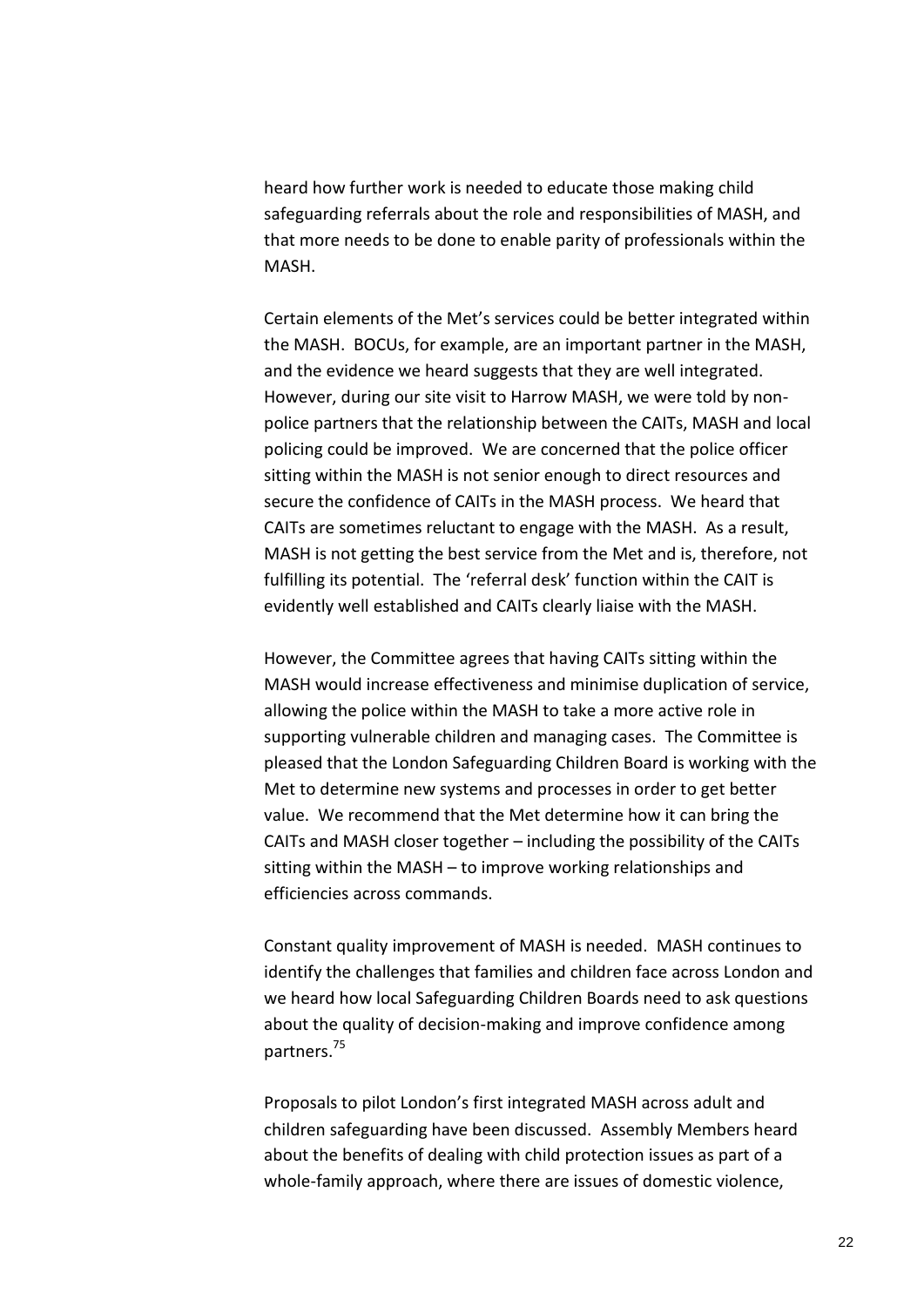mental health problems and drug and alcohol abuse. Some adult referrals also overlap with child referrals. While the Committee recognises the benefits and efficiencies of integration, we are concerned that MASH in London is still in its infancy. It is essential to embed the safeguarding of children within the MASH, so that any problems are ironed out before the MASH expands to take adult referrals.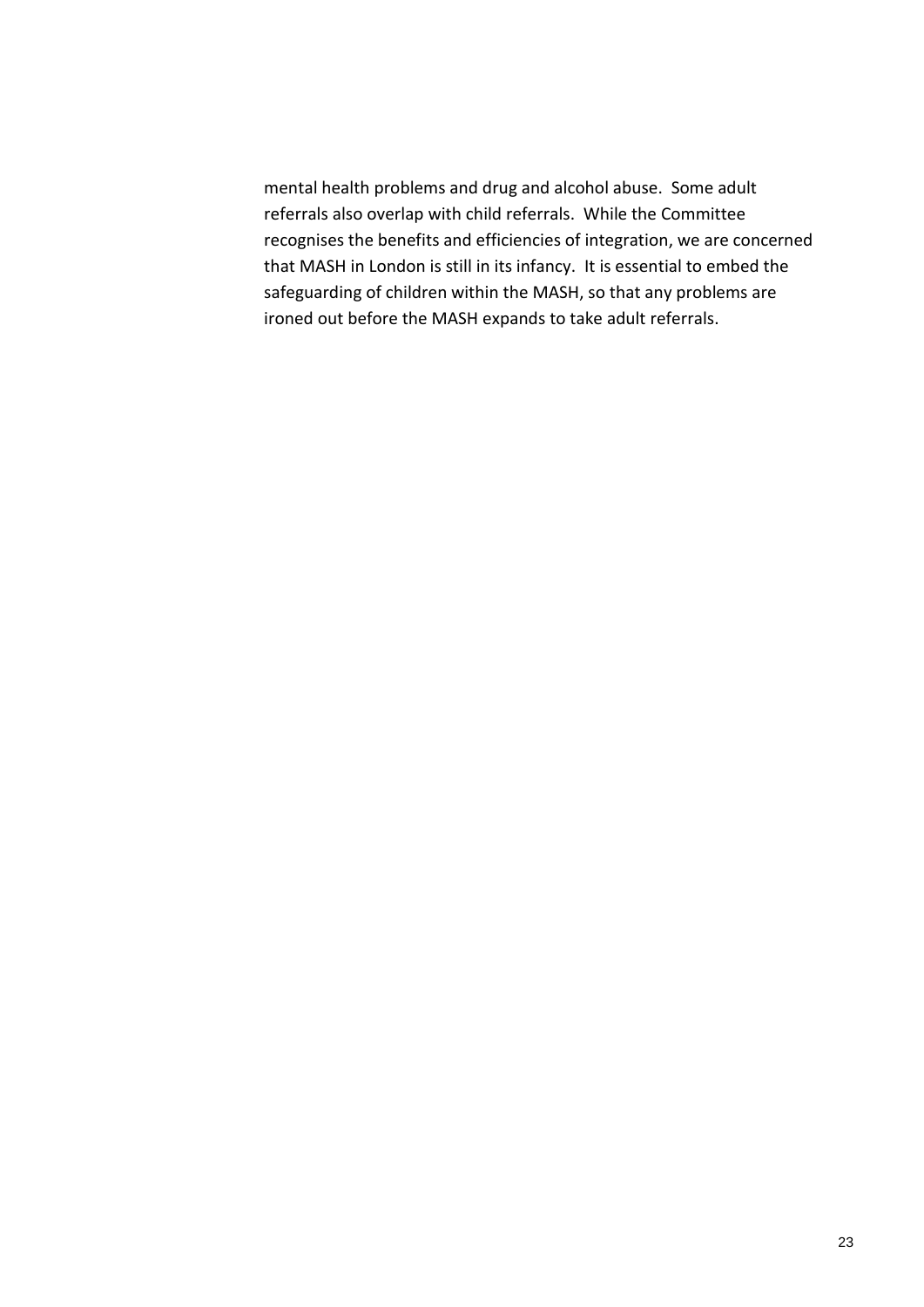### **Recommendation 2**

• MOPAC should monitor and hold the Met to account on Serious Case Reviews, identifying a mechanism to measure impact and improvement.

### **Recommendation 3**

• The Met should include a robust evaluation of how child protection and safeguarding services have been affected by the changes to intelligence services in its formal review and impact assessment of the new intelligence model.

• By January 2015, the Met should provide the Committee with a report on the impact of the new intelligence model on child protection and safeguarding services.

#### **Recommendation 4**

The Met should work with partner agencies to explore opportunities to increase its investment in multi-agency training, in particular, MACIE training.

### **Recommendation 5**

We recommend that the Met determine how it can bring the CAITs and MASH closer together to ensure a better working relationship and efficiencies across commands, including the possibility of the CAITs sitting within each MASH.

The importance of the MASH for the police should be reflected by the appointment of a more senior police officer with the authority to be able to direct resources and secure the confidence of the CAITs in the MASH.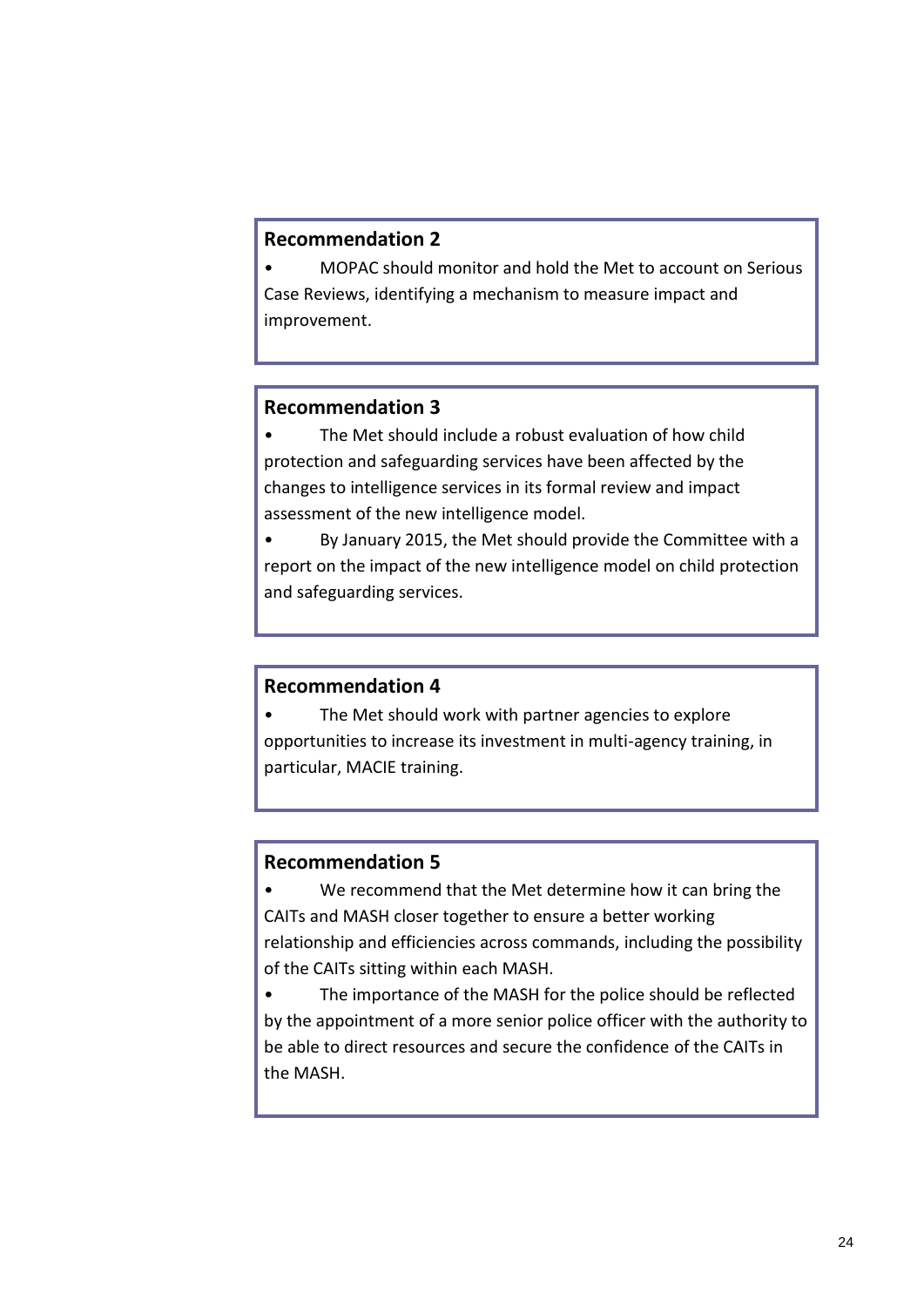# <span id="page-24-0"></span>**4. Challenges and priorities for the future**

During our review, we identified particular issues of heightened concern in safeguarding children: child sexual exploitation and female genital mutilation. These issues should be prioritised for action in the future.

#### *Child sexual exploitation*

The Met faces a particular challenge in responding to child sexual exploitation (CSE). Evidence indicates that large numbers of children in the UK are being sexually exploited.<sup>76</sup> The Children's Commissioner's inquiry into CSE by gangs and groups, *If Only Someone Had Listened,*<sup>77</sup> concludes that, despite increased awareness of child sexual exploitation, *"children are still slipping through the net and falling prey to sexual predators."* It also found worrying trends in the response of partner agencies to CSE.

The Met identifies CSE as child abuse. It has shown significant progress in the way it responds to CSE, supports victims and brings offenders to justice.<sup>78</sup> In February 2014, the Met launched *The London Child Sexual*  Exploitation Protocol.<sup>79</sup> The protocol sets out the procedures for the Met and partner agencies for safeguarding and protecting children from sexual exploitation. It aims to provide a standard and consistent response to CSE across London.

We were told that partner agencies welcome the Met's leadership and commitment in addressing CSE.They identify the protocol as a *"really effective framework to support London-wide, but also specifically borough-wide, intervention around sexual exploitation."*<sup>80</sup> We welcome the progress made by the police and the establishment of close working relationships with children's social care to increase understanding, embed learning, and develop a proactive approach to tackling CSE.

However, we heard that, generally, Met officers lack a clear understanding of what constitutes CSE. We were told that boroughbased officers do not always have the skills, training and awareness to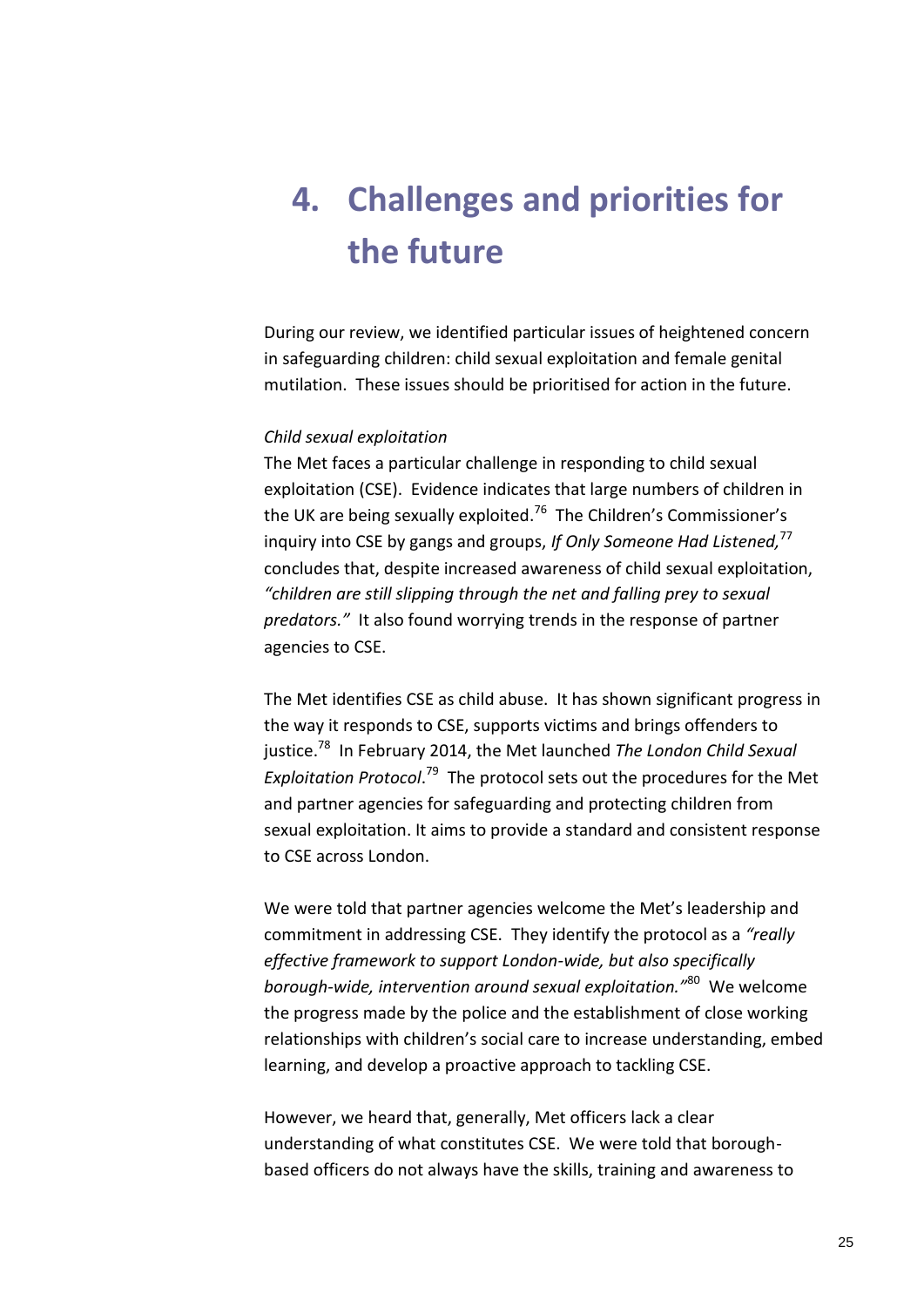enable them to recognise the signs of CSE and other forms of child sexual abuse. The Committee is therefore concerned that the Met may not be fully able to identify children who are at risk, and to take effective action to protect them.

Sue Berelowitz told us how she would like to see the Met accelerating what they are doing in response to  $CSE$ .<sup>81</sup> The Met is responding to this challenge. The Committee heard that over 1,000 officers from both specialist units and boroughs have received CSE awareness training. SOECA has also secured agreement to be part of the training programme for uniformed officers. <sup>82</sup>

The Met faces the further challenge that they devote enough of the right resources to tackling CSE. It is believed that, combined with the roll-out of the London CSE Protocol, officer training will increase referrals from the hundreds the Met is currently receiving to perhaps 2,000 or 3,000. $^{83}$ DCS Keith Niven stated that the Met has reduced some leadership numbers to increase the amount of frontline officers, providing a more dedicated capacity around CSE; nevertheless, the Committee questions whether the Met will have the capacity to deal with this increase in referrals.

Assembly Members welcome the progress made by the Met in tackling CSE. We are encouraged by the expected impact the protocol will have on identification, reporting and level of referrals.AC Rowley informed us that SOECA was brought into being to bring resources together and create dedicated capacity to respond to CSE.<sup>84</sup> He told the Committee that the Met wants 60 officers dedicated to tackling CSE and that it is a little over half way there (the rest of the team is dealing with Operation Yewtree).<sup>85</sup> By the end of the year, the Met reports that it will be in a better position to say how many cases, reports and pieces of information have been received relating to CSE, and whether it has sufficient resources to respond. The Committee recommends that this situation is closely monitored.

Concern exists about children missing from the care of local authorities. A 'looked after child' who goes missing is at serious risk of CSE, other forms of abuse, and excessive drug and alcohol consumption. Evidence presented to the Committee raises concern about the introduction of the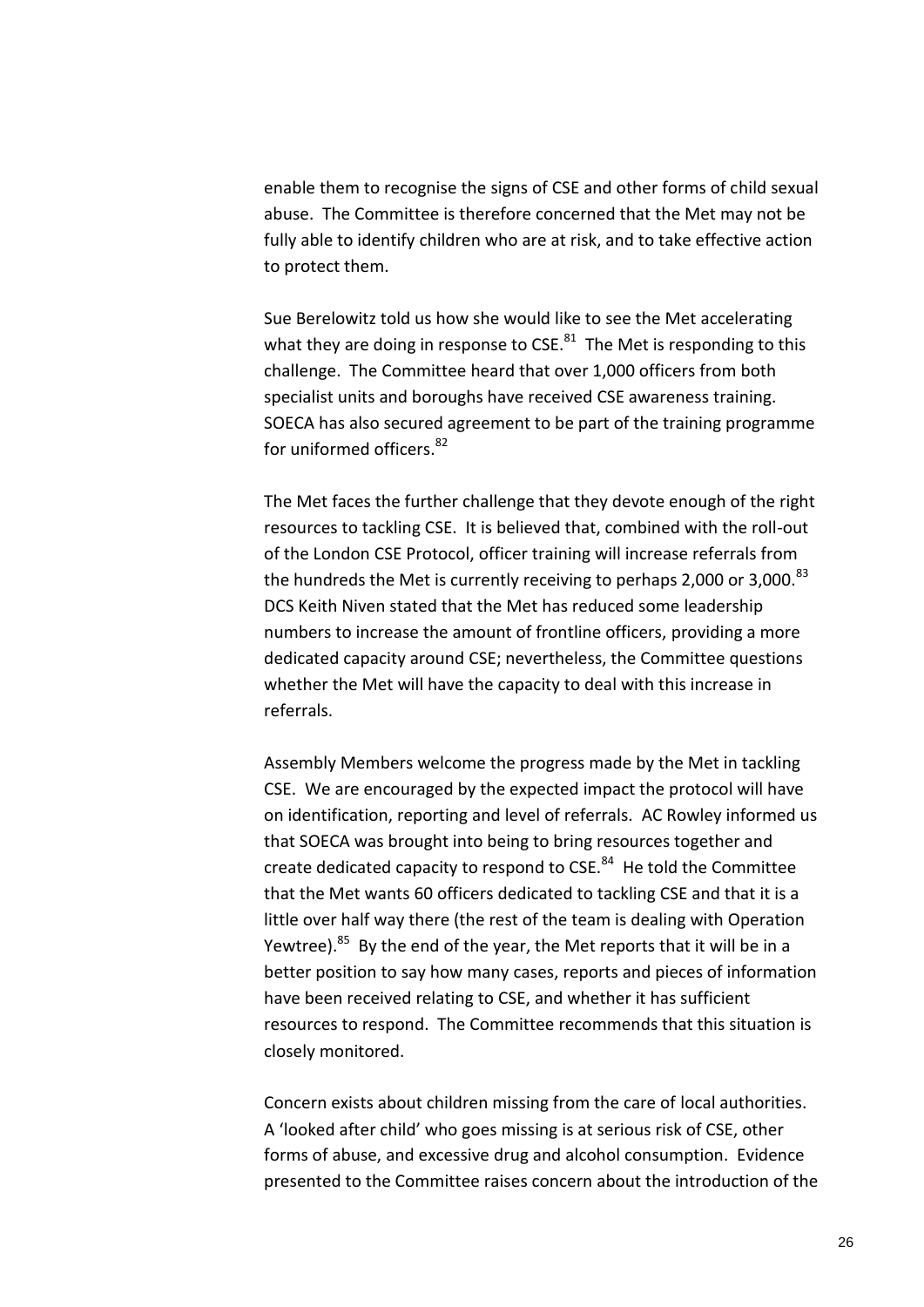Association of Chief Police Officers' (ACPO) new "absent" and "missing" definition.<sup>86</sup> The new definition provides police with a tool to direct resources towards those cases where missing people are most at risk of harm.<sup>87</sup> However, a recent evaluation identified a number of challenges: risk assessments that are not sufficiently robust, inconsistent training, "absent" cases being overlooked, and a lack of joined-up work.<sup>88</sup> Concern also exists about the ability of police call handlers to identify the signs of CSE or other risks associated with children missing from care. We were told that those children identified as "absent" will have fewer chances to be identified early and to be referred for further support. There is a risk that vulnerable children will slip through gaps in service, preventing identification of abuse at the earliest possible stage.

We were told the Met must have robust measures in place to record data on missing children.<sup>89</sup> Information on children who go missing needs to be shared with local partners as soon as possible, so that young people are appropriately classified based on a comprehensive risk assessment. We were told that the role of the Met's missing person coordinators is crucial in ensuring that the Met is safeguarding London's children.

#### *Female Genital Mutilation*

The Committee reviewed how the Met is responding to Female Genital Mutilation (FGM).FGM is a high priority within the Met's child abuse strategy: it is clear that FGM is a violent crime and a serious child abuse offence.<sup>90</sup> The Met's response to FGM is led by Project Azure, a dedicated team within SOECA. Project Azure works with a range of statutory and voluntary agencies to prevent offending and improve intelligence. We were also told that the Met is tackling FGM by introducing new proactive methods of policing, with the support of specialist teams.<sup>91</sup>

The true scale of FGM is unknown**.** In 2007, ForwardUK estimated that approximately 66,000 women in the UK may have had FGM, and that 15,000 girls under 15 were at risk of FGM due to their cultural heritage. $92$ In September 2013, the Evening Standard reported that 2,115 women have presented with FGM at London hospitals over the past three years. In the last year, the number of FGM referrals to the Met has increased (from 26 in 2012 to 69 in 2013).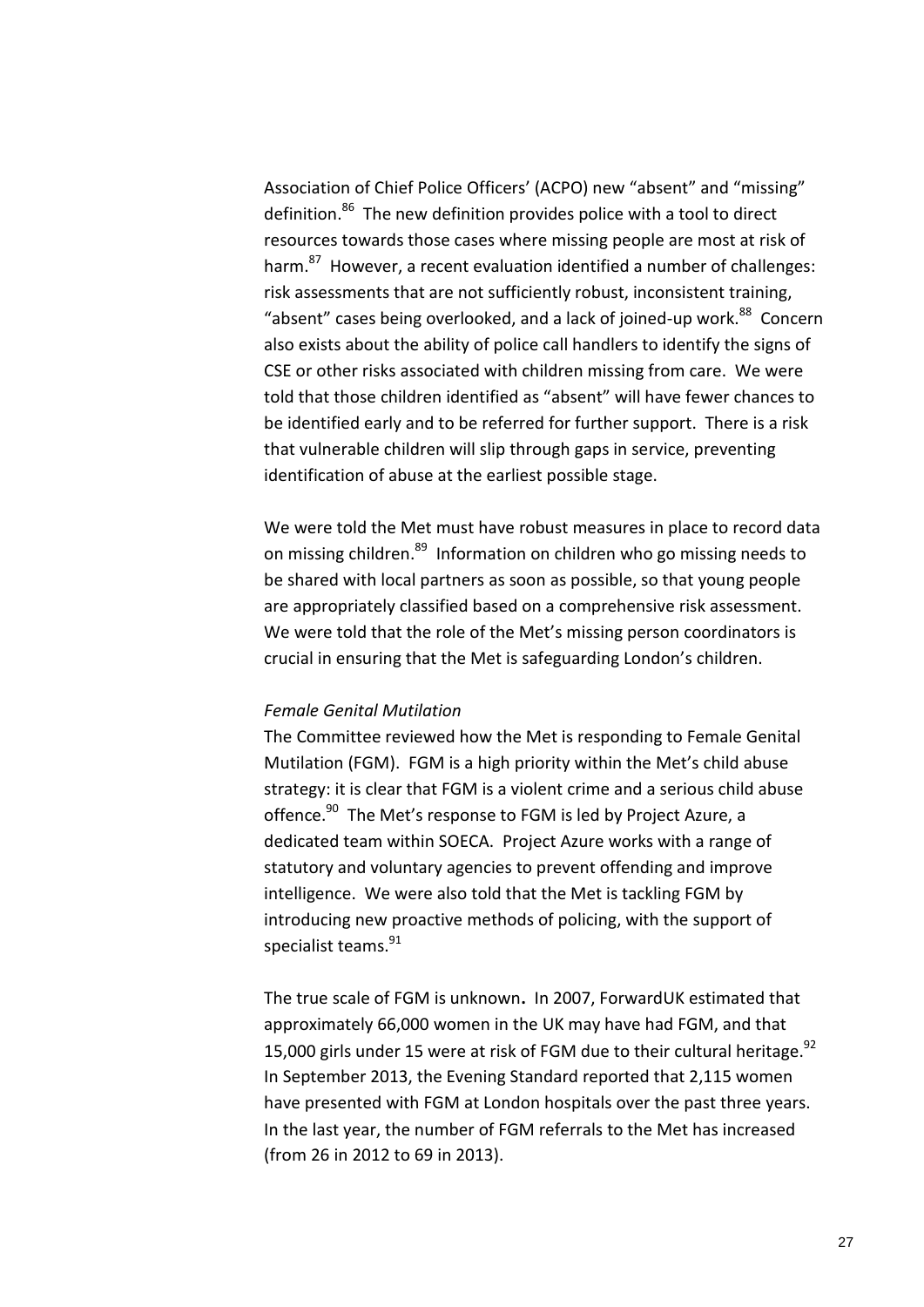The Met told us that they have dedicated a lot of resource and determination to tackling FGM**.** We heard that the Met has a proactive approach and is forging strong relationships with communities and other agencies. However, AC Mark Rowley reported that he thinks *"public authorities together have collectively not grabbed hold of this over 20 years as much as they should."* He went on the say that FGM *"is something that we should have made more progress on"* and *"historically, I do not think we have all done enough about it; we would like to get more referrals."*<sup>93</sup>

We heard how the Met works closely with partners to raise awareness and seek intelligence on FGM.It has worked with the Crown Prosecution Service to produce an FGM action plan and protocol; it has also established an FGM strategy group for health professionals in London.<sup>94</sup> Through Operation Limelight, the Met works closely with officers based at Heathrow and UK Border Agency to conduct air-side awareness and intervention campaigns directed at people travelling to and from high-risk countries. We were informed that Project Azure also held its first community engagement conference in March 2014, to encourage communities to speak out against FGM.

The Mayor has established a Harmful Practices Taskforce to tackle FGM.<sup>95</sup> According to the Mayoral Strategy on Violence Against Women and Girls, $96$  the taskforce includes a pilot initiative which involves including harmful practices in safeguarding policies and MASH. The taskforce focuses on four key areas: early identification and prevention; safeguarding and access to support; enforcement and prosecutions; and community engagement.

A systemised approach to FGM is required, including better training for Met officers.<sup>97</sup> We were told that, in some instances, the Met lacks understanding of key cultural practices and what FGM is. As a result, it is ill-equipped to identify and investigate cases of FGM. Assembly Members heard that more work needs to be done to make tackling FGM part of the mainstream activity of all agencies.<sup>98</sup> The Committee agrees that a systemised approach is needed across the Met, the local authority, health, education, social care, and other relevant agencies. We welcome evidence that FGM prevention should be streamlined into statutory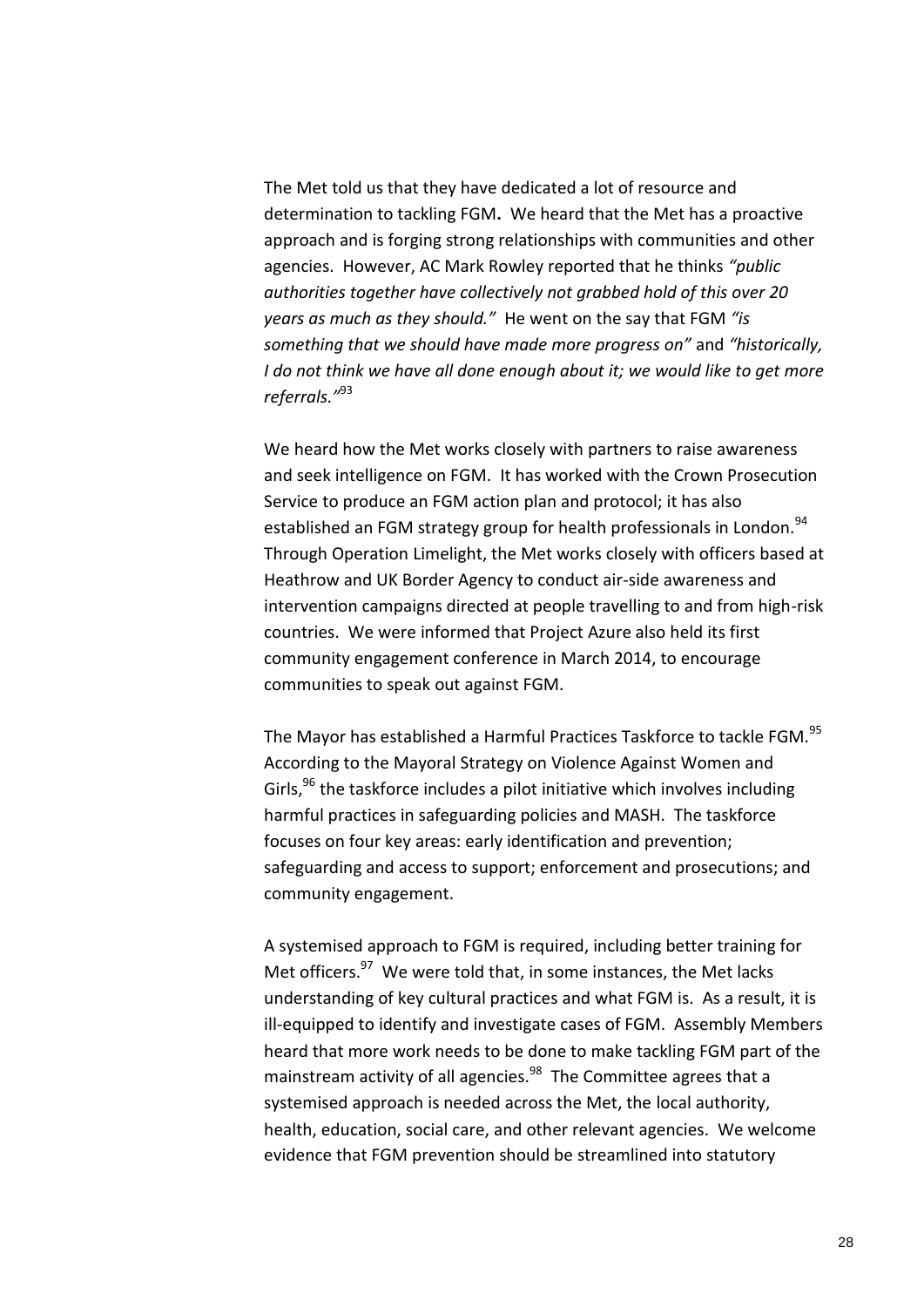safeguarding training,<sup>99</sup> and that the police need to be adequately trained on all forms of culturally based abuse, including FGM. $^{100}$ 

We also heard how the Met needs to do more to liaise with different communities in tackling FGM.<sup>101</sup> Assembly Members welcome the work the Met has been doing to engage with communities; however, we were told that the Met could do more within communities to end FGM. Some evidence we received suggested that having more Met officers representing the diversity of London's population would make it easier for communities to come forward and report cases.<sup>102</sup> Other evidence highlighted the need to do more in raising awareness of the legal and health implications of FGM, in particular with community leaders, faith groups and schools.<sup>103</sup>

The Met and its partners need to do more to support young people in coming forward to report FGM. The Victoria Climbié Foundation reported: *"the practice is still viewed positively by its supporters and thus it is difficult for a young person to speak out against family or community, not because of fear, but because these are people that they love. Existing efforts to raise awareness of FGM are making a huge difference because relevant communities are aware of the laws and a debate and dialogue has been opened, but the belief system remains ingrained within these communities."*<sup>104</sup> The Committee notes that more and more young people accept that FGM is wrong, but recognises that it will take some time for these beliefs to work through.

The Met Commissioner has stated that a lack of "tip-offs" from the health and education sectors has hindered police efforts.<sup>105</sup> There is an ongoing conflict between health professionals, who are trying to support the health and wellbeing of individuals, and the police, who are actively seeking referrals. The Met informed us that they have been working closely with the NHS on tackling FGM in London, and that they are keen to work with the NHS to develop a joint strategy. The Committee commends the establishment of the FGM Strategy Group for health and the work that has been done to encourage hospitals to share information on FGM with the police. Assembly Members agree with the evidence provided by the Royal College of Midwives that all women and girls who present with FGM within the NHS should be considered as potential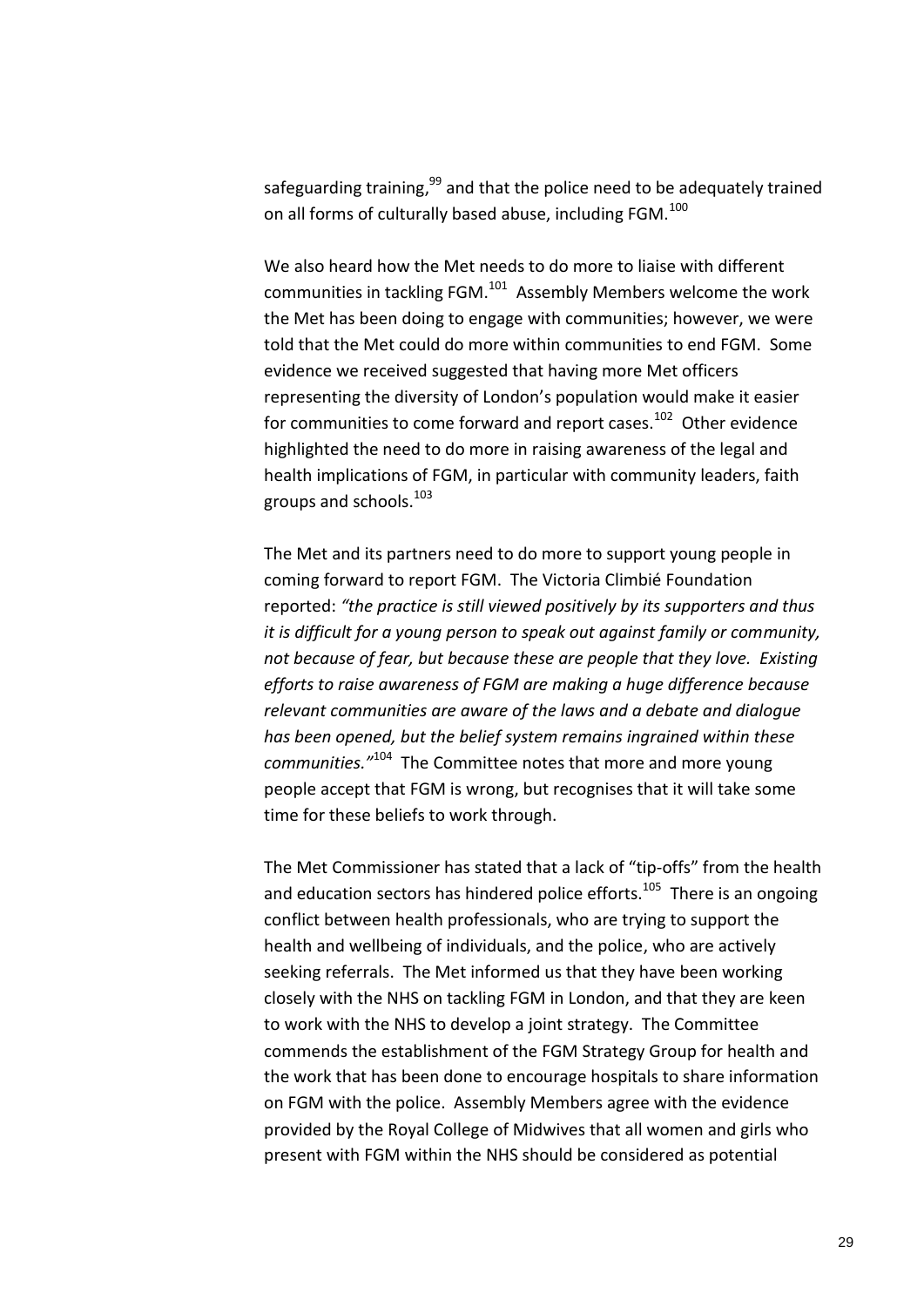victims of crime and should be referred to the police and support services.<sup>106</sup>

The Met Commissioner has warned that as many girls are subjected to FGM in this country as taken abroad to be cut.<sup>107</sup> The number may run into thousands. So, while good progress has been made, the Met must continue to strengthen its approach to FGM and do all it can to identify, protect and support victims, and potential victims. The Committee recommends that MOPAC and the Met conduct a mapping exercise to understand the nature of FGM within different communities in London, to identify which children are at risk, and to establish the extent to which FGM is practised in the capital in order to target resources.

The Committee is concerned by the lack of FGM prosecutions.Assembly Members heard how this failure to prosecute deters people from reporting. However, the Met recognises that victims are often unable to contact the police: sometimes because of their age, and sometimes because they would have to testify against their parents. Some communities do not understand that FGM is illegal in the UK.<sup>108</sup> In September 2013, the Met launched an appeal for information about the "cutters" carrying out FGM in London – part of an intelligence-led approach to gain evidence without waiting for girls to come forward to report offences.<sup>109</sup> While victims need to be supported to come forward and report, the Committee also commends an approach that relies less on victims giving evidence and places more emphasis on prosecuting the "cutters".

As part of our review, Assembly Members were invited to Heathrow Airport to observe Operation Limelight.The operation, part of a national week of action,<sup>110</sup> intercepted families flying to Heathrow from Nigeria and Liberia via Sierra Leone – "countries of prevalence of FGM". It aimed to deter potential offenders and gather information about those involved in FGM. The operation focused on families who may have returned from "cutting" ceremonies over the Easter holiday. Officers from the Met, UK Border Force and National Crime Agency approached 36 passengers to raise awareness and identify children who may have recently undergone FGM. They also sought to identify, arrest and prosecute the offenders. While Assembly Members were encouraged by the proactive nature of the operation, we are concerned by recent reports that British girls are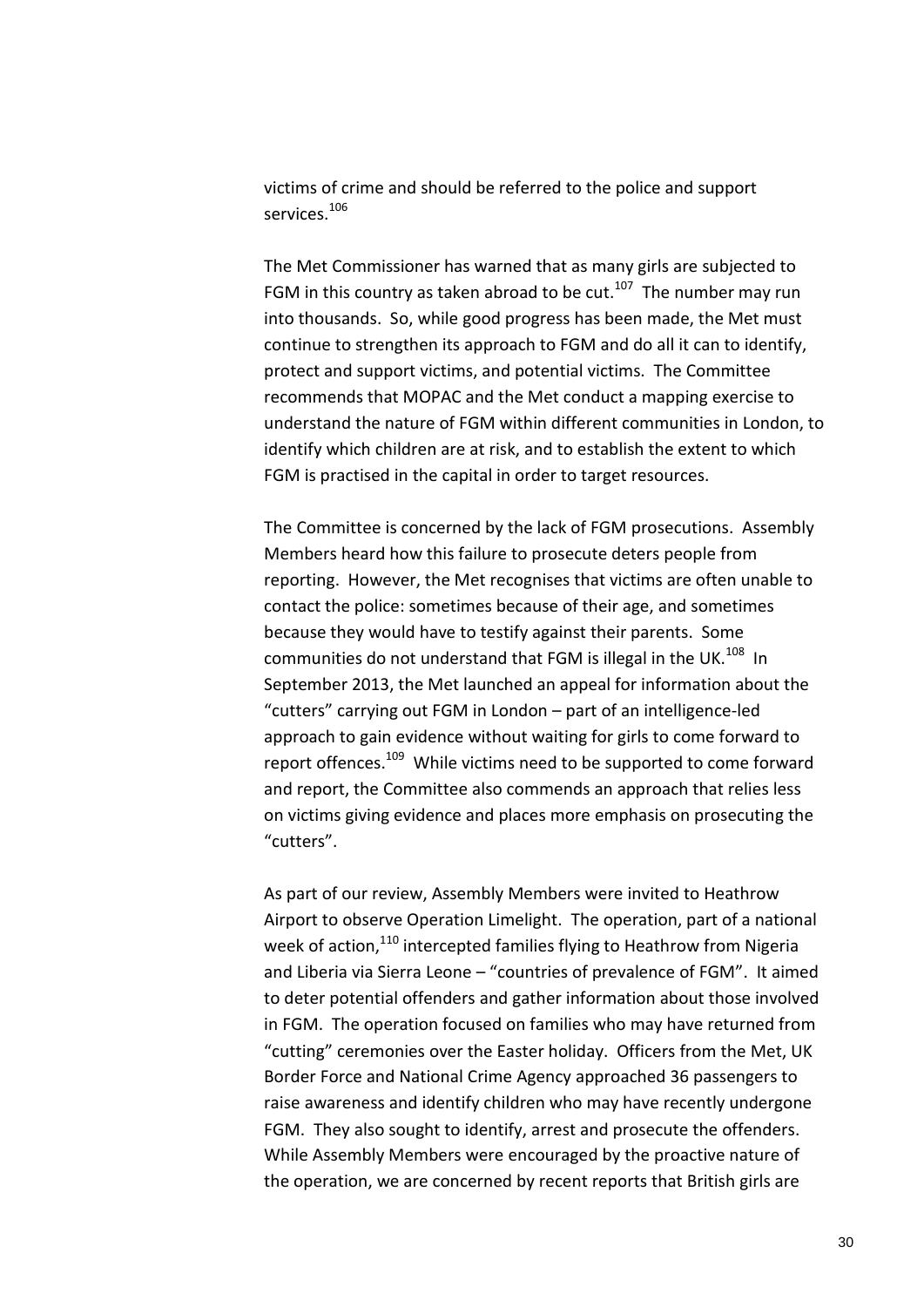being flown to other countries for a more "medicalised" form of FGM. $^{111}$ Too tight a focus on stopping flights to and from Africa may mean that the police are missing potential offenders. The Met needs to recognise that perpetrators are becoming more aware of the operations against them, and may be using other routes or means of transport.

#### **Recommendation 6**

• The Met should, within 12 months, review the evidence and impact of the CSE Protocol on reporting and identification of CSE in London and the level of resource dedicated to tackling CSE. The Committee would welcome regular updates on progress.

### **Recommendation 7**

• MOPAC and the Met should conduct a mapping exercise to understand the nature of FGM within different communities in London, to identify which children are at risk, and to establish the extent to which FGM is practised in the capital in order to target resources.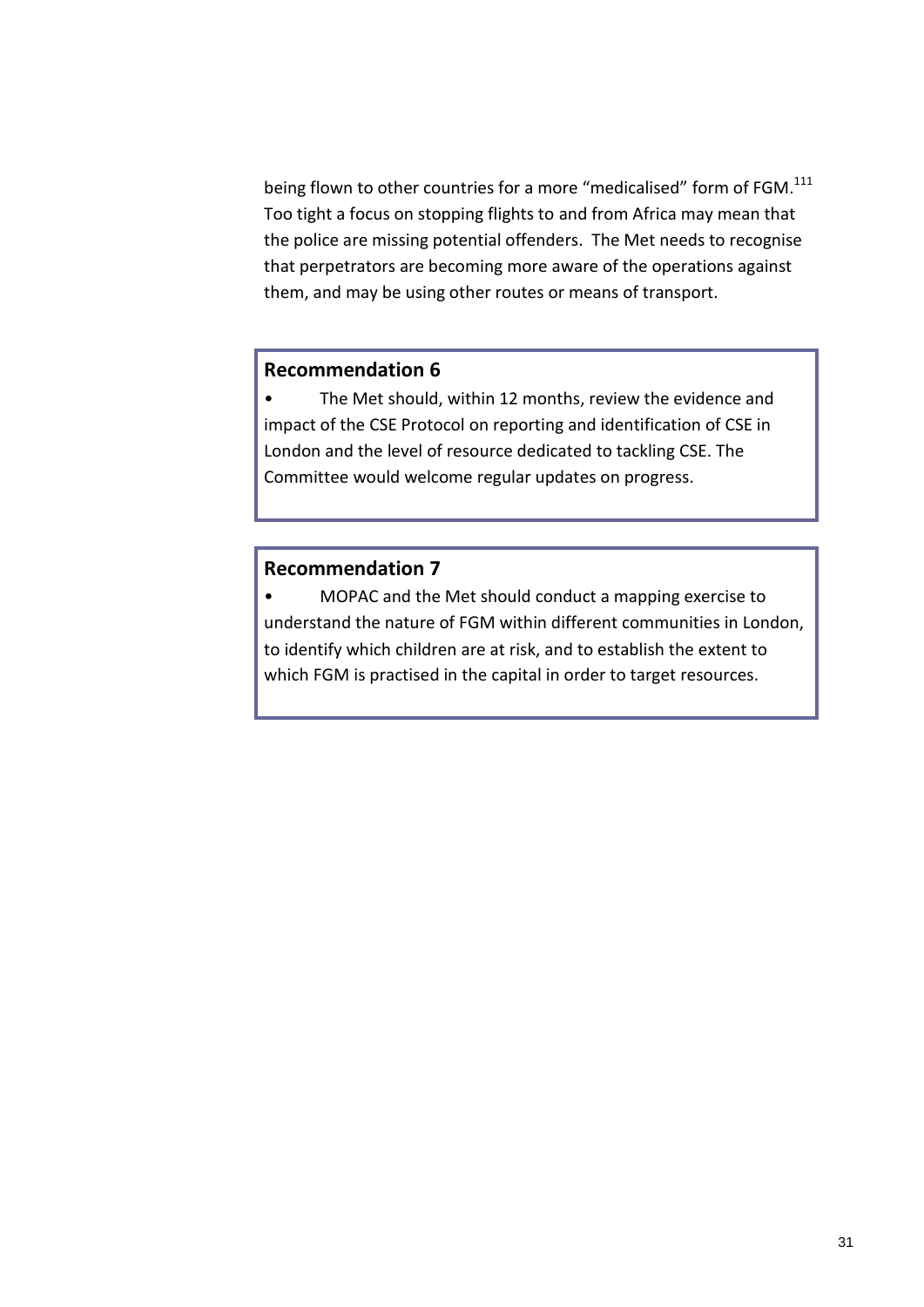# <span id="page-31-0"></span>**5. The role of the Mayor and MOPAC**

The Committee was particularly keen to learn how MOPAC is taking forward the work of the former Metropolitan Police Authority (MPA) $^{112}$ on safeguarding and child protection. We were told that, *"as a strategic oversight body, MOPAC regularly monitors MPS performance and holds the MPS to account as part of the formal bi-lateral meetings between the Deputy Mayor for Policing and Crime and the MPS Commissioner and quarterly at the MOPAC Performance Challenge meetings."*<sup>113</sup> However, we are still unclear how MOPAC is fulfilling its oversight function and what this means in practice. Neither child protection nor safeguarding children has been the theme of any MOPAC Challenge meeting.

The Mayor's main strategy for safeguarding makes a number of commitments in relation to protecting girls.<sup>114</sup> However, boys are excluded from this strategy and it does not provide adequate protection or support to male victims of child abuse. The Violence Against Women and Girls Panel, responsible for providing oversight of the Met's performance in tackling violence against women and girls, is developing a specific performance framework. Once again, boys are omitted from this.

We were told that MOPAC does not want to set targets for child abuse crimes and it is actively talking about how best to use the data it has to exercise oversight*.* The Committee heard that the main priority for MOPAC is to avoid *"perverse behaviours around recording"* and encourage more people to come forward to report crimes and have more confidence that offenders will be prosecuted. $115$  MOPAC informed the Committee that it is currently establishing a performance-monitoring framework for the crimes that fall outside of the MOPAC 7 priority crimes (this will include rape and sexual violence) – helping MOPAC to hold the Met and other relevant partners to account for meeting their safeguarding children duties.<sup>116</sup> Assembly Members encourage MOPAC to include all crimes investigated by SOECA within this performancemonitoring framework.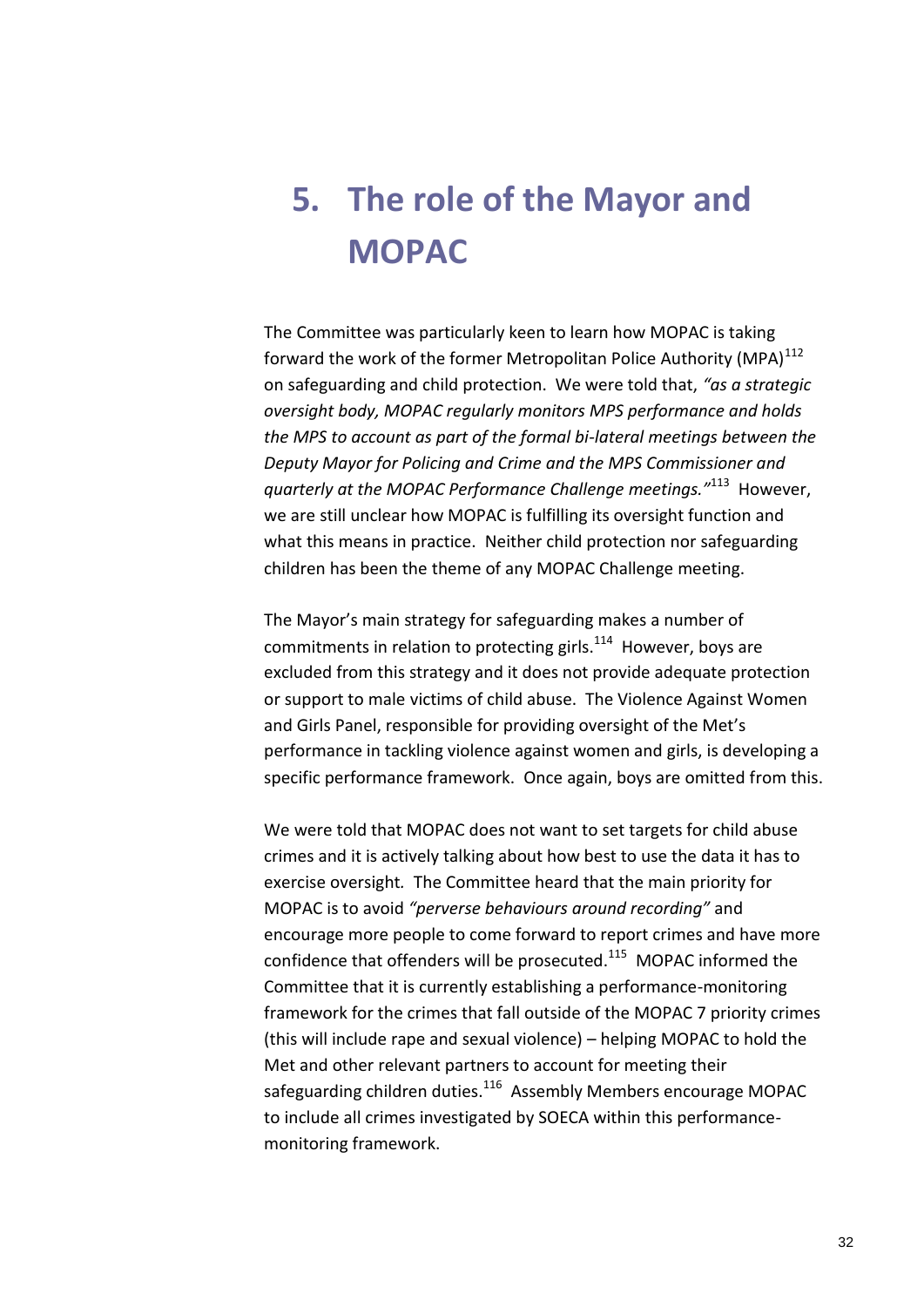MOPAC is an active member of the London Safeguarding Children Board. It informed us that it uses this mechanism to ensure a coordinated multiagency response to tackling child abuse in London.<sup>117</sup> The Committee recommends that MOPAC, as part of its oversight function, take the lead in guaranteeing that the Met fully contributes to the running of London's local Safeguarding Children Boards and supports full attendance at meetings.

MOPAC has taken on responsibility for commissioning non-statutory services to support victims of crime.MOPAC's new commissioning powers provide a good opportunity to ensure an appropriate high quality service to all victims of child abuse. The Committee urges MOPAC to commission services that deal with victims of child abuse holistically and sensitively. Such services should cater to their emotional and physiological needs, particularly in relation to FGM and CSE.

#### **Recommendation 8**

• MOPAC should set out a clear performance monitoring framework for holding the Met to account on their safeguarding children duties. As part of this, MOPAC should hold a challenge meeting, within the next 12 months, to hold the Met to account on its safeguarding children and child protection responsibilities.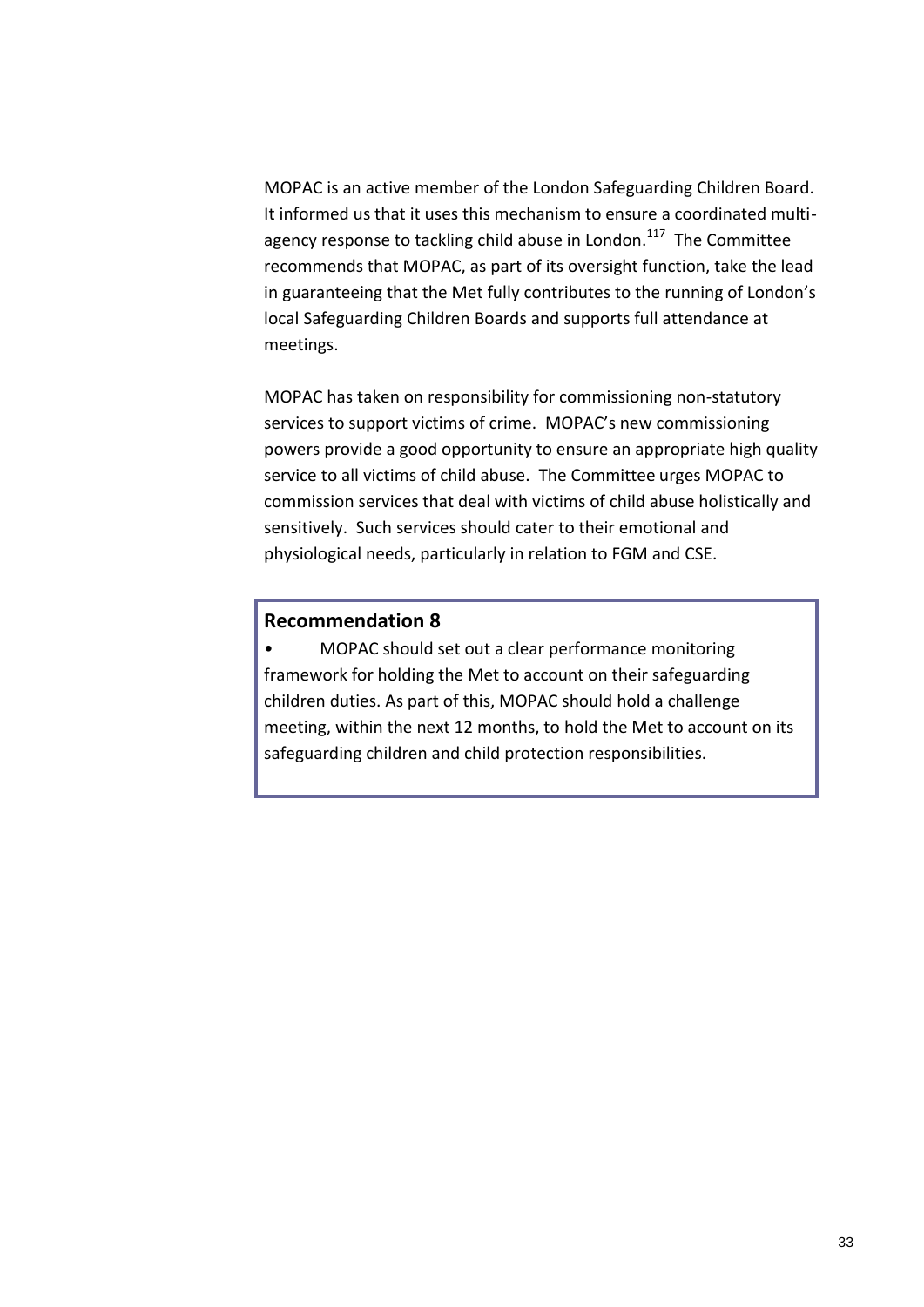# <span id="page-33-0"></span>**Appendix 1 – Summary of recommendations**

#### **Recommendation 1**

• As part of its response to this investigation, the Met should publish its strategic review of demand and staffing levels. It should increase the number of officers in order to meet current demand, including an option to overstaff to help fulfil the immediate challenges facing the command.

• The Committee recommends that MOPAC, as an oversight body, monitors these staffing issues closely and considers a long-term plan of action to ensure SOECA is comprehensively staffed, with proper levels of supervision and robust management structures now, and in the future.

#### **Recommendation 2**

• MOPAC should monitor and hold the Met to account on Serious Case Reviews, identifying a mechanism to measure impact and improvement.

#### **Recommendation 3**

• The Met should include a robust evaluation of how child protection and safeguarding services have been affected by the changes to intelligence services in its formal review and impact assessment of the new intelligence model.

• By January 2015, the Met should provide the Committee with a report on the impact of the new intelligence model on child protection and safeguarding services.

#### **Recommendation 4**

• The Met should work with partner agencies to explore opportunities to increase its investment in multi-agency training, in particular, MACIE training.

#### **Recommendation 5**

• We recommend that the Met determine how it can bring the CAITs and MASH closer together to ensure a better working relationship and efficiencies across commands, including the possibility of the CAITs sitting within each MASH.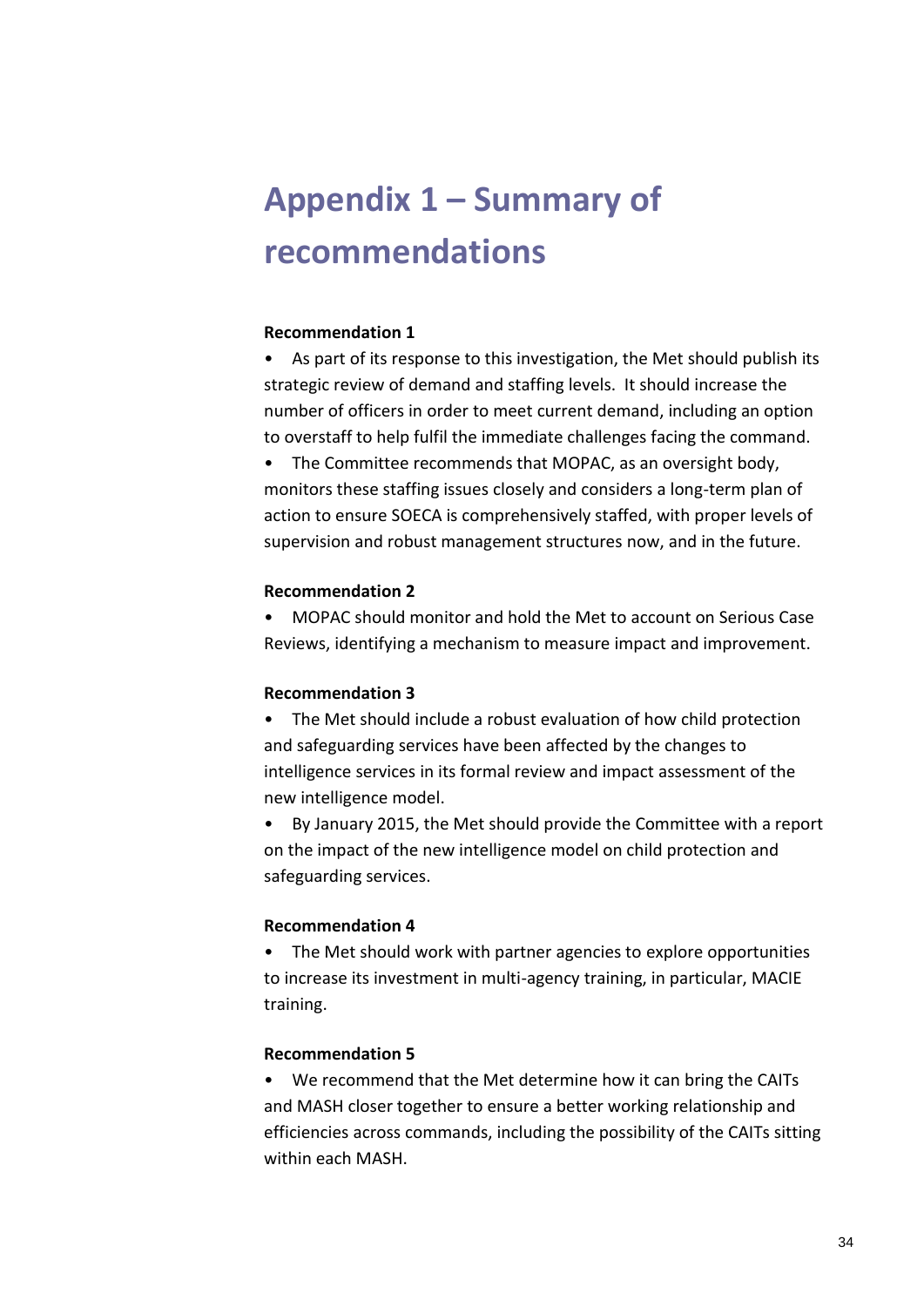• The importance of the MASH for the police should be reflected by the appointment of a more senior police officer with the authority to be able to direct resources and secure the confidence of the CAITs in the MASH.

#### **Recommendation 6**

• The Met should, within 12 months, review the evidence and impact of the CSE Protocol on reporting and identification of CSE in London and the level of resource dedicated to tackling CSE. The Committee would welcome regular updates on progress.

#### **Recommendation 7**

• MOPAC and the Met should conduct a mapping exercise to understand the nature of FGM within different communities in London, to identify which children are at risk, and to establish the extent to which FGM is practised in the capital in order to target resources.

#### **Recommendation 8**

• MOPAC should set out a clear performance monitoring framework for holding the Met to account on their safeguarding children duties. As part of this, MOPAC should hold a challenge meeting, within the next 12 months, to hold the Met to account on its safeguarding children and child protection responsibilities.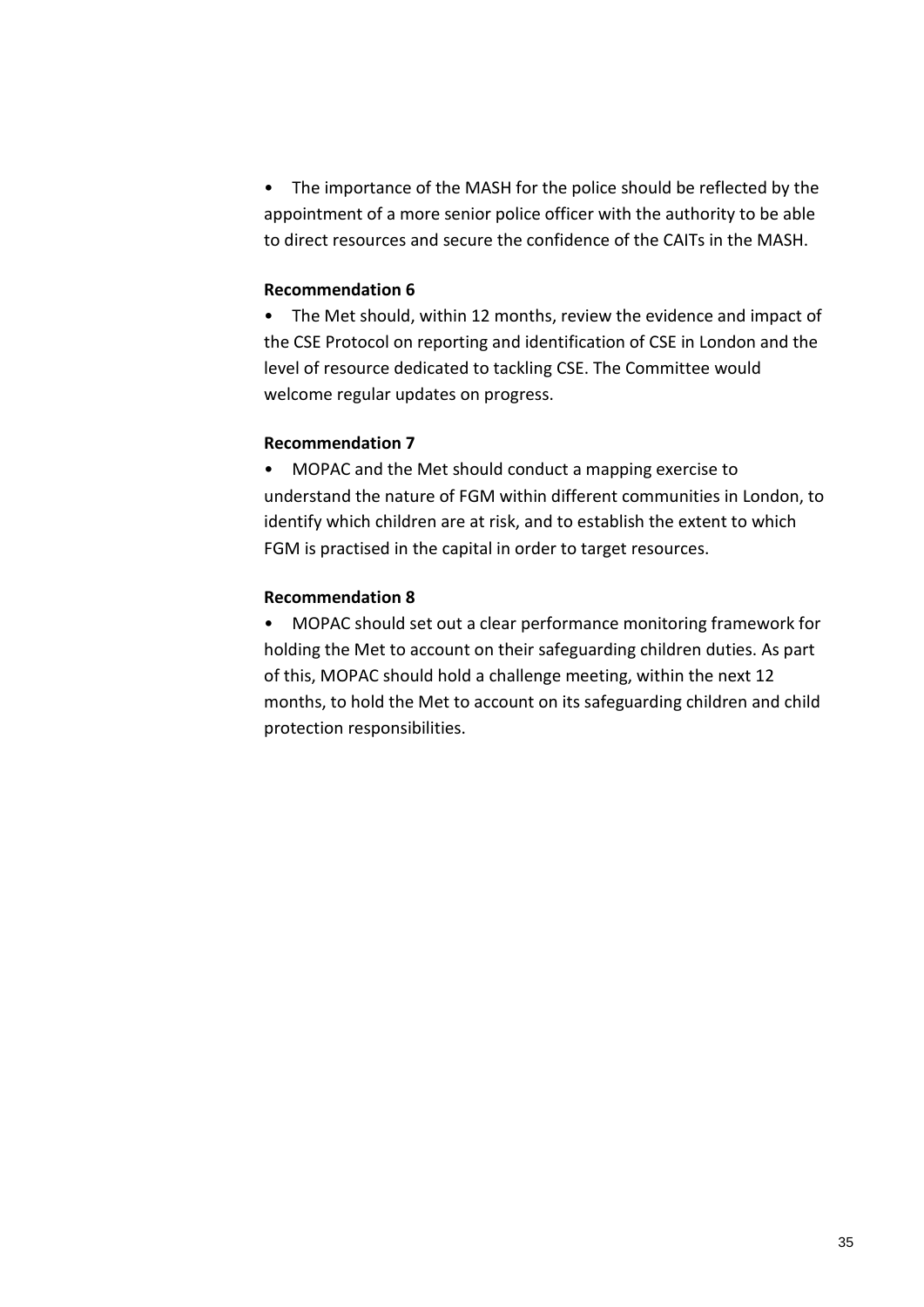# <span id="page-35-0"></span>**Appendix 2 – How we conducted this investigation**

#### *Why we carried out this investigation*

The Police and Crime Committee agreed to investigate the Met's approach to safeguarding children in London. The Committee wanted to find out how well the Met's approach is working, to examine the structural changes that have taken place in the Met, following high profile cases and reviews, and ensure enough resource is dedicated to safeguarding children in the capital.

The Committee agreed that the investigation would also look at specific examples of abuse, such as female genital mutilation and child sexual exploitation. While the Committee recognised the serious nature of other crimes against children and young people, such as sexual violence in a gang-involved context, faith-based abuse, online abuse and child trafficking, it was unable to focus on these within the scope of this investigation.

The investigation's terms of reference were:

- To examine the Met's approach to safeguarding children and how they engage with key partners
- To assess the level of Met resources available to tackle child abuse
- To evaluate MOPAC's strategic oversight
- To establish what more the Met and MOPAC could do to ensure their approach fully supports children at risk and reflects best practice

#### *How we carried out this investigation*

The Committee set up the Safeguarding Working Group<sup>118</sup> to lead this investigation. Membership of the Safeguarding Working Group was:

- Caroline Pidgeon MBE AM (Liberal Democrat Chair)
- Joanne McCartney AM (Labour)
- Jennette Arnold AM (Labour)
- Roger Evans AM (Conservative)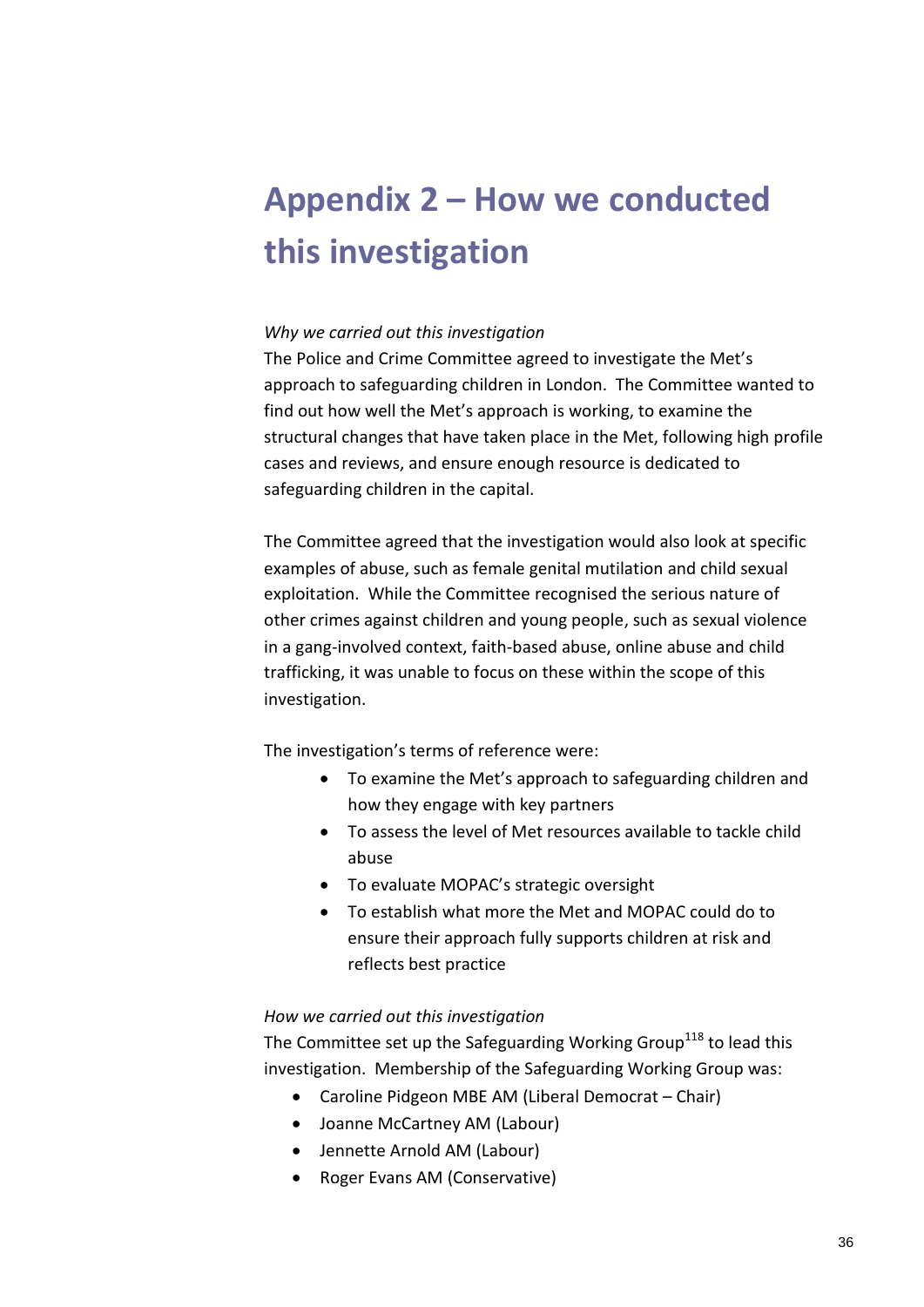The Safeguarding Working Group held two public meetings to explore:

- Priorities and challenges of safeguarding children in London
- The Met's approach to safeguarding children and Met performance
- Working together with key partners
- Female Genital Mutilation
- Child Sexual Exploitation
- Multi Agency Safeguarding Hubs
- The role of the Mayor and MOPAC
- Abuse by those in a position of trust

The following guests attended the meetings:

### *13 February 2014*

- Sue Berelowitiz, Deputy Children's Commissioner, Office of the Children's Commissioner
- Kathy Evans, Chief Executive Officer, Children England
- Malcolm Ward, Independent Social Work, Training and Child Protection Consultant
- Libby Fry, Assistant Director Children's Services, Barnardo's
- Lee Hopkins, Children Services Manager, London Borough of Merton
- Dominic Clout, Chair, Camden Safeguarding Children Board
- Jeanne King, London MASH Operational Delivery Group
- Detective Chief Superintendent Keith Niven, SOECA, Metropolitan Police Service

#### *13 March 2014*

- Cheryl Coppell, Chair of the London Safeguarding Children Board and Chief Executive, London Borough of Havering
- Assistant Commissioner Mark Rowley, Metropolitan Police Service
- Yvette Stanley, Director of Children, Schools and Families, London Borough of Merton
- Helen Bailey, Chief Operating Officer, MOPAC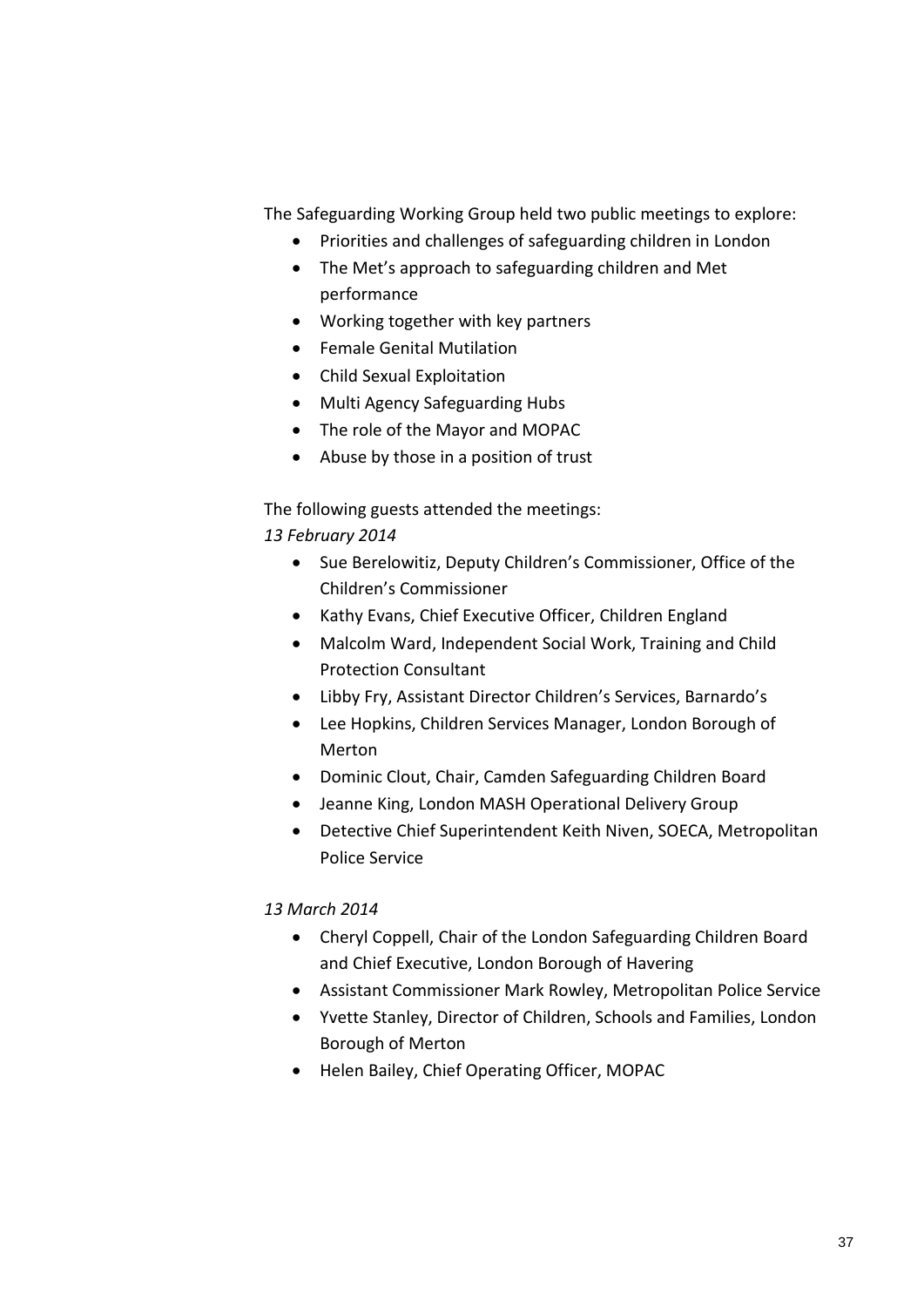A targeted written call for evidence was also issued focusing on:

- The effectiveness of the Met's approach to safeguarding and protecting children in London
- What more the Met and MOPAC could do to improve and ensure their approach to safeguarding fully supports children at risk and reflects best practice
- The impact of MASH in London
- Barriers to effective prevention and enforcement against FGM
- How the Met's response to domestic abuse protects and safeguards children

The following organisations responded to the written call for evidence:

- NHS Haringey CCG
- Tower Hamlets Safeguarding Children Board, Chair
- Islington Safeguarding Children Board, Chair
- Richmond Safeguarding Children Board, Chair
- Harrow Safeguarding Children Board, Chair
- Ms Understood Programme
- The Victoria Climbié Foundation UK
- Children and Young People's Services, London Borough of Newham
- NSPCC
- Enfield Safeguarding Children Board, Business Manager
- Barking and Dagenham Safeguarding Children Board, Chair
- The Children's Society
- Dr Peter Green (and Dr Jason Payne-James), Designated Doctor for Child Safeguarding and Consultant for Child Safeguarding – Wandsworth CCG and St George's Hospital
- NHS England, London Region
- Children and Families Across Borders
- St Thomas's Hospital, named midwife safeguarding vulnerable families
- **•** AFRUCA
- Royal College of Midwives
- Forward
- Southall Black Sisters
- AVA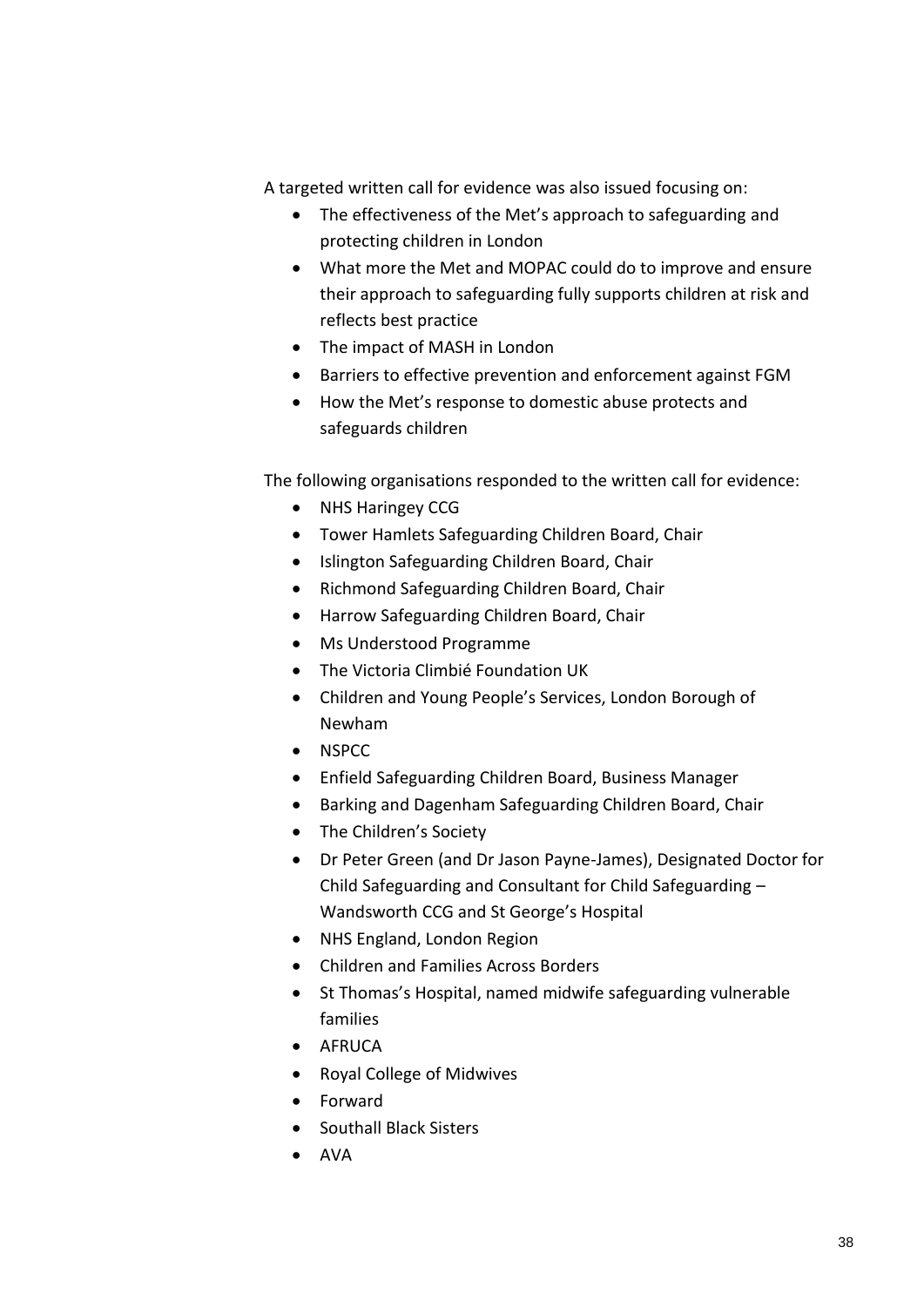The investigation also carried out site visits to:

- Met's Central Child Abuse Investigation Team
- Operation Limelight, Heathrow
- Harrow's Multi Agency Safeguarding Hub.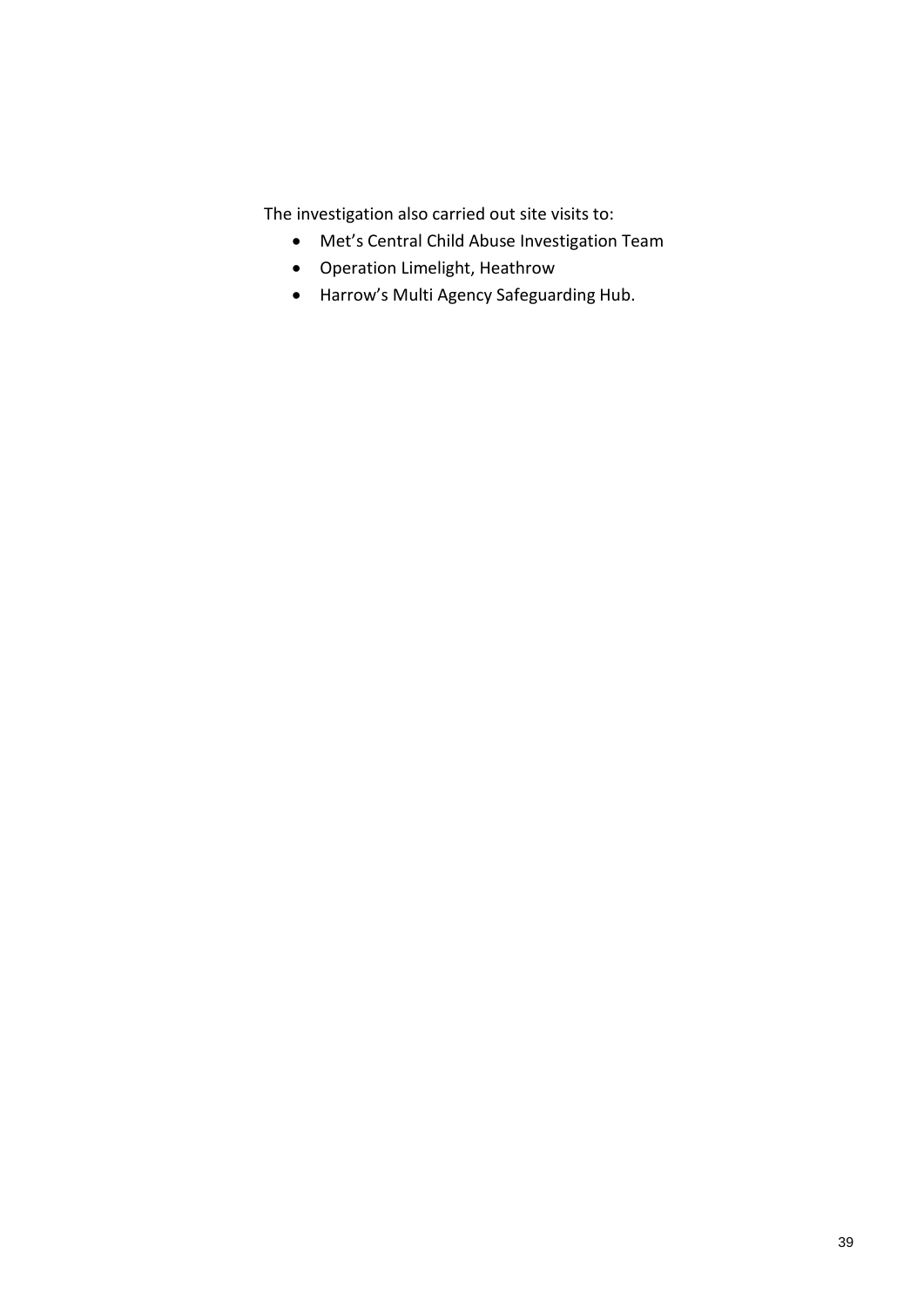## <span id="page-39-0"></span>**Appendix 3 – Glossary**

| ACPO         | <b>Association of Chief Police Officers</b>    |
|--------------|------------------------------------------------|
| AWT          | <b>Actual Workforce Total</b>                  |
| <b>BOCU</b>  | <b>Borough Operational Command Unit</b>        |
| <b>BWT</b>   | <b>Budgeted Workforce Total</b>                |
| <b>CAIT</b>  | Child Abuse Investigation Team                 |
| CPS.         | Crown Prosecution Service                      |
| <b>CSE</b>   | <b>Child Sexual Exploitation</b>               |
| FGM          | <b>Female Genital Mutilation</b>               |
| <b>IDVA</b>  | Independent Domestic Violence Advocate         |
| <b>MACIE</b> | <b>Multi-Agency Critical Incident Exercise</b> |
| MASH         | Multi-Agency Safeguarding Hub                  |
| Met          | <b>Metropolitan Police Service</b>             |
| <b>MOPAC</b> | Mayor's Office for Policing and Crime          |
| MPA          | <b>Metropolitan Police Authority</b>           |
| <b>SCR</b>   | Serious Case Review                            |
| SOECA        | Sexual Offences, Exploitation and Child Abuse  |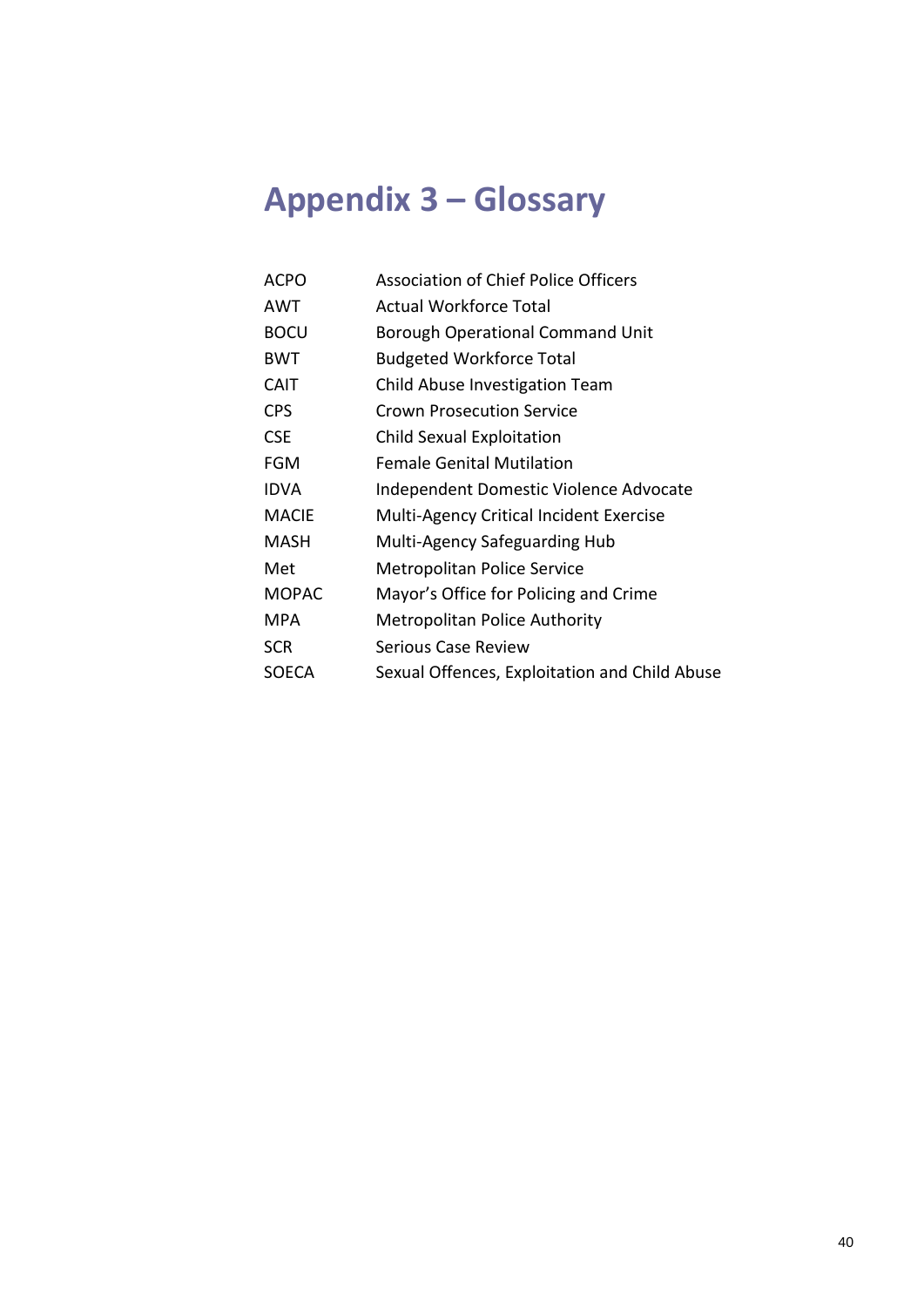### <span id="page-40-0"></span>**Appendix 4 – End Notes**

 $1$  For example: Lord Laming (2003) [The Victoria Climbié Inquiry](http://webarchive.nationalarchives.gov.uk/20130401151715/http:/www.education.gov.uk/publications/eOrderingDownload/CM-5730PDF.pdf) and Lord Laming (2009) [The Protection of Children in England: A progress Report](http://webarchive.nationalarchives.gov.uk/20130401151715/https:/www.education.gov.uk/publications/eOrderingDownload/HC-330.pdf)

<sup>2</sup> Ofsted (2008) Joint Area Review, Haringey Children's Services Authority [Area](http://webarchive.nationalarchives.gov.uk/20130401151715/http:/www.education.gov.uk/publications/eOrderingDownload/Haringey-Review.pdf)

<sup>3</sup> Metropolitan Police [The London Child Sexual Operating Protocol,](http://content.met.police.uk/cs/Satellite?blobcol=urldata&blobheadername1=Content-Type&blobheadername2=Content-Disposition&blobheadervalue1=application%2Fpdf&blobheadervalue2=inline%3B+filename%3D%22452%2F936%2FProtocol+final+PDF.pdf%22&blobkey=id&blobtable=MungoBlobs&blobwhere=1283684846364&ssbinary=true) February 2014

 $4$  As defined by the Department for Education, safeguarding includes: protecting children from maltreatment; preventing impairment of children's health or development; ensuring that children grow up in circumstances consistent with the provision of safe and effective care; and taking action to enable children to have the best outcome: Department for Education (March 2013) [Working together to safeguard](http://www.education.gov.uk/aboutdfe/statutory/g00213160/working-together-to-safeguard-children)  [children](http://www.education.gov.uk/aboutdfe/statutory/g00213160/working-together-to-safeguard-children)

<sup>5</sup> The Government's "Working Together to Safeguard Children" outlines the legislative requirements and expectations on individual services to safeguard children. Department for Education (March 2013) [Working](http://www.education.gov.uk/aboutdfe/statutory/g00213160/working-together-to-safeguard-children)  [together to safeguard children](http://www.education.gov.uk/aboutdfe/statutory/g00213160/working-together-to-safeguard-children)

 $6$  Section 11 of the Children Act 2004 places a duty on the police, including police and crime commissioners and MOPAC in London, to ensure that they have regard to the need to safeguard and promote the welfare of children. In addition, the Police Reform and Social Responsibility Act 2011 requires the Mayor to hold the Met to account in relation to safeguarding children (as detailed in the Children Act 2004).  $<sup>7</sup>$  Lord Laming (2003[\) The Victoria Climbié Inquiry](http://webarchive.nationalarchives.gov.uk/20130401151715/http:/www.education.gov.uk/publications/eOrderingDownload/CM-5730PDF.pdf)</sup>

<sup>8</sup> Lord Laming (2009) The Protection of Children in England: A progress [Report](http://webarchive.nationalarchives.gov.uk/20130401151715/https:/www.education.gov.uk/publications/eOrderingDownload/HC-330.pdf)

<sup>9</sup> Lord Laming (2009) The Protection of Children in England: A progress [Report](http://webarchive.nationalarchives.gov.uk/20130401151715/https:/www.education.gov.uk/publications/eOrderingDownload/HC-330.pdf)

 $10$  Ofsted (2008) Joint Area Review, Haringey Children's Services Authority [Area](http://webarchive.nationalarchives.gov.uk/20130401151715/http:/www.education.gov.uk/publications/eOrderingDownload/Haringey-Review.pdf)

 $11$  Department of Education (2011) [The Munro Review of Child Protection](https://www.gov.uk/government/uploads/system/uploads/attachment_data/file/175391/Munro-Review.pdf)  $12$  The Review commended the Met's multi-agency training programme (MACIE – Multi-Agency Critical Incident Experience) and supported the establishment of Multi-Agency Safeguarding Hubs (MASH). It recommended that police are fully engaged in the safeguarding inspection framework and that the framework fully examines the contribution of the police on the frontline. The review also recommended that the task of publishing an annual report for the Children's Trust Board should be transferred from Local Children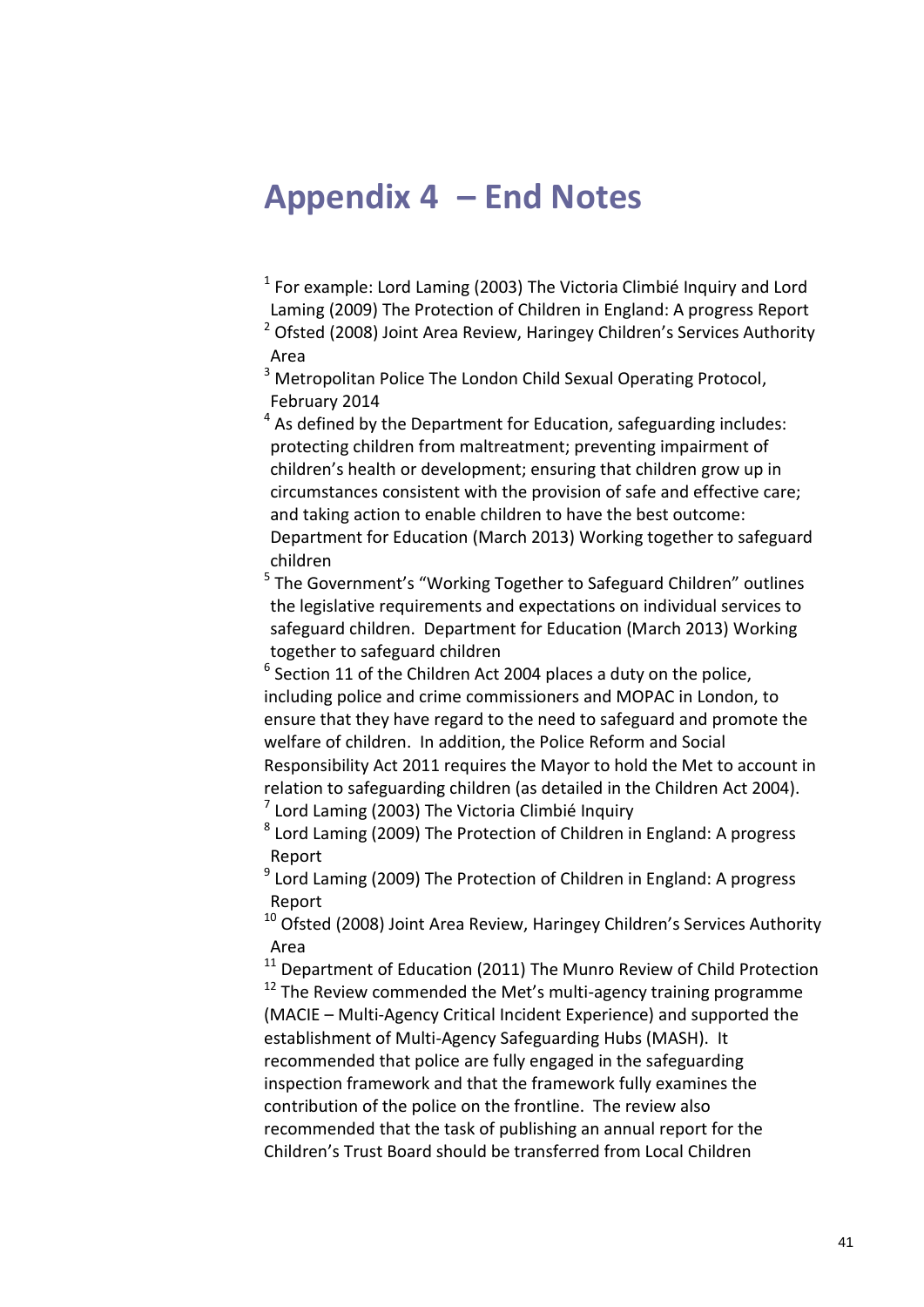Safeguarding Boards to the local Police and Crime Commissioner and the Chair of the Health and Wellbeing Board.

 $13$  For further information see Sexual Offences. Exploitation and Child [Abuse](http://content.met.police.uk/Site/sexualoffences)

<sup>14</sup> See<http://www.londonscb.gov.uk/procedures/>

 $15$  AC Mark Rowley, Safeguarding Working Group, 13 March 2014 [–](http://www.london.gov.uk/moderngov/documents/b10472/Minutes%20-%20Transcript%20-%20Appendix%201%20Thursday%2013-Mar-2014%2010.00%20Safeguarding%20Working%20Group.pdf?T=9) [transcript](http://www.london.gov.uk/moderngov/documents/b10472/Minutes%20-%20Transcript%20-%20Appendix%201%20Thursday%2013-Mar-2014%2010.00%20Safeguarding%20Working%20Group.pdf?T=9)

 $16$  Sanction detections include offences that are cleared up by a formal sanction to the offender. Not all sanction detections necessarily result in a conviction.

<sup>17</sup> Assault, neglect, rape and sexual assault

1

 $18$  Across all crime types (assault, neglect, rape and sexual assault), sanction detection rates have remained steady over the last five years. However, when broken down by crime type, sanction detection rates have increased for assaults but decreased for everything else (for example, the sanction detection rate for rape decreased by eight percentage points between December 2011-November 2012 and December 2012-November 2013).

 $19$  MPS[, Commission of an independent review into rape investigation,](http://content.met.police.uk/News/Commission-of-an-independent-review-into-rape-investigation/1400024447530/1257246741786) 9 June 2014

<sup>20</sup> The Bureau of Investigative Journalism, Metropolitan Police admits [drastic improvements on rape are needed,](http://www.thebureauinvestigates.com/2014/06/10/met-admits-drastic-improvements-on-rape-are-needed/) 10 June 2014

<sup>21</sup> MPS[, Commission of an independent review into rape investigation,](http://content.met.police.uk/News/Commission-of-an-independent-review-into-rape-investigation/1400024447530/1257246741786) 9 June 2014

<sup>22</sup> MPS[, Commission of an independent review into rape investigation,](http://content.met.police.uk/News/Commission-of-an-independent-review-into-rape-investigation/1400024447530/1257246741786) 9 June 2014

<sup>23</sup> When BWT in SCO5 (child abuse) was 442 and SCO2 (rape) was 475 – a total of 917 police officers.

 $24$  Information provided by the Met, 17 July 2014.

<sup>25</sup> DCS Keith Niven, Safeguarding Working Group, 13 February 2014 [transcript](http://www.london.gov.uk/moderngov/documents/b10015/Minutes%20-%20Transcript%20-%20Appendix%201%20Thursday%2013-Feb-2014%2010.00%20Safeguarding%20Working%20Group.pdf?T=9)

 $26$  DCS Keith Niven informed the Working Group that 55 per cent of the SOECA workforce is women and about 50 of these on maternity leave.

 $27$  AC Mark Rowley, Safeguarding Working Group, 13 March 2014 [–](http://www.london.gov.uk/moderngov/documents/b10472/Minutes%20-%20Transcript%20-%20Appendix%201%20Thursday%2013-Mar-2014%2010.00%20Safeguarding%20Working%20Group.pdf?T=9) [transcript](http://www.london.gov.uk/moderngov/documents/b10472/Minutes%20-%20Transcript%20-%20Appendix%201%20Thursday%2013-Mar-2014%2010.00%20Safeguarding%20Working%20Group.pdf?T=9)

<sup>28</sup> Lee Hopkins, Children Services Manager, London Borough of Merton, Safeguarding Working Group, 13 February 2014 – [transcript](http://www.london.gov.uk/moderngov/documents/b10015/Minutes%20-%20Transcript%20-%20Appendix%201%20Thursday%2013-Feb-2014%2010.00%20Safeguarding%20Working%20Group.pdf?T=9)

<sup>29</sup> Chair, London Borough of Barking and Dagenham safeguarding Children Board – response to the Committee's call for written evidence

 $30$  AC Mark Rowley, Safeguarding Working Group, 13 March 2014 [–](http://www.london.gov.uk/moderngov/documents/b10472/Minutes%20-%20Transcript%20-%20Appendix%201%20Thursday%2013-Mar-2014%2010.00%20Safeguarding%20Working%20Group.pdf?T=9) [transcript](http://www.london.gov.uk/moderngov/documents/b10472/Minutes%20-%20Transcript%20-%20Appendix%201%20Thursday%2013-Mar-2014%2010.00%20Safeguarding%20Working%20Group.pdf?T=9)

 $31$  AC Mark Rowley, Safeguarding Working Group, 13 March 2014 [–](http://www.london.gov.uk/moderngov/documents/b10472/Minutes%20-%20Transcript%20-%20Appendix%201%20Thursday%2013-Mar-2014%2010.00%20Safeguarding%20Working%20Group.pdf?T=9) [transcript](http://www.london.gov.uk/moderngov/documents/b10472/Minutes%20-%20Transcript%20-%20Appendix%201%20Thursday%2013-Mar-2014%2010.00%20Safeguarding%20Working%20Group.pdf?T=9)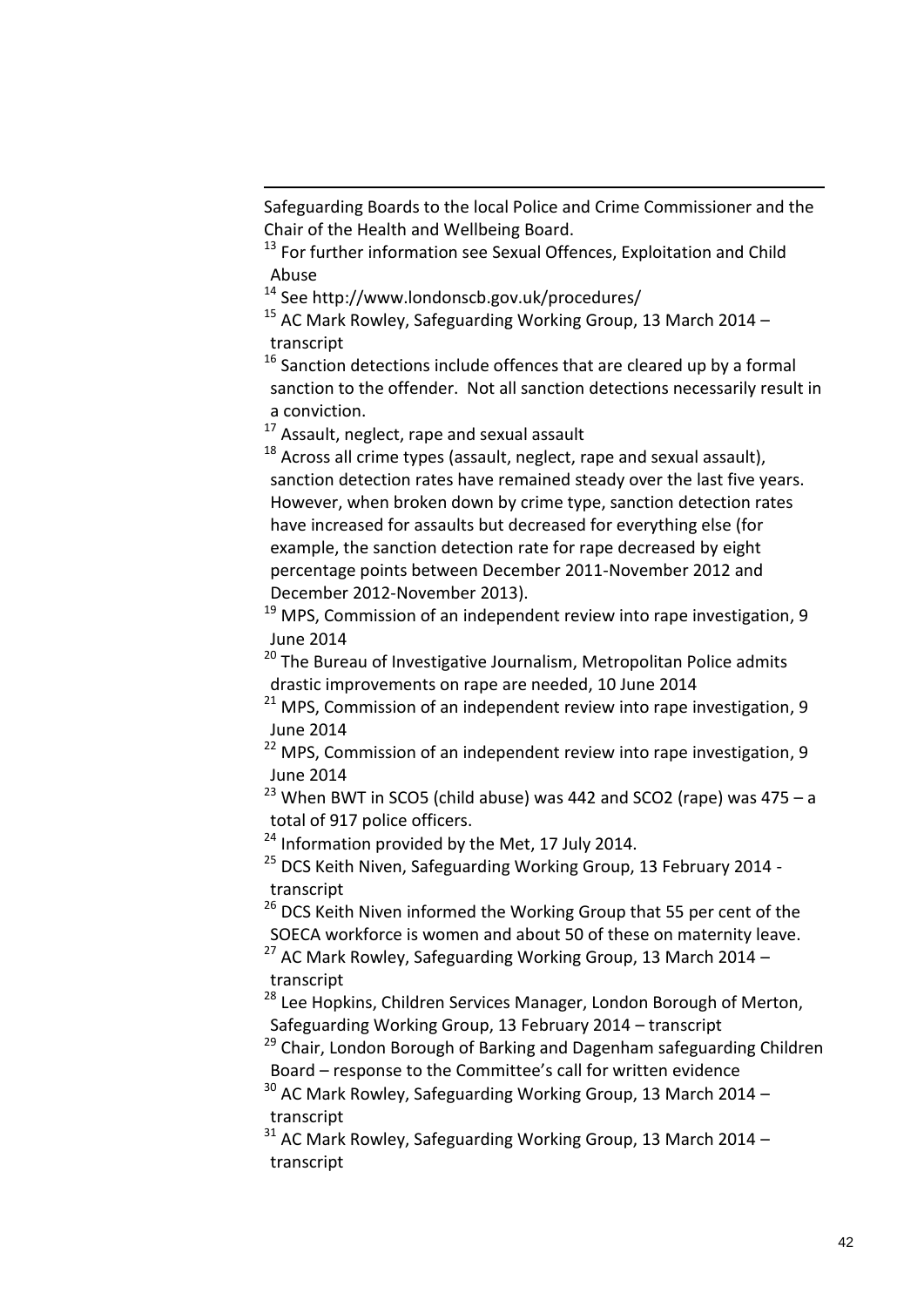1

<sup>34</sup> With a Detective Chief Inspector in charge of the 16 CAITs and a Detective Inspector responsible for each CAIT.

 $35$  AC Mark Rowley, Safeguarding Working Group, 13 March 2014 [–](http://www.london.gov.uk/moderngov/documents/b10472/Minutes%20-%20Transcript%20-%20Appendix%201%20Thursday%2013-Mar-2014%2010.00%20Safeguarding%20Working%20Group.pdf?T=9) [transcript](http://www.london.gov.uk/moderngov/documents/b10472/Minutes%20-%20Transcript%20-%20Appendix%201%20Thursday%2013-Mar-2014%2010.00%20Safeguarding%20Working%20Group.pdf?T=9)

<sup>36</sup> Helen Bailey, Chief Operating Officer, MOPAC, Safeguarding Working Group, 13 March 2014 – [transcript](http://www.london.gov.uk/moderngov/documents/b10472/Minutes%20-%20Transcript%20-%20Appendix%201%20Thursday%2013-Mar-2014%2010.00%20Safeguarding%20Working%20Group.pdf?T=9)

 $37$  Chair, Islington Safeguarding Children Board – written evidence provided to the Safeguarding Working Group

 $38$  AC Rowley, Safeguarding Working Group, 13 March 2014 – [transcript](http://www.london.gov.uk/moderngov/documents/b10472/Minutes%20-%20Transcript%20-%20Appendix%201%20Thursday%2013-Mar-2014%2010.00%20Safeguarding%20Working%20Group.pdf?T=9)  $39$  Under section 11 of the Children Act 2004, the key organisations with a duty to protect children include: local authorities, the police, probation, NHS bodies, youth offending teams, British Transport Police. These agencies also work very closely with the voluntary and community sector.

<sup>40</sup> Chair, Richmond Safeguarding Children Board – written evidence provided to the Safeguarding Working Group

<sup>41</sup> Cheryl Coppell, Chair of London Safeguarding Children Board and Chief Executive, London Borough of Havering, Safeguarding Working Group, 13 March 2014 – [transcript](http://www.london.gov.uk/moderngov/documents/b10472/Minutes%20-%20Transcript%20-%20Appendix%201%20Thursday%2013-Mar-2014%2010.00%20Safeguarding%20Working%20Group.pdf?T=9)

<sup>42</sup> Helen Bailey, Chief Operating Officer, MOPAC, Safeguarding Working Group, 13 March 2014 – [transcript](http://www.london.gov.uk/moderngov/documents/b10472/Minutes%20-%20Transcript%20-%20Appendix%201%20Thursday%2013-Mar-2014%2010.00%20Safeguarding%20Working%20Group.pdf?T=9)

<sup>43</sup> Malcolm Ward, Independent Social Work, Training and Child Protection Consultant, Safeguarding Working Group, 13 February 2014 – [transcript](http://www.london.gov.uk/moderngov/documents/b10015/Minutes%20-%20Transcript%20-%20Appendix%201%20Thursday%2013-Feb-2014%2010.00%20Safeguarding%20Working%20Group.pdf?T=9)

<sup>44</sup> Yvette Stanley, Director of Children, Schools and Families, London Borough of Merton, Safeguarding Working Group, 13 March 2014 [–](http://www.london.gov.uk/moderngov/documents/b10472/Minutes%20-%20Transcript%20-%20Appendix%201%20Thursday%2013-Mar-2014%2010.00%20Safeguarding%20Working%20Group.pdf?T=9) [transcript](http://www.london.gov.uk/moderngov/documents/b10472/Minutes%20-%20Transcript%20-%20Appendix%201%20Thursday%2013-Mar-2014%2010.00%20Safeguarding%20Working%20Group.pdf?T=9)

<sup>45</sup> Department for Education (March 2013) Working together to safeguard [children](http://www.education.gov.uk/aboutdfe/statutory/g00213160/working-together-to-safeguard-children)

<sup>46</sup> Chair, Tower Hamlets Safeguarding Children Board – written evidence provided to the Safeguarding Working Group

 $47$  Chair, Richmond Safeguarding Children Board – written evidence provided to the Safeguarding Working Group

<sup>48</sup> Dr Peter Green and Jason Payne-James – written evidence provided to the Safeguarding Working Group

 $49$  The Children's Society – written evidence provided to the Safeguarding Working Group

<sup>50</sup> Sue Berelowitz, Deputy Children's Commissioner, Office of the Children's Commissioner, Safeguarding Working Group, 13 February 2014 - [transcript](http://www.london.gov.uk/moderngov/documents/b10015/Minutes%20-%20Transcript%20-%20Appendix%201%20Thursday%2013-Feb-2014%2010.00%20Safeguarding%20Working%20Group.pdf?T=9)

<sup>&</sup>lt;sup>32</sup> Ofsted (2008) Joint Area Review, Haringey Children's Services Authority [Area](http://webarchive.nationalarchives.gov.uk/20130401151715/http:/www.education.gov.uk/publications/eOrderingDownload/Haringey-Review.pdf)

 $33$  AC Mark Rowley, Safeguarding Working Group, 13 March 2014 [–](http://www.london.gov.uk/moderngov/documents/b10472/Minutes%20-%20Transcript%20-%20Appendix%201%20Thursday%2013-Mar-2014%2010.00%20Safeguarding%20Working%20Group.pdf?T=9) [transcript](http://www.london.gov.uk/moderngov/documents/b10472/Minutes%20-%20Transcript%20-%20Appendix%201%20Thursday%2013-Mar-2014%2010.00%20Safeguarding%20Working%20Group.pdf?T=9)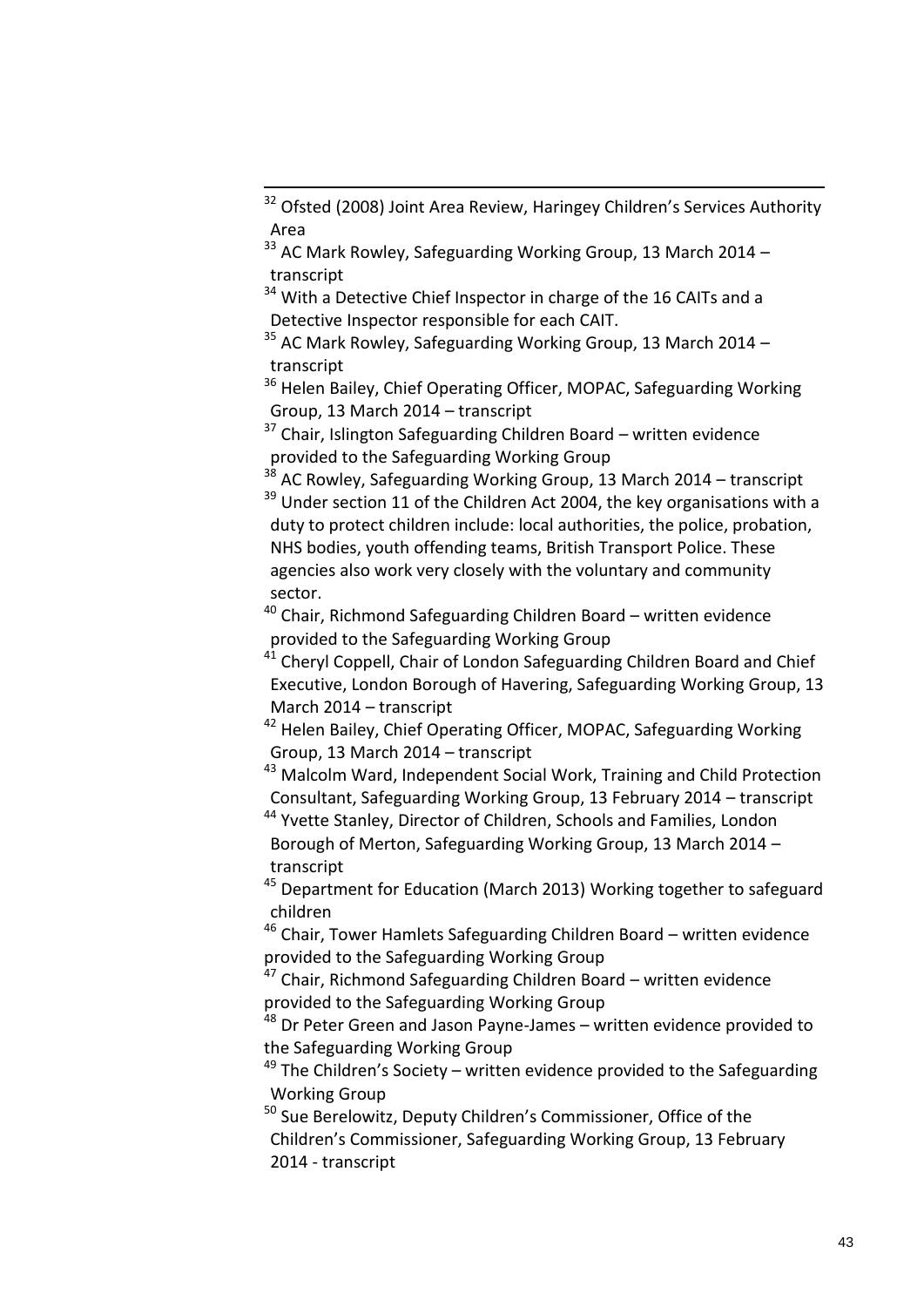<sup>51</sup> Malcolm Ward, Independent Social Work, Training and Child Protection Consultant, Safeguarding Working Group, 13 February 2014 - [transcript](http://www.london.gov.uk/moderngov/documents/b10015/Minutes%20-%20Transcript%20-%20Appendix%201%20Thursday%2013-Feb-2014%2010.00%20Safeguarding%20Working%20Group.pdf?T=9)

<sup>52</sup> Malcolm Ward, Independent Social Work, Training and Child Protection Consultant, Safeguarding Working Group, 13 February 2014 – [transcript](http://www.london.gov.uk/moderngov/documents/b10015/Minutes%20-%20Transcript%20-%20Appendix%201%20Thursday%2013-Feb-2014%2010.00%20Safeguarding%20Working%20Group.pdf?T=9)

<sup>53</sup> Sue Berelowitz, Deputy Children's Commissioner, Office of the Children's Commissioner, Safeguarding Working Group, 13 February 2014 – [transcript](http://www.london.gov.uk/moderngov/documents/b10015/Minutes%20-%20Transcript%20-%20Appendix%201%20Thursday%2013-Feb-2014%2010.00%20Safeguarding%20Working%20Group.pdf?T=9)

<sup>54</sup> Lee Hopkins, Children Services Manager, London Borough of Merton, Safeguarding Working Group, 13 February 2014 – [transcript](http://www.london.gov.uk/moderngov/documents/b10015/Minutes%20-%20Transcript%20-%20Appendix%201%20Thursday%2013-Feb-2014%2010.00%20Safeguarding%20Working%20Group.pdf?T=9)

<sup>55</sup> Dominic Clout, Chair, Camden Safeguarding Children Board,

Safeguarding Working Group, 13 February 2014 - [transcript](http://www.london.gov.uk/moderngov/documents/b10015/Minutes%20-%20Transcript%20-%20Appendix%201%20Thursday%2013-Feb-2014%2010.00%20Safeguarding%20Working%20Group.pdf?T=9)

1

<sup>56</sup> DCS Keith Niven, Safeguarding Working Group, 13 February 2014 – [transcript](http://www.london.gov.uk/moderngov/documents/b10015/Minutes%20-%20Transcript%20-%20Appendix%201%20Thursday%2013-Feb-2014%2010.00%20Safeguarding%20Working%20Group.pdf?T=9)

<sup>57</sup> Department of Education (2011) [The Munro Review of Child Protection](https://www.gov.uk/government/uploads/system/uploads/attachment_data/file/175391/Munro-Review.pdf)

 $58$  DCS Keith Niven, Safeguarding Working Group, 13 February 2014 – [transcript](http://www.london.gov.uk/moderngov/documents/b10015/Minutes%20-%20Transcript%20-%20Appendix%201%20Thursday%2013-Feb-2014%2010.00%20Safeguarding%20Working%20Group.pdf?T=9)

 $59$  AC Rowley, Safeguarding Working Group, 13 March 2014 – [transcript](http://www.london.gov.uk/moderngov/documents/b10472/Minutes%20-%20Transcript%20-%20Appendix%201%20Thursday%2013-Mar-2014%2010.00%20Safeguarding%20Working%20Group.pdf?T=9)  $60$  For example, Victoria Climbié and Baby P

 $61$  Department for Education (March 2013) Working together to safeguard [children](http://www.education.gov.uk/aboutdfe/statutory/g00213160/working-together-to-safeguard-children)

 $62$  Cheryl Coppell, Chair of the London Safeguarding Children Board and Chief Executive, London Borough of Haringey, Safeguarding Working Group, 13 March 2014 – [transcript](http://www.london.gov.uk/moderngov/documents/b10472/Minutes%20-%20Transcript%20-%20Appendix%201%20Thursday%2013-Mar-2014%2010.00%20Safeguarding%20Working%20Group.pdf?T=9)

<sup>63</sup> Sue Berelowitz, Deputy Children's Commissioner, Office of the Children's Commissioner, Safeguarding Working Group, 13 February 2014 – [transcript](http://www.london.gov.uk/moderngov/documents/b10015/Minutes%20-%20Transcript%20-%20Appendix%201%20Thursday%2013-Feb-2014%2010.00%20Safeguarding%20Working%20Group.pdf?T=9)

 $64$  Cheryl Coppell, Chair of the London Safeguarding Children Board and Chief Executive, London Borough of Haringey, Safeguarding Working Group, 13 March 2014 – [transcript](http://www.london.gov.uk/moderngov/documents/b10472/Minutes%20-%20Transcript%20-%20Appendix%201%20Thursday%2013-Mar-2014%2010.00%20Safeguarding%20Working%20Group.pdf?T=9)

 $65$  University of Greenwich, Assessing the Early Impact of Multi-Agency [Safeguarding Hubs,](http://www.londonscb.gov.uk/mash/) December 2013

 $66$  AC Rowley, Safeguarding Working Group, 13 March 2014 – [transcript](http://www.london.gov.uk/moderngov/documents/b10472/Minutes%20-%20Transcript%20-%20Appendix%201%20Thursday%2013-Mar-2014%2010.00%20Safeguarding%20Working%20Group.pdf?T=9)

 $67$  University of Greenwich, Assessing the Early Impact of Multi-Agency [Safeguarding Hubs,](http://www.londonscb.gov.uk/mash/) December 2013

<sup>68</sup> Lee Hopkins, Children Services Manager, London Borough of Merton, Safeguarding Working Group, 13 February 2014 – [transcript](http://www.london.gov.uk/moderngov/documents/b10015/Minutes%20-%20Transcript%20-%20Appendix%201%20Thursday%2013-Feb-2014%2010.00%20Safeguarding%20Working%20Group.pdf?T=9)

<sup>69</sup> Cheryl Coppell, Chair of the London Safeguarding Children Board and Chief Executive, London Borough of Haringey, Safeguarding Working Group, 13 March 2014 – [transcript](http://www.london.gov.uk/moderngov/documents/b10472/Minutes%20-%20Transcript%20-%20Appendix%201%20Thursday%2013-Mar-2014%2010.00%20Safeguarding%20Working%20Group.pdf?T=9)

 $70$  Cheryl Coppell, Chair of the London Safeguarding Children Board quoted in [Multi-agency safeguarding teams cut child protection delays,](http://www.communitycare.co.uk/2013/12/18/multi-agency-safeguarding-teams-cut-child-protection-delays-finds-report/)  [finds report,](http://www.communitycare.co.uk/2013/12/18/multi-agency-safeguarding-teams-cut-child-protection-delays-finds-report/) 18 December 2013

 $71$ Dominic Clout, Chair, Camden Safeguarding Children Board, Safeguarding Working Group, 13 February 2014 – [transcript](http://www.london.gov.uk/moderngov/documents/b10015/Minutes%20-%20Transcript%20-%20Appendix%201%20Thursday%2013-Feb-2014%2010.00%20Safeguarding%20Working%20Group.pdf?T=9)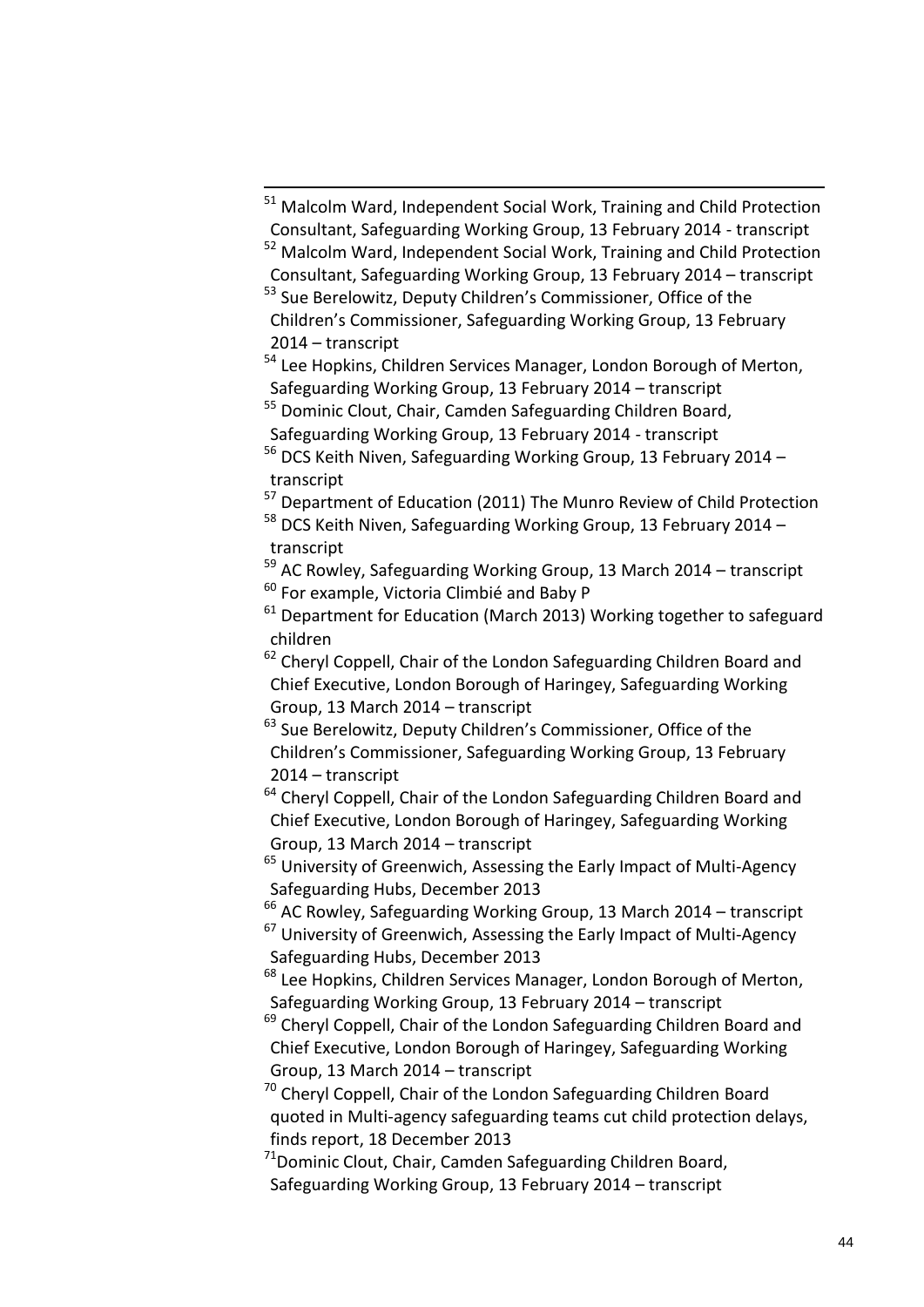<sup>73</sup> Cheryl Coppell, Chair of the London Safeguarding Children Board and Chief Executive, London Borough of Haringey, Safeguarding Working Group, 13 March 2014 – [transcript](http://www.london.gov.uk/moderngov/documents/b10472/Minutes%20-%20Transcript%20-%20Appendix%201%20Thursday%2013-Mar-2014%2010.00%20Safeguarding%20Working%20Group.pdf?T=9)

<sup>75</sup> Jeanne King, London MASH Operational Delivery Group, Safeguarding Working Group, February 2014 – [transcript](http://www.london.gov.uk/moderngov/documents/b10015/Minutes%20-%20Transcript%20-%20Appendix%201%20Thursday%2013-Feb-2014%2010.00%20Safeguarding%20Working%20Group.pdf?T=9)

<sup>76</sup> Office of the Children's Commissioner (2013) If only someone had [listened](http://www.childrenscommissioner.gov.uk/content/publications/content_743)

 $77$  Office of the Children's Commissioner (2013) If only someone had [listened](http://www.childrenscommissioner.gov.uk/content/publications/content_743)

<sup>78</sup> See<http://content.met.police.uk/Site/tellsomebody>

1

 $79$  Metropolitan Police The London Child Sexual Operating Protocol. 13 February 2014

 $80$  Lee Hopkins, Children Services Manager, London Borough of Merton, Safeguarding Working Group, 13 February 2014 – [transcript](http://www.london.gov.uk/moderngov/documents/b10015/Minutes%20-%20Transcript%20-%20Appendix%201%20Thursday%2013-Feb-2014%2010.00%20Safeguarding%20Working%20Group.pdf?T=9)

<sup>81</sup> Sue Berelowitz, Deputy Children's Commissioner, Office of the Children's Commissioner, Safeguarding Working Group, 13 February 2014 – [transcript](http://www.london.gov.uk/moderngov/documents/b10015/Minutes%20-%20Transcript%20-%20Appendix%201%20Thursday%2013-Feb-2014%2010.00%20Safeguarding%20Working%20Group.pdf?T=9)

 $82$  DCS Keith Niven, Safeguarding Working Group, 13 February 2014 – [transcript](http://www.london.gov.uk/moderngov/documents/b10015/Minutes%20-%20Transcript%20-%20Appendix%201%20Thursday%2013-Feb-2014%2010.00%20Safeguarding%20Working%20Group.pdf?T=9)

 $83$  DCS Keith Niven, Safeguarding Working Group, 13 February 2014 – [transcript](http://www.london.gov.uk/moderngov/documents/b10015/Minutes%20-%20Transcript%20-%20Appendix%201%20Thursday%2013-Feb-2014%2010.00%20Safeguarding%20Working%20Group.pdf?T=9)

 $84$  AC Rowley, Safeguarding Working Group, 13 March 2014 – [transcript](http://www.london.gov.uk/moderngov/documents/b10472/Minutes%20-%20Transcript%20-%20Appendix%201%20Thursday%2013-Mar-2014%2010.00%20Safeguarding%20Working%20Group.pdf?T=9)

 $85$  AC Rowley, Safeguarding Working Group, 13 March 2014 – [transcript](http://www.london.gov.uk/moderngov/documents/b10472/Minutes%20-%20Transcript%20-%20Appendix%201%20Thursday%2013-Mar-2014%2010.00%20Safeguarding%20Working%20Group.pdf?T=9)

 $86$  The Children's Society – written evidence provided to the Safeguarding Working Group

 $87$  Under the previous definition, anyone whose whereabouts is unknown is classed as missing until located. The new definition distinguishes between people who are 'absent' (not at a place where they are expected or required to be) and 'missing' (not at the place they are expected to be but the circumstances are out of character or the context suggests they may be subject of a crime or at risk of harm to themselves and others); see ACPO, [Improving the response to missing people,](http://www.acpo.presscentre.com/Press-Releases/Improving-the-response-to-missing-people-201.aspx) 20 March 2013

88 Shalev Green, K and Pakes, F (2013) [Absent: An exploration of common](http://www.acpo.police.uk/documents/reports/2013/201312-absent-report.pdf) [police procedures for safeguarding practices in cases of missing children,](http://www.acpo.police.uk/documents/reports/2013/201312-absent-report.pdf) ACPO

 $89$  The Children's Society – written evidence provided to the Safeguarding Working Group

 $90$  FGM has been a criminal offence in England and Wales since 1985, when the Prohibition of Female Circumcision Act 1985 was passed. The Female Genital Mutilation Act 2003 repealed and replaced the 1985 act in

 $^{72}$  AC Rowley, Safeguarding Working Group, 13 March 2014 – [transcript](http://www.london.gov.uk/moderngov/documents/b10472/Minutes%20-%20Transcript%20-%20Appendix%201%20Thursday%2013-Mar-2014%2010.00%20Safeguarding%20Working%20Group.pdf?T=9)

 $74$  University of Greenwich, Assessing the Early Impact of Multi-Agency [Safeguarding Hubs,](http://www.londonscb.gov.uk/mash/) December 2013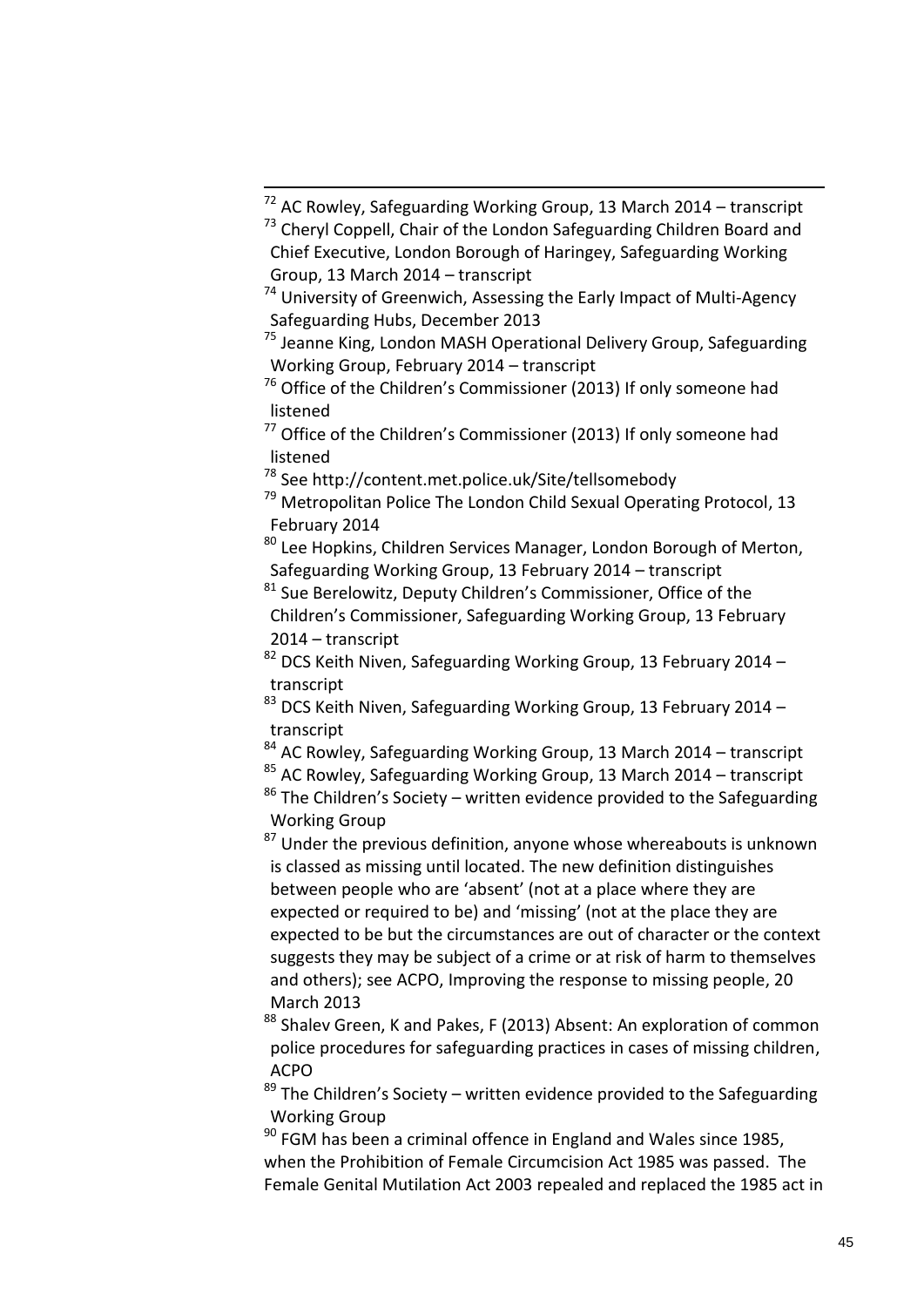England, Wales and Northern Ireland. Until recently there had been no charges or prosecutions. The first two prosecutions under the FGM Act were announced on 21 March 2014. See (London Evening Standard, [True](http://www.standard.co.uk/news/health/true-number-of-fgm-victims-in-capital-is-far-more-than-figures-show-8801826.html)  [number of FGM victims in capital is far more](http://www.standard.co.uk/news/health/true-number-of-fgm-victims-in-capital-is-far-more-than-figures-show-8801826.html) than figures show, 9 September 2013)

1

 $91$  MPS Child Safeguarding Report – provided to the Committee, January 2014

 $92$  Dorkenoo et al (2007), A statistical study estimate the prevalence of [female genital mutilation in England and Wales,](http://www.forwarduk.org.uk/key-issues/fgm/research) FORWARD

 $\frac{93}{93}$  AC Rowley, Safeguarding Working Group, 13 March 2014 – [transcript](http://www.london.gov.uk/moderngov/documents/b10472/Minutes%20-%20Transcript%20-%20Appendix%201%20Thursday%2013-Mar-2014%2010.00%20Safeguarding%20Working%20Group.pdf?T=9)  $94$  In response to concerns that a lack of accurate data from health professionals has prevented action being taken to stop FGM, the Government have introduced mandatory reporting of FGM cases by health professionals and will improve training to doctors and nurses to help them identify FGM – see The Guardian, [NHS hospitals will have duty](http://www.theguardian.com/society/2014/feb/06/nhs-hospitals-duty-report-fgm-female-genital-mutilation)  [to report FGM, government announces,](http://www.theguardian.com/society/2014/feb/06/nhs-hospitals-duty-report-fgm-female-genital-mutilation) 6 February 2014

<sup>95</sup> The Harmful Practices Taskforce confronts FGM and other harmful practices including forced marriage, witchcraft killings and 'honour' crimes

<sup>96</sup> [Mayoral Strategy on Violence Against Women and Girls,](http://www.london.gov.uk/sites/default/files/VAWG%20Strategy%20Refresh%20online.pdf) 2013-17

 $97$  AFRUCA – written evidence provided to the Safeguarding Working Group

 $98$  Royal College of Midwives – written evidence provided to the Safeguarding Working Group

 $99$  FORWARD – written evidence provided to the Safeguarding Working Group

 $100$  AFRUCA – written evidence provided to the Safeguarding Working Group

 $101$  The Victoria Climbié Foundation – written evidence provided to the Safeguarding Working Group

 $102$  AFRUCA – written evidence provided to the Safeguarding Working Group

 $103$  AFRUCA – written evidence provided to the Safeguarding Working Group and Guys and St Thomas' Hospital – written evidence provided to the Safeguarding Working Group

<sup>104</sup> The Victoria Climbié Foundation – written evidence provided to the Safeguarding Working Group

<sup>105</sup> London Evening Standard, [Met chief Sir Bernard Hogan-Howe calls for](http://www.standard.co.uk/news/crime/met-chief-sir-bernard-hoganhowe-calls-for-shakeup-to-tackle-fgm-8994686.html)  [shake-up to tackle FGM,](http://www.standard.co.uk/news/crime/met-chief-sir-bernard-hoganhowe-calls-for-shakeup-to-tackle-fgm-8994686.html) 10 December 2013

<sup>106</sup> Royal College of Midwives – written evidence provided to the Safeguarding Working Group

<sup>107</sup> London Evening Standard, [FGM girls being cut in Britain as often as](http://www.standard.co.uk/news/crime/fgm-girls-being-cut-in-britain-as-often-as-abroad-says-met-commissioner-9343724.html)  [abroad,](http://www.standard.co.uk/news/crime/fgm-girls-being-cut-in-britain-as-often-as-abroad-says-met-commissioner-9343724.html) says Met Commissioner, 9 May 2014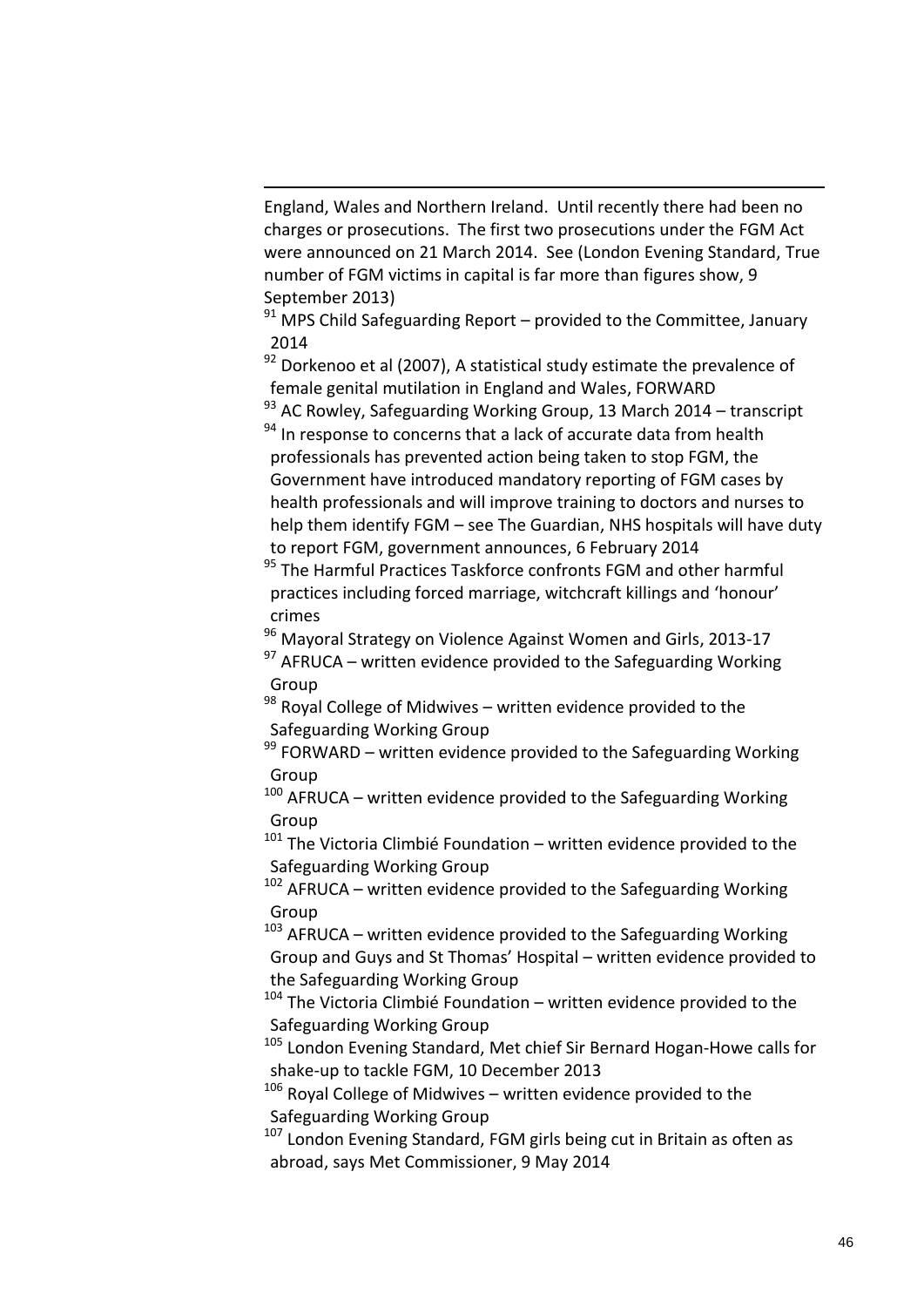1

 $110$  The week-long national initiative sought to prevent and detect cases of FGM. It monitored 14 inbound and outbound flights at six airports across the country.

<sup>111</sup> London Evening Standard, British girls flown to Singapore and Dubai [for 'medicalised' FGM](http://www.standard.co.uk/news/world/british-girls-flown-to-singapore-and-dubai-for-medicalised-fgm-9369122.html), 14 May 2014

<sup>112</sup> The *Metropolitan Police Authority* was disbanded and replaced by MOPAC on 16 January 2012.

<sup>113</sup> [Letter from Marie Snelling to Chair of the Police and Crime Committee](http://www.london.gov.uk/moderngov/documents/g5311/Public%20reports%20pack%20Thursday%2013-Feb-2014%2010.00%20Safeguarding%20Working%20Group.pdf?T=10) (page 9), 21 January 2014

<sup>114</sup> Mayor of London, Mayoral Strategy on Violence Against Women and [Girls 2013-2017,](https://www.london.gov.uk/sites/default/files/VAWG%20Strategy%20Refresh%20online.pdf) November 2013

<sup>115</sup> Helen Bailey, Chief Operating Officer, MOPAC, Safeguarding Working Group, 13 March 2014 – [transcript](http://www.london.gov.uk/moderngov/documents/b10472/Minutes%20-%20Transcript%20-%20Appendix%201%20Thursday%2013-Mar-2014%2010.00%20Safeguarding%20Working%20Group.pdf?T=9)

<sup>116</sup> [Letter from Marie Snelling to Chair of the Police and Crime Committee,](http://www.london.gov.uk/moderngov/documents/g5311/Public%20reports%20pack%20Thursday%2013-Feb-2014%2010.00%20Safeguarding%20Working%20Group.pdf?T=10) 21 January 2014

<sup>117</sup> [Letter from Marie Snelling to Chair of the Police and Crime Committee,](http://www.london.gov.uk/moderngov/documents/g5311/Public%20reports%20pack%20Thursday%2013-Feb-2014%2010.00%20Safeguarding%20Working%20Group.pdf?T=10) 21 January 2014

 $108$  Sir Bernard Hogan-Howe, speaking at the Home Affairs Committee, 3 December 2013 - [transcript](http://www.publications.parliament.uk/pa/cm201314/cmselect/cmhaff/c231-iv/c23101.htm)

 $109$  London Evening Standard, Met detectives go undercover to find [suspected FGM 'cutters'](http://www.standard.co.uk/news/crime/met-detectives-go-undercover-to-find-suspected-fgm-cutters-8805070.html), 9 September 2013

<sup>118</sup> www.london.gov.uk/moderngov/mgCommitteeDetails.aspx?ID=351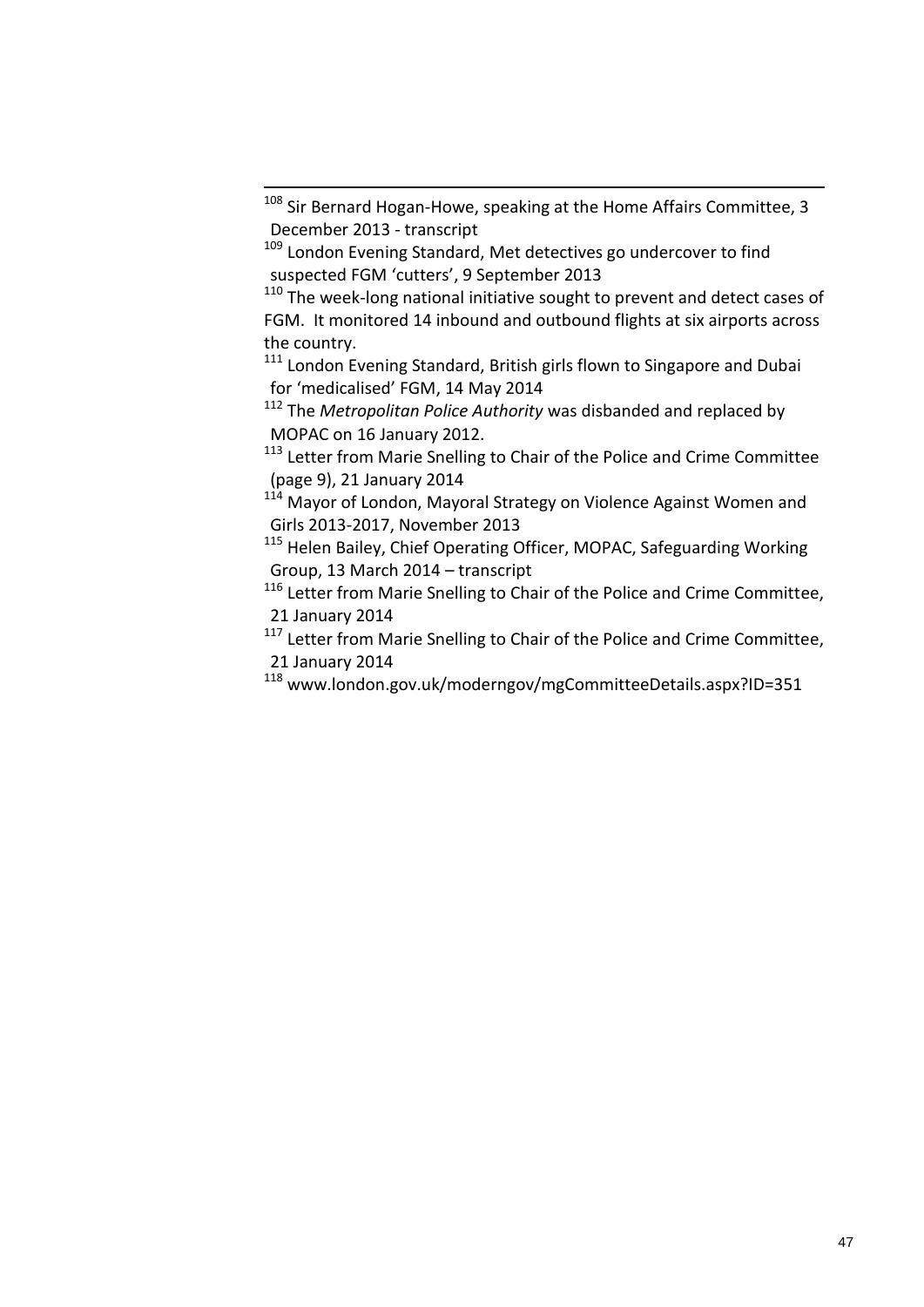### <span id="page-47-0"></span>**Orders and translations**

#### **How to order**

For further information on this report or to order a copy, please contact Janette Roker, Scrutiny Manager, on 020 7983 6562 or email: janette.roker@london.gov.uk

#### **See it for free on our website**

You can also view a copy of the report on the GLA website: http://www.london.gov.uk/assembly/reports

#### **Large print, braille or translations**

If you, or someone you know, needs a copy of this report in large print or braille, or a copy of the summary and main findings in another language, then please call us on: 020 7983 4100 or email: [assembly.translations@london.gov.uk.](mailto:assembly.translations@london.gov.uk)

#### Chinese Hindi

#### 如您需要这份文件的简介的翻译本, 请电话联系我们或按上面所提供的邮寄地址或 Email 与我们联系。

#### Vietnamese Bengali

Nếu ông (bà) muốn nội dung văn bản này được dịch sang tiếng Việt, xin vui lòng liên hệ với chúng tôi bằng điện thoại, thư hoặc thư điện tử theo địa chỉ ở trên.

#### Greek Urdu

Εάν επιθυμείτε περίληψη αυτού του κεμιένου στην γλώσσα<br>σας, παρακαλώ καλέστε τον αριθμό ή επικοινωνήστε μαζί<br>μας στην ανωτέρω ταχυδρομική ή την ηλεκτρονική διεύθυνση.

#### Turkish **Arabic**

Bu belgenin kendi dilinize cevrilmis bir özetini okumak isterseniz, lütfen yukarıdaki telefon numarasını arayın, veya posta ya da e-posta adresi aracılığıyla bizimle temasa geçin.

ਜੇ ਤੁਸੀਂ ਇਸ ਦਸਤਾਵੇਜ਼ ਦਾ ਸੰਖੇਪ ਆਪਣੀ ਭਾਸ਼ਾ ਵਿਚ ਲੈਣਾ ਚਾਹੋ, ਤਾਂ ਕਿਰਪਾ ਕਰਕੇ ਇਸ ਨੰਬਰ 'ਤੇ ਫ਼ੋਨ ਕਰੋ ਜਾਂ ਉਪਰ ਦਿੱਤੇ ਡਾਕ ਜਾਂ ਈਮੇਲ ਪਤੇ 'ਤੇ ਸਾਨੂੰ ਸੰਪਰਕ ਕਰੋ।

यदि आपको इस दस्तावेज का सारांश अपनी भाषा में चाहिए तो उपर दिये हुए नंबर पर फोन करें या उपर दिये गये डाक पते या ई मेल पते पर हम से संपर्क करें।

আপনি যদি এই দলিলের একটা সারাংশ নিজের ভাষায় পেতে চান, তাহলে দয়া করে ফো করবেন অথবা উল্লেখিত ডাক ঠিকানায় বা ই-মেইল ঠিকানায় আমাদের সাথে যোগাযোগ করবেন।

ال جص ول على جل خص ل هذا ال مستند بل غتك، ف رجاء الاتصال برقم الءاتف أو الاتصال على ال عن وان الب ريدي ال عادي أو عن وان الب ريد ال|لكت(ون0 أعلاه.

#### Punjabi Gujarati

જો તમારે આ દસ્તાવેજનો સાર તમારી ભાષામાં જોઈતો હોય તો ઉપર આપેલ નંભર પર કોન કરો અથવા ઉપર આપેલ ટપાલ અથવા ઈ-મેઈલ સરનામા ૫ર અમારો સંપર્ક કરો.